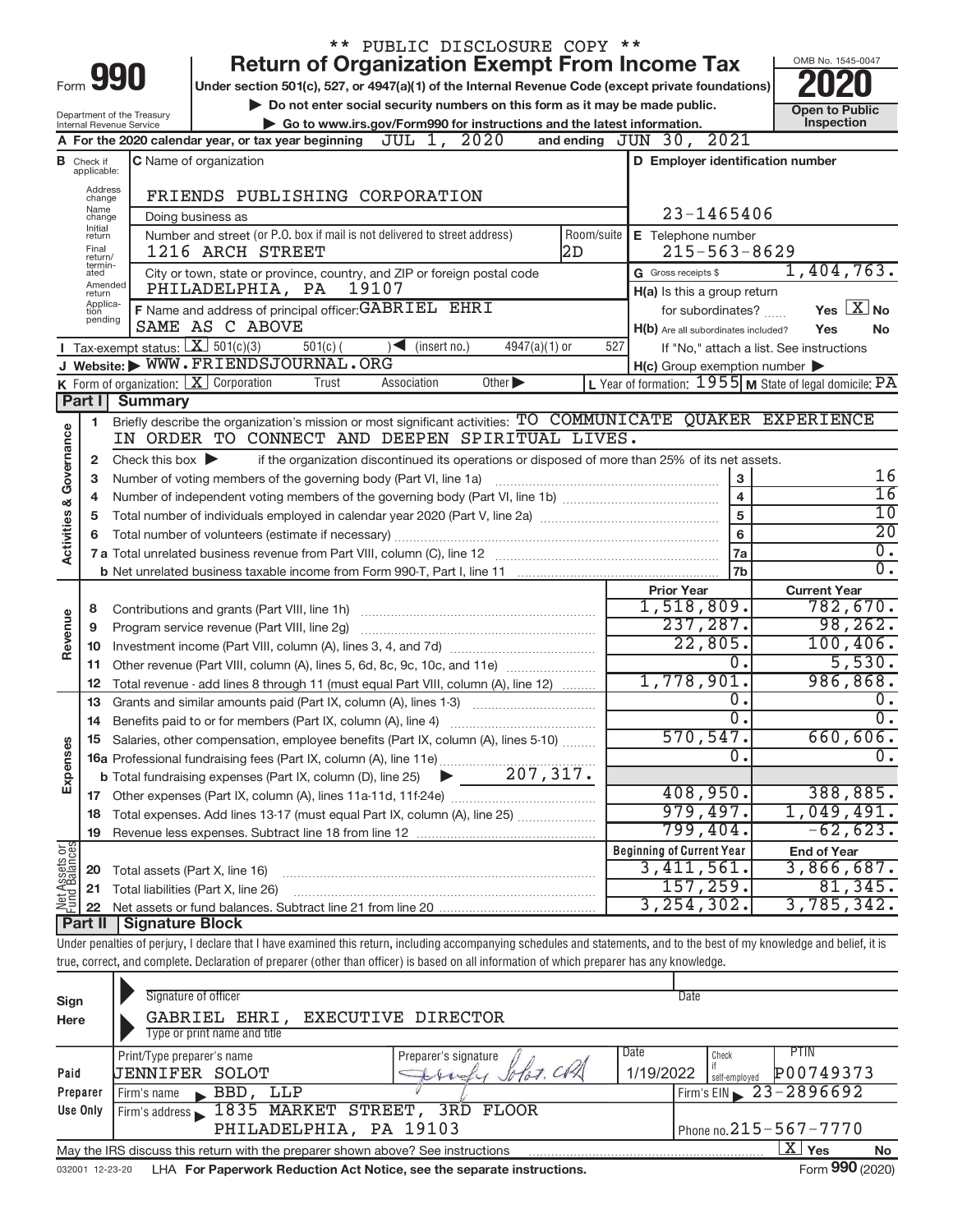|                | 23-1465406<br>FRIENDS PUBLISHING CORPORATION<br>Page 2<br>Form 990 (2020)                                                                                                                                                                                                            |
|----------------|--------------------------------------------------------------------------------------------------------------------------------------------------------------------------------------------------------------------------------------------------------------------------------------|
|                | Part III   Statement of Program Service Accomplishments                                                                                                                                                                                                                              |
|                |                                                                                                                                                                                                                                                                                      |
| 1.             | Briefly describe the organization's mission:<br>TO COMMUNICATE QUAKER EXPERIENCE IN ORDER TO CONNECT AND DEEPEN<br>SPIRITUAL LIVES.                                                                                                                                                  |
|                |                                                                                                                                                                                                                                                                                      |
|                |                                                                                                                                                                                                                                                                                      |
| $\overline{2}$ | Did the organization undertake any significant program services during the year which were not listed on the                                                                                                                                                                         |
|                | $\overline{\ }$ Yes $\overline{\rm X}$ No<br>prior Form 990 or 990-EZ?                                                                                                                                                                                                               |
| 3              | If "Yes," describe these new services on Schedule O.<br>$\overline{\ }$ Yes $\overline{\rm X}$ No<br>Did the organization cease conducting, or make significant changes in how it conducts, any program services?                                                                    |
|                | If "Yes," describe these changes on Schedule O.                                                                                                                                                                                                                                      |
| 4              | Describe the organization's program service accomplishments for each of its three largest program services, as measured by expenses.<br>Section 501(c)(3) and 501(c)(4) organizations are required to report the amount of grants and allocations to others, the total expenses, and |
|                | revenue, if any, for each program service reported.                                                                                                                                                                                                                                  |
| 4a             | 98, 262.<br>448,380.<br>including grants of \$<br>) (Expenses \$<br>) (Revenue \$<br>(Code:<br>THE ORGANIZATION PUBLISHES CONTINUOUSLY ONLINE AND DISTRIBUTES FRIENDS<br>JOURNAL EACH MONTH TO MEMBERS AND REQUESTING INDIVIDUALS AND                                                |
|                | ORGANIZATIONS NATIONWIDE AND THROUGHOUT THE WORLD, REACHING OVER                                                                                                                                                                                                                     |
|                | 327,000 INDIVIDUALS. EACH PERIODICAL CONTAINS ARTICLES AND                                                                                                                                                                                                                           |
|                | ADVERTISEMENTS RELEVANT TO THE QUAKER COMMUNITY AND TO THE GENERAL                                                                                                                                                                                                                   |
|                | PUBLIC. THE MAGAZINE RELIES ON MEMBERSHIP CONTRIBUTIONS AND ADVERTISING                                                                                                                                                                                                              |
|                | FEES ALONG WITH GENERAL CONTRIBUTIONS AND GRANTS, MAINLY FROM RELIGIOUS<br>SOCIETY OF FRIENDS INDIVIDUALS AND ORGANIZATIONS, TO SUSTAIN ITS                                                                                                                                          |
|                | ABILITY TO SHARE ITS MESSAGE.                                                                                                                                                                                                                                                        |
|                |                                                                                                                                                                                                                                                                                      |
|                |                                                                                                                                                                                                                                                                                      |
|                |                                                                                                                                                                                                                                                                                      |
| 4b             | 50,020. including grants of \$<br>) (Revenue \$<br>(Code:<br>) (Expenses \$                                                                                                                                                                                                          |
|                | THE ORGANIZATION PRODUCES VIDEOS UNDER THE FRIENDS JOURNAL AND<br>QUAKERSPEAK BRANDS, DISTRIBUTED ONLINE AND IN DVD FORMAT,<br>THAT                                                                                                                                                  |
|                | COMMUNICATE, EXPLORE AND EDUCATE VIEWERS ABOUT IMPORTANT ASPECTS OF                                                                                                                                                                                                                  |
|                | QUAKER FAITH AND PRACTICE. THE VIDEOS WERE VIEWED OVER 850,000 TIMES IN                                                                                                                                                                                                              |
|                | THE MOST RECENT FISCAL YEAR. THE PROGRAM IS SUPPORTED BY GRANTS,                                                                                                                                                                                                                     |
|                | CONTRIBUTIONS, ADVERTISING FEES, AND PARTNERSHIP AGREEMENTS WITH                                                                                                                                                                                                                     |
|                | OUTSIDE QUAKER NONPROFIT ORGANIZATIONS, AS WELL AS THE ORGANIZATION'S                                                                                                                                                                                                                |
|                | GENERAL REVENUES.                                                                                                                                                                                                                                                                    |
|                |                                                                                                                                                                                                                                                                                      |
|                |                                                                                                                                                                                                                                                                                      |
|                |                                                                                                                                                                                                                                                                                      |
| 4с             | ) (Expenses \$<br>$\begin{pmatrix} \text{Code:} \end{pmatrix}$<br>including grants of \$<br>) (Revenue \$                                                                                                                                                                            |
|                |                                                                                                                                                                                                                                                                                      |
|                |                                                                                                                                                                                                                                                                                      |
|                |                                                                                                                                                                                                                                                                                      |
|                |                                                                                                                                                                                                                                                                                      |
|                |                                                                                                                                                                                                                                                                                      |
|                |                                                                                                                                                                                                                                                                                      |
|                |                                                                                                                                                                                                                                                                                      |
|                |                                                                                                                                                                                                                                                                                      |
|                |                                                                                                                                                                                                                                                                                      |
|                |                                                                                                                                                                                                                                                                                      |
|                | 4d Other program services (Describe on Schedule O.)                                                                                                                                                                                                                                  |
|                | (Expenses \$<br>Revenue \$<br>including grants of \$                                                                                                                                                                                                                                 |
|                | 498,400.<br>4e Total program service expenses                                                                                                                                                                                                                                        |
|                | Form 990 (2020)                                                                                                                                                                                                                                                                      |
|                | 032002 12-23-20                                                                                                                                                                                                                                                                      |
|                | 3<br>17440119 793760 3373<br>2020.05030 FRIENDS PUBLISHING CORPORAT 3373                                                                                                                                                                                                             |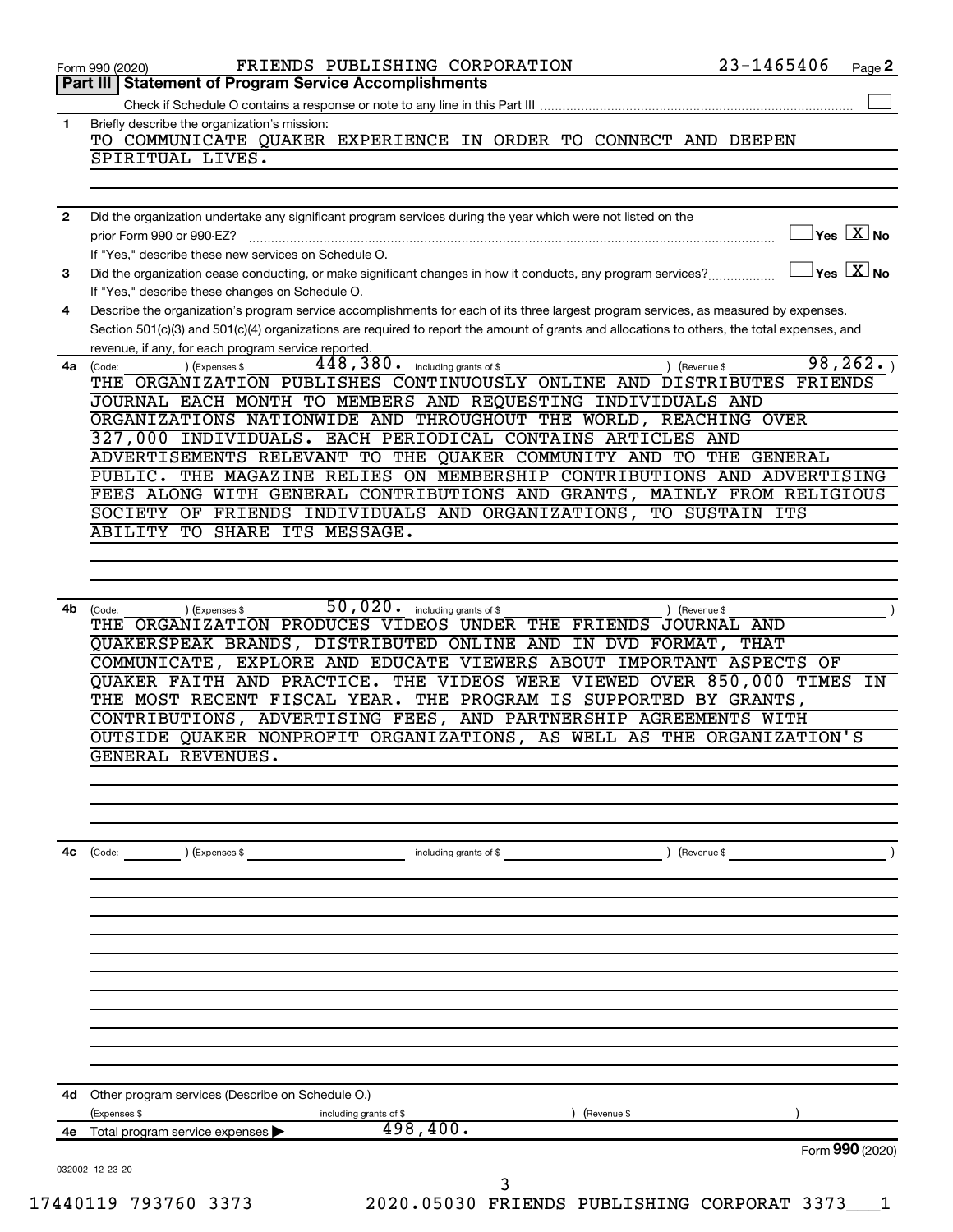|  | Form 990 (2020) |
|--|-----------------|

**Part IV Checklist of Required Schedules**

Form 990 (2020) **PRIENDS PUBLISHING CORPORATION** 23-1465406  $P_{\text{age}}$ 

|    |                                                                                                                                                                                                                                       |                 | Yes                     | No                           |
|----|---------------------------------------------------------------------------------------------------------------------------------------------------------------------------------------------------------------------------------------|-----------------|-------------------------|------------------------------|
| 1. | Is the organization described in section 501(c)(3) or 4947(a)(1) (other than a private foundation)?                                                                                                                                   |                 |                         |                              |
|    | If "Yes," complete Schedule A                                                                                                                                                                                                         | 1               | х                       |                              |
| 2  |                                                                                                                                                                                                                                       | $\overline{2}$  | $\overline{\textbf{x}}$ |                              |
| 3  | Did the organization engage in direct or indirect political campaign activities on behalf of or in opposition to candidates for                                                                                                       |                 |                         |                              |
|    | public office? If "Yes," complete Schedule C, Part I                                                                                                                                                                                  | 3               |                         | x.                           |
| 4  | Section 501(c)(3) organizations. Did the organization engage in lobbying activities, or have a section 501(h) election in effect                                                                                                      |                 |                         |                              |
|    |                                                                                                                                                                                                                                       | 4               |                         | x                            |
| 5  | Is the organization a section 501(c)(4), 501(c)(5), or 501(c)(6) organization that receives membership dues, assessments, or                                                                                                          |                 |                         |                              |
|    |                                                                                                                                                                                                                                       | 5               |                         | x                            |
| 6  | Did the organization maintain any donor advised funds or any similar funds or accounts for which donors have the right to                                                                                                             |                 |                         | X                            |
|    | provide advice on the distribution or investment of amounts in such funds or accounts? If "Yes," complete Schedule D, Part I                                                                                                          | 6               |                         |                              |
| 7  | Did the organization receive or hold a conservation easement, including easements to preserve open space,                                                                                                                             | $\overline{7}$  |                         | x                            |
| 8  | the environment, historic land areas, or historic structures? If "Yes," complete Schedule D, Part II.<br>Did the organization maintain collections of works of art, historical treasures, or other similar assets? If "Yes," complete |                 |                         |                              |
|    |                                                                                                                                                                                                                                       | 8               |                         | x                            |
| 9  | Did the organization report an amount in Part X, line 21, for escrow or custodial account liability, serve as a custodian for                                                                                                         |                 |                         |                              |
|    | amounts not listed in Part X; or provide credit counseling, debt management, credit repair, or debt negotiation services?                                                                                                             |                 |                         |                              |
|    | If "Yes," complete Schedule D, Part IV                                                                                                                                                                                                | 9               |                         | x                            |
| 10 | Did the organization, directly or through a related organization, hold assets in donor-restricted endowments                                                                                                                          |                 |                         |                              |
|    |                                                                                                                                                                                                                                       | 10              | х                       |                              |
| 11 | If the organization's answer to any of the following questions is "Yes," then complete Schedule D, Parts VI, VII, VIII, IX, or X                                                                                                      |                 |                         |                              |
|    | as applicable.                                                                                                                                                                                                                        |                 |                         |                              |
|    | a Did the organization report an amount for land, buildings, and equipment in Part X, line 10? If "Yes," complete Schedule D,                                                                                                         |                 |                         |                              |
|    | Part VI                                                                                                                                                                                                                               | 11a             | х                       |                              |
|    | <b>b</b> Did the organization report an amount for investments - other securities in Part X, line 12, that is 5% or more of its total                                                                                                 |                 |                         |                              |
|    |                                                                                                                                                                                                                                       | 11b             |                         | x                            |
|    | c Did the organization report an amount for investments - program related in Part X, line 13, that is 5% or more of its total                                                                                                         |                 |                         |                              |
|    |                                                                                                                                                                                                                                       | 11c             |                         | x                            |
|    | d Did the organization report an amount for other assets in Part X, line 15, that is 5% or more of its total assets reported in                                                                                                       |                 |                         |                              |
|    |                                                                                                                                                                                                                                       | 11d             | x                       |                              |
|    |                                                                                                                                                                                                                                       | 11e             | $\overline{\textbf{x}}$ |                              |
| f  | Did the organization's separate or consolidated financial statements for the tax year include a footnote that addresses                                                                                                               |                 |                         |                              |
|    | the organization's liability for uncertain tax positions under FIN 48 (ASC 740)? If "Yes," complete Schedule D, Part X                                                                                                                | 11f             | х                       |                              |
|    | 12a Did the organization obtain separate, independent audited financial statements for the tax year? If "Yes," complete                                                                                                               |                 |                         |                              |
|    | Schedule D, Parts XI and XII                                                                                                                                                                                                          | 12a             | x                       |                              |
|    | <b>b</b> Was the organization included in consolidated, independent audited financial statements for the tax year?                                                                                                                    |                 |                         |                              |
|    | If "Yes," and if the organization answered "No" to line 12a, then completing Schedule D, Parts XI and XII is optional<br>Is the organization a school described in section $170(b)(1)(A)(ii)$ ? If "Yes," complete Schedule E         | 12b<br>13       |                         | ▵<br>$\overline{\textbf{X}}$ |
| 13 | 14a Did the organization maintain an office, employees, or agents outside of the United States?                                                                                                                                       | 14a             |                         | x                            |
|    | <b>b</b> Did the organization have aggregate revenues or expenses of more than \$10,000 from grantmaking, fundraising, business,                                                                                                      |                 |                         |                              |
|    | investment, and program service activities outside the United States, or aggregate foreign investments valued at \$100,000                                                                                                            |                 |                         |                              |
|    |                                                                                                                                                                                                                                       | 14b             |                         | X                            |
| 15 | Did the organization report on Part IX, column (A), line 3, more than \$5,000 of grants or other assistance to or for any                                                                                                             |                 |                         |                              |
|    |                                                                                                                                                                                                                                       | 15              |                         | x                            |
| 16 | Did the organization report on Part IX, column (A), line 3, more than \$5,000 of aggregate grants or other assistance to                                                                                                              |                 |                         |                              |
|    |                                                                                                                                                                                                                                       | 16              |                         | x                            |
| 17 | Did the organization report a total of more than \$15,000 of expenses for professional fundraising services on Part IX,                                                                                                               |                 |                         |                              |
|    |                                                                                                                                                                                                                                       | 17              |                         | x                            |
| 18 | Did the organization report more than \$15,000 total of fundraising event gross income and contributions on Part VIII, lines                                                                                                          |                 |                         |                              |
|    |                                                                                                                                                                                                                                       | 18              |                         | x                            |
| 19 | Did the organization report more than \$15,000 of gross income from gaming activities on Part VIII, line 9a? If "Yes,"                                                                                                                |                 |                         |                              |
|    |                                                                                                                                                                                                                                       | 19              |                         | x                            |
|    |                                                                                                                                                                                                                                       | 20a             |                         | $\overline{\text{X}}$        |
|    |                                                                                                                                                                                                                                       | 20 <sub>b</sub> |                         |                              |
| 21 | Did the organization report more than \$5,000 of grants or other assistance to any domestic organization or                                                                                                                           |                 |                         |                              |
|    |                                                                                                                                                                                                                                       | 21              |                         | x                            |
|    | 032003 12-23-20                                                                                                                                                                                                                       |                 |                         | Form 990 (2020)              |

032003 12-23-20

17440119 793760 3373 2020.05030 FRIENDS PUBLISHING CORPORAT 3373\_\_\_1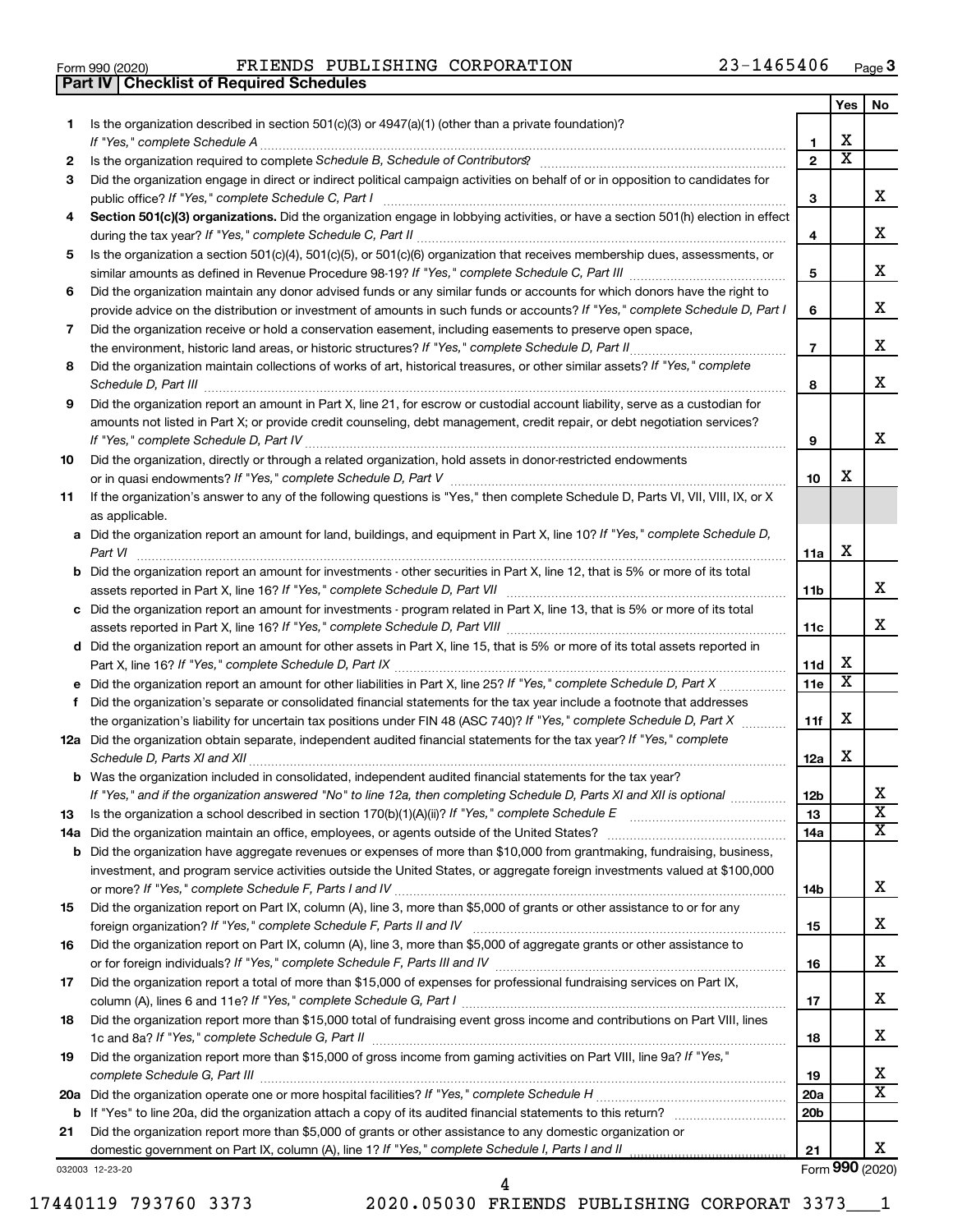|  | Form 990 (2020) |
|--|-----------------|
|  |                 |

*(continued)* **Part IV Checklist of Required Schedules**

Form 990 (2020) **PRIENDS PUBLISHING CORPORATION** 23-1465406  $P_{\text{age}}$ 

|        |                                                                                                                                                                                                                                                                                    |                 | Yes | No                      |
|--------|------------------------------------------------------------------------------------------------------------------------------------------------------------------------------------------------------------------------------------------------------------------------------------|-----------------|-----|-------------------------|
| 22     | Did the organization report more than \$5,000 of grants or other assistance to or for domestic individuals on                                                                                                                                                                      |                 |     | x                       |
| 23     | Part IX, column (A), line 2? If "Yes," complete Schedule I, Parts I and III [11]] [11]] [11] [11] [11] [11] [1<br>Did the organization answer "Yes" to Part VII, Section A, line 3, 4, or 5 about compensation of the organization's current                                       | 22              |     |                         |
|        | and former officers, directors, trustees, key employees, and highest compensated employees? If "Yes," complete<br>Schedule J                                                                                                                                                       | 23              |     | x                       |
|        | 24a Did the organization have a tax-exempt bond issue with an outstanding principal amount of more than \$100,000 as of the                                                                                                                                                        |                 |     |                         |
|        | last day of the year, that was issued after December 31, 2002? If "Yes," answer lines 24b through 24d and complete                                                                                                                                                                 | 24a             |     | x                       |
|        |                                                                                                                                                                                                                                                                                    | 24b             |     |                         |
|        | c Did the organization maintain an escrow account other than a refunding escrow at any time during the year to defease                                                                                                                                                             | 24c             |     |                         |
|        |                                                                                                                                                                                                                                                                                    | 24d             |     |                         |
|        | 25a Section 501(c)(3), 501(c)(4), and 501(c)(29) organizations. Did the organization engage in an excess benefit                                                                                                                                                                   | 25a             |     | x                       |
|        | <b>b</b> Is the organization aware that it engaged in an excess benefit transaction with a disqualified person in a prior year, and<br>that the transaction has not been reported on any of the organization's prior Forms 990 or 990-EZ? If "Yes," complete<br>Schedule L, Part I | 25b             |     | x                       |
| 26     | Did the organization report any amount on Part X, line 5 or 22, for receivables from or payables to any current<br>or former officer, director, trustee, key employee, creator or founder, substantial contributor, or 35%                                                         |                 |     |                         |
|        |                                                                                                                                                                                                                                                                                    | 26              |     | X                       |
| 27     | Did the organization provide a grant or other assistance to any current or former officer, director, trustee, key employee,                                                                                                                                                        |                 |     |                         |
|        | creator or founder, substantial contributor or employee thereof, a grant selection committee member, or to a 35% controlled                                                                                                                                                        |                 |     |                         |
|        | entity (including an employee thereof) or family member of any of these persons? If "Yes," complete Schedule L, Part III                                                                                                                                                           | 27              |     | x                       |
| 28     | Was the organization a party to a business transaction with one of the following parties (see Schedule L, Part IV<br>instructions, for applicable filing thresholds, conditions, and exceptions):                                                                                  |                 |     |                         |
|        | a A current or former officer, director, trustee, key employee, creator or founder, or substantial contributor? If                                                                                                                                                                 | 28a             |     | Х                       |
|        |                                                                                                                                                                                                                                                                                    | 28 <sub>b</sub> |     | $\overline{\texttt{x}}$ |
|        | c A 35% controlled entity of one or more individuals and/or organizations described in lines 28a or 28b?/f                                                                                                                                                                         | 28c             |     | х                       |
| 29     |                                                                                                                                                                                                                                                                                    | 29              | х   |                         |
| 30     | Did the organization receive contributions of art, historical treasures, or other similar assets, or qualified conservation                                                                                                                                                        | 30              |     | х                       |
| 31     | Did the organization liquidate, terminate, or dissolve and cease operations? If "Yes," complete Schedule N, Part I                                                                                                                                                                 | 31              |     | $\overline{\text{x}}$   |
| 32     | Did the organization sell, exchange, dispose of, or transfer more than 25% of its net assets? If "Yes," complete                                                                                                                                                                   | 32              |     | Х                       |
| 33     | Did the organization own 100% of an entity disregarded as separate from the organization under Regulations                                                                                                                                                                         | 33              |     | х                       |
| 34     | Was the organization related to any tax-exempt or taxable entity? If "Yes," complete Schedule R, Part II, III, or IV, and                                                                                                                                                          |                 |     | х                       |
|        | Part V, line 1                                                                                                                                                                                                                                                                     | 34<br>35a       |     | $\overline{\texttt{x}}$ |
|        | b If "Yes" to line 35a, did the organization receive any payment from or engage in any transaction with a controlled entity                                                                                                                                                        |                 |     |                         |
| 36     | Section 501(c)(3) organizations. Did the organization make any transfers to an exempt non-charitable related organization?                                                                                                                                                         | 35 <sub>b</sub> |     |                         |
| 37     | Did the organization conduct more than 5% of its activities through an entity that is not a related organization                                                                                                                                                                   | 36              |     | x                       |
| 38     | Did the organization complete Schedule O and provide explanations in Schedule O for Part VI, lines 11b and 19?                                                                                                                                                                     | 37              |     | x                       |
| Part V | <b>Statements Regarding Other IRS Filings and Tax Compliance</b>                                                                                                                                                                                                                   | 38              | Х   |                         |
|        | Check if Schedule O contains a response or note to any line in this Part V [11] [12] Check if Schedule O contains a response or note to any line in this Part V                                                                                                                    |                 |     |                         |
|        |                                                                                                                                                                                                                                                                                    |                 | Yes | No                      |
|        | 11                                                                                                                                                                                                                                                                                 |                 |     |                         |
|        |                                                                                                                                                                                                                                                                                    |                 |     |                         |
|        | 1 <sub>b</sub>                                                                                                                                                                                                                                                                     |                 |     |                         |
|        | c Did the organization comply with backup withholding rules for reportable payments to vendors and reportable gaming                                                                                                                                                               | 1c              | X   |                         |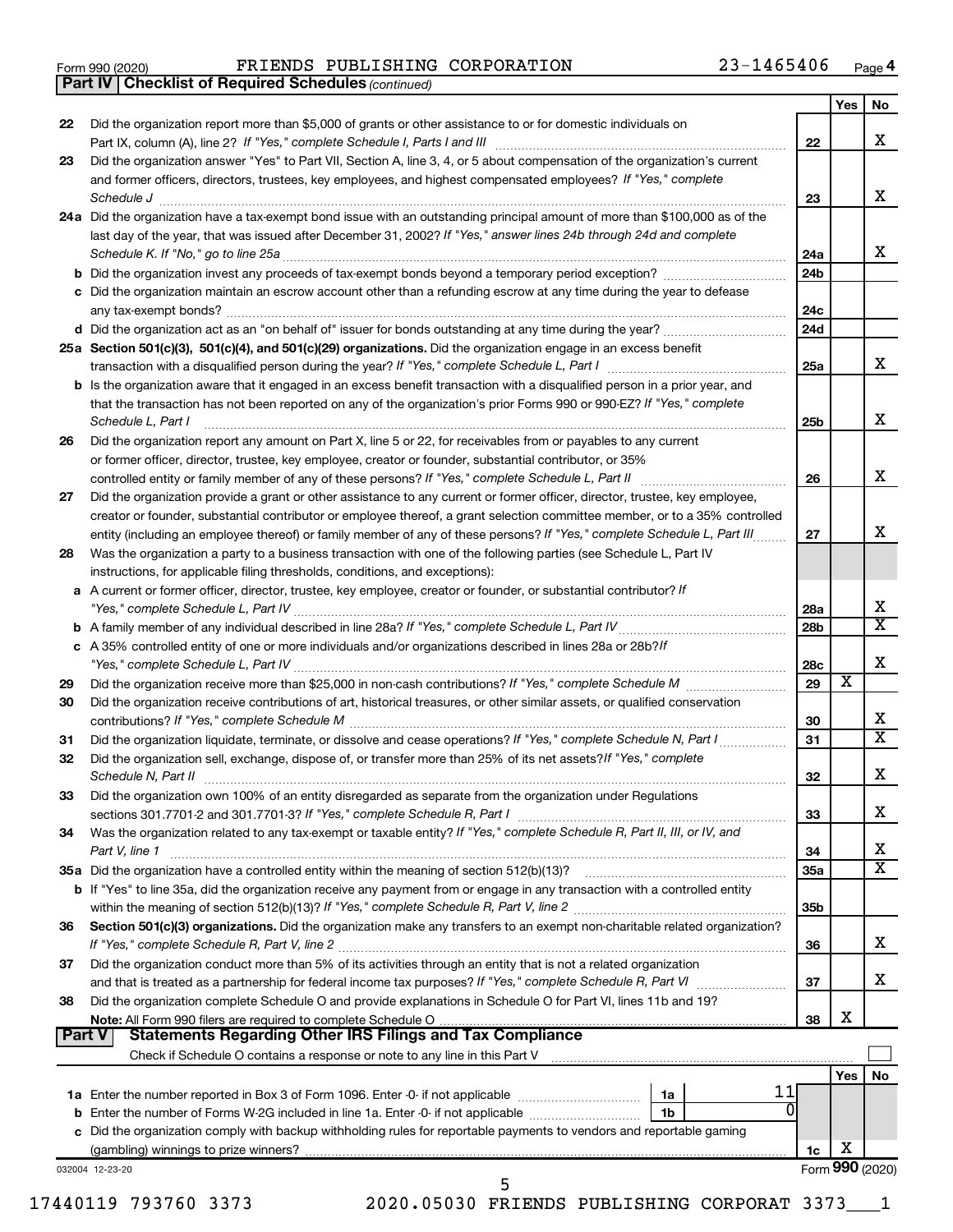| Form 990 (2020) | FRIENDS PUBLISHING CORPORATION | 23-1465406<br>Page |
|-----------------|--------------------------------|--------------------|
|-----------------|--------------------------------|--------------------|

**Part V** Statements Regarding Other IRS Filings and Tax Compliance (continued)

**5**

|    |                                                                                                                                                 |                | Yes | No          |  |
|----|-------------------------------------------------------------------------------------------------------------------------------------------------|----------------|-----|-------------|--|
|    | 2a Enter the number of employees reported on Form W-3, Transmittal of Wage and Tax Statements,                                                  |                |     |             |  |
|    | 10 <sub>l</sub><br>filed for the calendar year ending with or within the year covered by this return <i>manumumumum</i><br>2a                   |                |     |             |  |
| b  | If at least one is reported on line 2a, did the organization file all required federal employment tax returns?                                  | 2 <sub>b</sub> | X   |             |  |
|    |                                                                                                                                                 |                |     |             |  |
| За | Did the organization have unrelated business gross income of \$1,000 or more during the year?                                                   | 3a             |     | x           |  |
|    |                                                                                                                                                 |                |     |             |  |
|    | 4a At any time during the calendar year, did the organization have an interest in, or a signature or other authority over, a                    |                |     |             |  |
|    | financial account in a foreign country (such as a bank account, securities account, or other financial account)?                                | 4a             |     | x           |  |
|    | <b>b</b> If "Yes," enter the name of the foreign country $\blacktriangleright$                                                                  |                |     |             |  |
|    | See instructions for filing requirements for FinCEN Form 114, Report of Foreign Bank and Financial Accounts (FBAR).                             |                |     |             |  |
| 5a |                                                                                                                                                 | 5а             |     | х           |  |
| b  |                                                                                                                                                 | 5 <sub>b</sub> |     | x           |  |
| с  |                                                                                                                                                 | 5c             |     |             |  |
|    | 6a Does the organization have annual gross receipts that are normally greater than \$100,000, and did the organization solicit                  |                |     | х           |  |
|    | any contributions that were not tax deductible as charitable contributions?                                                                     | 6a             |     |             |  |
|    | If "Yes," did the organization include with every solicitation an express statement that such contributions or gifts                            |                |     |             |  |
| 7  | were not tax deductible?<br>Organizations that may receive deductible contributions under section 170(c).                                       | 6b             |     |             |  |
| a  | Did the organization receive a payment in excess of \$75 made partly as a contribution and partly for goods and services provided to the payor? | 7a             |     | x           |  |
|    |                                                                                                                                                 | 7b             |     |             |  |
|    | Did the organization sell, exchange, or otherwise dispose of tangible personal property for which it was required                               |                |     |             |  |
|    | to file Form 8282?                                                                                                                              | 7c             |     | х           |  |
| d  | 7d                                                                                                                                              |                |     |             |  |
|    | Did the organization receive any funds, directly or indirectly, to pay premiums on a personal benefit contract?                                 | 7е             |     | х           |  |
| f  | Did the organization, during the year, pay premiums, directly or indirectly, on a personal benefit contract?                                    | 7f             |     | $\mathbf x$ |  |
| g  | If the organization received a contribution of qualified intellectual property, did the organization file Form 8899 as required?                | 7g             | N/R |             |  |
| h  | If the organization received a contribution of cars, boats, airplanes, or other vehicles, did the organization file a Form 1098-C?              | 7h             | N/R |             |  |
| 8  | Sponsoring organizations maintaining donor advised funds. Did a donor advised fund maintained by the                                            |                |     |             |  |
|    | N/A<br>sponsoring organization have excess business holdings at any time during the year?                                                       | 8              |     |             |  |
| 9  | Sponsoring organizations maintaining donor advised funds.                                                                                       |                |     |             |  |
| а  | N/A<br>Did the sponsoring organization make any taxable distributions under section 4966?                                                       | <b>9a</b>      |     |             |  |
| b  | N/A                                                                                                                                             | 9b             |     |             |  |
| 10 | Section 501(c)(7) organizations. Enter:                                                                                                         |                |     |             |  |
| а  | 10a                                                                                                                                             |                |     |             |  |
| b  | 10 <sub>b</sub><br>Gross receipts, included on Form 990, Part VIII, line 12, for public use of club facilities                                  |                |     |             |  |
| 11 | Section 501(c)(12) organizations. Enter:                                                                                                        |                |     |             |  |
|    | Gross income from other sources (Do not net amounts due or paid to other sources against                                                        |                |     |             |  |
|    | 11 <sub>b</sub><br>amounts due or received from them.)                                                                                          |                |     |             |  |
|    | 12a Section 4947(a)(1) non-exempt charitable trusts. Is the organization filing Form 990 in lieu of Form 1041?                                  | 12a            |     |             |  |
|    | <b>b</b> If "Yes," enter the amount of tax-exempt interest received or accrued during the year $\ldots$ $\mathbf{N}/\mathbf{A}$ .<br>12b        |                |     |             |  |
| 13 | Section 501(c)(29) qualified nonprofit health insurance issuers.                                                                                |                |     |             |  |
|    | N/A                                                                                                                                             | 13a            |     |             |  |
|    | Note: See the instructions for additional information the organization must report on Schedule O.                                               |                |     |             |  |
|    | <b>b</b> Enter the amount of reserves the organization is required to maintain by the states in which the                                       |                |     |             |  |
|    | 13 <sub>b</sub>                                                                                                                                 |                |     |             |  |
|    | 13 <sub>c</sub>                                                                                                                                 |                |     |             |  |
|    | 14a Did the organization receive any payments for indoor tanning services during the tax year?                                                  | 14a            |     | x           |  |
|    | <b>b</b> If "Yes," has it filed a Form 720 to report these payments? If "No," provide an explanation on Schedule O                              | 14b            |     |             |  |
| 15 | Is the organization subject to the section 4960 tax on payment(s) of more than \$1,000,000 in remuneration or                                   |                |     |             |  |
|    | excess parachute payment(s) during the year?                                                                                                    | 15             |     | х           |  |
|    | If "Yes," see instructions and file Form 4720, Schedule N.                                                                                      |                |     |             |  |
| 16 | Is the organization an educational institution subject to the section 4968 excise tax on net investment income?                                 | 16             |     | х           |  |
|    | If "Yes," complete Form 4720, Schedule O.                                                                                                       |                |     |             |  |

Form (2020) **990**

032005 12-23-20

l,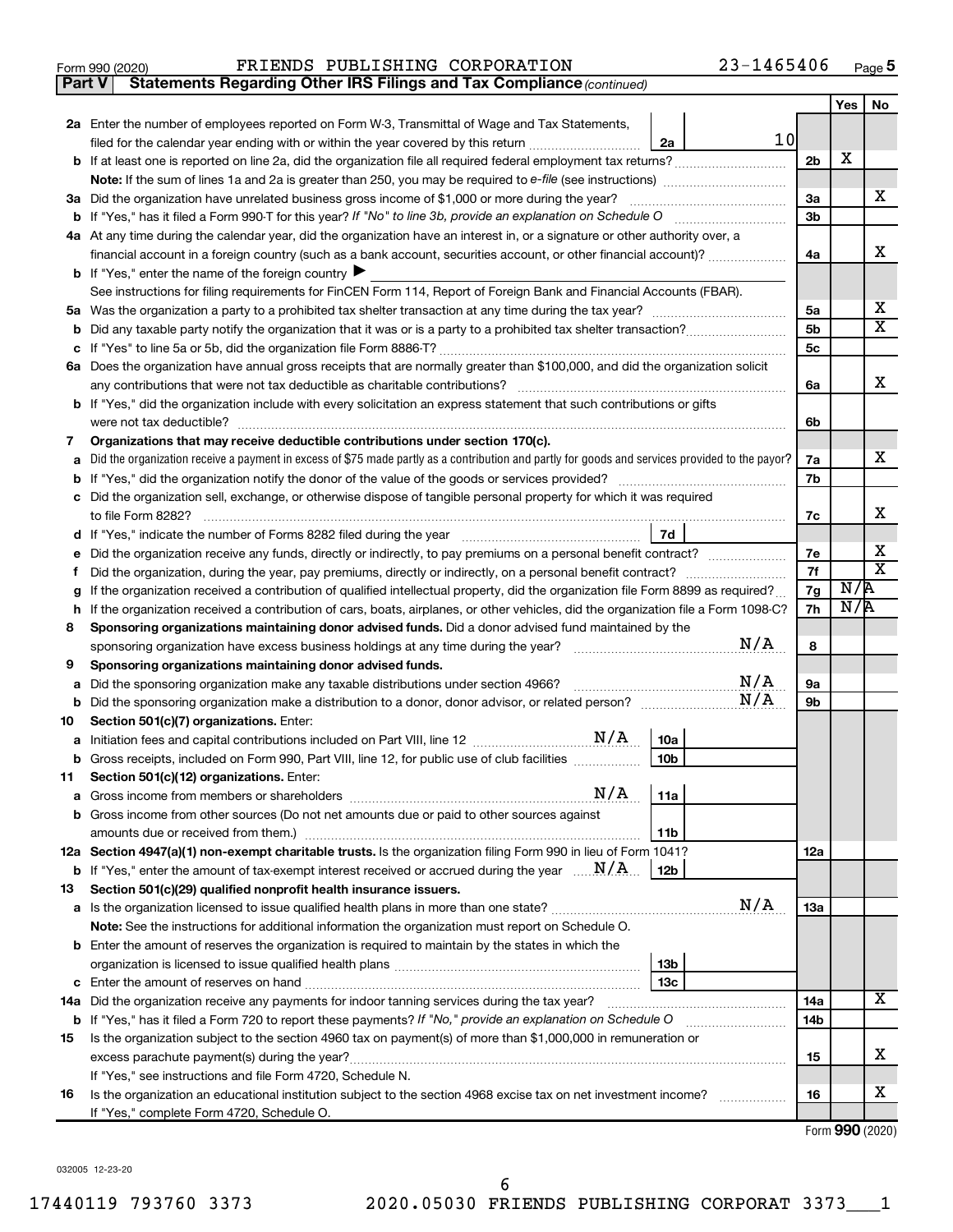#### Form 990 (2020) **PRIENDS PUBLISHING CORPORATION** 23-1465406  $P_{\text{age}}$

**Part VI** Governance, Management, and Disclosure For each "Yes" response to lines 2 through 7b below, and for a "No" response *to line 8a, 8b, or 10b below, describe the circumstances, processes, or changes on Schedule O. See instructions.*

|    | Check if Schedule O contains a response or note to any line in this Part VI [11] [12] Check if Schedule O contains a response or note to any line in this Part VI |    |    |                         |                         | $\overline{\mathbf{x}}$ |
|----|-------------------------------------------------------------------------------------------------------------------------------------------------------------------|----|----|-------------------------|-------------------------|-------------------------|
|    | Section A. Governing Body and Management                                                                                                                          |    |    |                         |                         |                         |
|    |                                                                                                                                                                   |    |    |                         | Yes                     | No                      |
|    | 1a Enter the number of voting members of the governing body at the end of the tax year                                                                            | 1a | 16 |                         |                         |                         |
|    | If there are material differences in voting rights among members of the governing body, or if the governing                                                       |    |    |                         |                         |                         |
|    | body delegated broad authority to an executive committee or similar committee, explain on Schedule O.                                                             |    |    |                         |                         |                         |
| b  | Enter the number of voting members included on line 1a, above, who are independent                                                                                | 1b | 16 |                         |                         |                         |
| 2  | Did any officer, director, trustee, or key employee have a family relationship or a business relationship with any other                                          |    |    |                         |                         |                         |
|    | officer, director, trustee, or key employee?                                                                                                                      |    |    | $\mathbf{2}$            |                         | x                       |
| З  | Did the organization delegate control over management duties customarily performed by or under the direct supervision                                             |    |    |                         |                         |                         |
|    |                                                                                                                                                                   |    |    | 3                       |                         | x                       |
| 4  | Did the organization make any significant changes to its governing documents since the prior Form 990 was filed?                                                  |    |    | $\overline{\mathbf{4}}$ |                         | $\overline{\textbf{x}}$ |
| 5  |                                                                                                                                                                   |    |    | 5                       |                         | $\overline{\textbf{x}}$ |
| 6  |                                                                                                                                                                   |    |    | 6                       |                         | $\overline{\textbf{x}}$ |
|    | 7a Did the organization have members, stockholders, or other persons who had the power to elect or appoint one or                                                 |    |    |                         |                         |                         |
|    |                                                                                                                                                                   |    |    | 7a                      |                         | х                       |
|    | <b>b</b> Are any governance decisions of the organization reserved to (or subject to approval by) members, stockholders, or                                       |    |    |                         |                         |                         |
|    | persons other than the governing body?                                                                                                                            |    |    | 7b                      |                         | х                       |
| 8  | Did the organization contemporaneously document the meetings held or written actions undertaken during the year by the following:                                 |    |    |                         |                         |                         |
|    |                                                                                                                                                                   |    |    | 8а                      | x                       |                         |
| b  |                                                                                                                                                                   |    |    | 8b                      | $\overline{\texttt{x}}$ |                         |
| 9  | Is there any officer, director, trustee, or key employee listed in Part VII, Section A, who cannot be reached at the                                              |    |    |                         |                         |                         |
|    |                                                                                                                                                                   |    |    | 9                       |                         | x                       |
|    | <b>Section B. Policies</b> (This Section B requests information about policies not required by the Internal Revenue Code.)                                        |    |    |                         |                         |                         |
|    |                                                                                                                                                                   |    |    |                         | Yes                     | No                      |
|    |                                                                                                                                                                   |    |    | 10a                     |                         | X                       |
|    | b If "Yes," did the organization have written policies and procedures governing the activities of such chapters, affiliates,                                      |    |    |                         |                         |                         |
|    |                                                                                                                                                                   |    |    | 10b                     |                         |                         |
|    | 11a Has the organization provided a complete copy of this Form 990 to all members of its governing body before filing the form?                                   |    |    | 11a                     | $\overline{\mathbf{X}}$ |                         |
|    | <b>b</b> Describe in Schedule O the process, if any, used by the organization to review this Form 990.                                                            |    |    |                         |                         |                         |
|    |                                                                                                                                                                   |    |    | 12a                     | х                       |                         |
| b  | Were officers, directors, or trustees, and key employees required to disclose annually interests that could give rise to conflicts?                               |    |    |                         | $\overline{\text{x}}$   |                         |
|    | c Did the organization regularly and consistently monitor and enforce compliance with the policy? If "Yes," describe                                              |    |    |                         |                         |                         |
|    |                                                                                                                                                                   |    |    | 12c                     | х                       |                         |
| 13 |                                                                                                                                                                   |    |    | 13                      | $\overline{\text{X}}$   |                         |
| 14 | Did the organization have a written document retention and destruction policy? [11] manufaction manufaction in                                                    |    |    | 14                      | $\overline{\text{x}}$   |                         |
| 15 | Did the process for determining compensation of the following persons include a review and approval by independent                                                |    |    |                         |                         |                         |
|    | persons, comparability data, and contemporaneous substantiation of the deliberation and decision?                                                                 |    |    |                         |                         |                         |
|    |                                                                                                                                                                   |    |    | 15a                     | х                       |                         |
|    |                                                                                                                                                                   |    |    | 15b                     |                         | $\overline{\text{X}}$   |
|    | If "Yes" to line 15a or 15b, describe the process in Schedule O (see instructions).                                                                               |    |    |                         |                         |                         |
|    | 16a Did the organization invest in, contribute assets to, or participate in a joint venture or similar arrangement with a                                         |    |    |                         |                         |                         |
|    | taxable entity during the year?                                                                                                                                   |    |    | 16a                     |                         | х                       |
|    | b If "Yes," did the organization follow a written policy or procedure requiring the organization to evaluate its participation                                    |    |    |                         |                         |                         |
|    | in joint venture arrangements under applicable federal tax law, and take steps to safeguard the organization's                                                    |    |    |                         |                         |                         |
|    | exempt status with respect to such arrangements?                                                                                                                  |    |    | 16b                     |                         |                         |
|    | <b>Section C. Disclosure</b>                                                                                                                                      |    |    |                         |                         |                         |
| 17 | List the states with which a copy of this Form 990 is required to be filed <b>&gt;AL, AK, AR, CA, CO, CT, FL, GA, HI, IL, KS, KY</b>                              |    |    |                         |                         |                         |
| 18 | Section 6104 requires an organization to make its Forms 1023 (1024 or 1024-A, if applicable), 990, and 990-T (Section 501(c)(3)s only) available                  |    |    |                         |                         |                         |
|    | for public inspection. Indicate how you made these available. Check all that apply.                                                                               |    |    |                         |                         |                         |
|    | $ \underline{X} $ Upon request<br>Other (explain on Schedule O)<br>Another's website<br>Own website                                                               |    |    |                         |                         |                         |
| 19 | Describe on Schedule O whether (and if so, how) the organization made its governing documents, conflict of interest policy, and financial                         |    |    |                         |                         |                         |
|    | statements available to the public during the tax year.                                                                                                           |    |    |                         |                         |                         |
| 20 | State the name, address, and telephone number of the person who possesses the organization's books and records                                                    |    |    |                         |                         |                         |
|    | EXECUTIVE DIRECTOR - 215-563-8629                                                                                                                                 |    |    |                         |                         |                         |
|    | 1216 ARCH STREET, 2D, PHILADELPHIA, PA<br>19107<br>SEE SCHEDULE O FOR FULL LIST OF STATES                                                                         |    |    |                         |                         |                         |
|    | 032006 12-23-20<br>7                                                                                                                                              |    |    |                         |                         | Form 990 (2020)         |
|    |                                                                                                                                                                   |    |    |                         |                         |                         |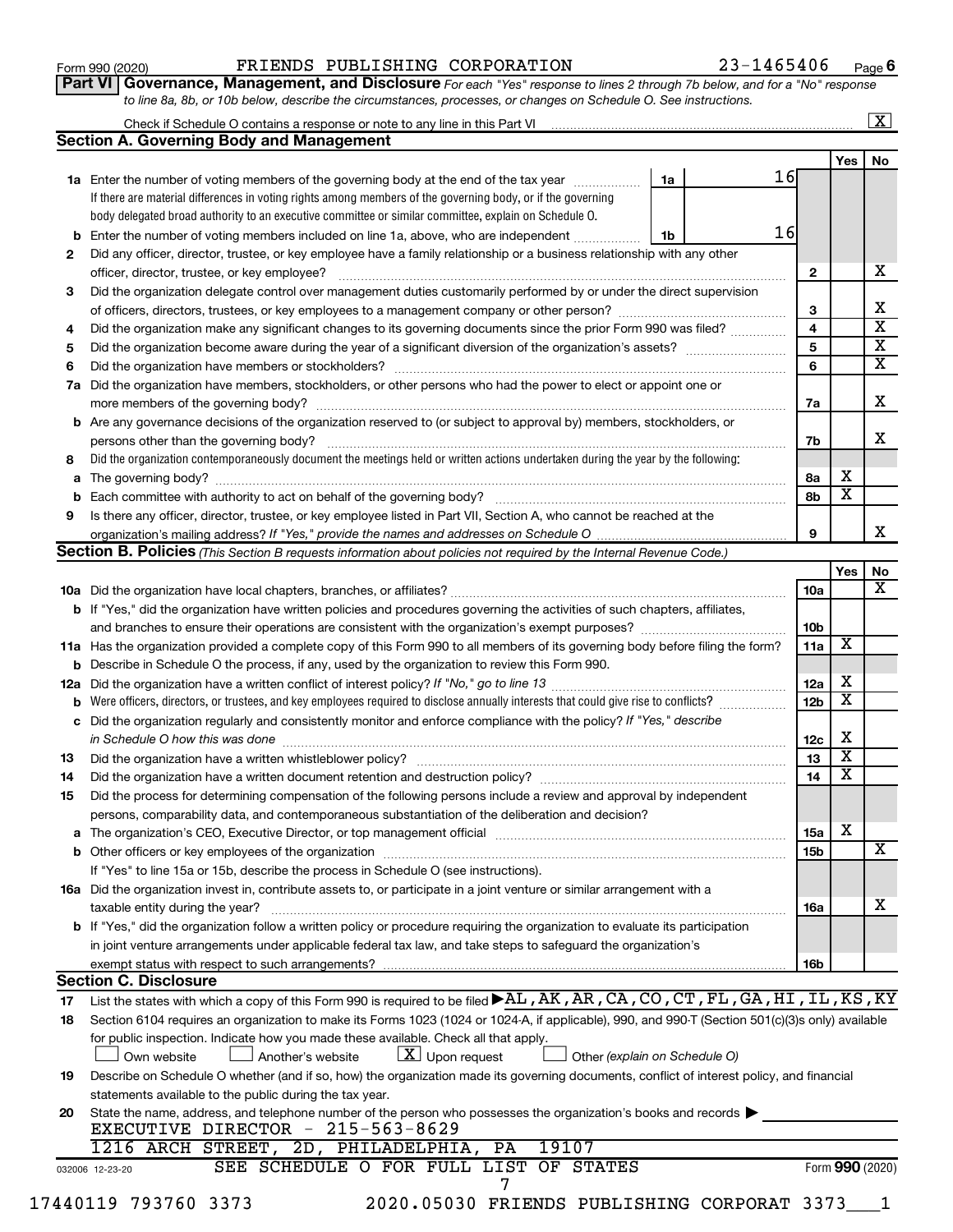$\Box$ 

| Part VII Compensation of Officers, Directors, Trustees, Key Employees, Highest Compensated |  |  |
|--------------------------------------------------------------------------------------------|--|--|
| <b>Employees, and Independent Contractors</b>                                              |  |  |

Check if Schedule O contains a response or note to any line in this Part VII

**Section A. Officers, Directors, Trustees, Key Employees, and Highest Compensated Employees**

**1a**  Complete this table for all persons required to be listed. Report compensation for the calendar year ending with or within the organization's tax year.  $\bullet$  List all of the organization's current officers, directors, trustees (whether individuals or organizations), regardless of amount of compensation.

Enter -0- in columns (D), (E), and (F) if no compensation was paid.

**•** List all of the organization's current key employees, if any. See instructions for definition of "key employee."

• List the organization's five *current* highest compensated employees (other than an officer, director, trustee, or key employee) who received reportable compensation (Box 5 of Form W-2 and/or Box 7 of Form 1099-MISC) of more than \$100,000 from the organization and any related organizations.

 $\bullet$  List all of the organization's former officers, key employees, and highest compensated employees who received more than \$100,000 of reportable compensation from the organization and any related organizations.

**•** List all of the organization's former directors or trustees that received, in the capacity as a former director or trustee of the organization, more than \$10,000 of reportable compensation from the organization and any related organizations.

See instructions for the order in which to list the persons above.

Check this box if neither the organization nor any related organization compensated any current officer, director, or trustee.  $\Box$ 

| (A)                          | (B)                    |                               |                                                                  | (C)         |              |                                   |        | (D)             | (E)                              | (F)                      |
|------------------------------|------------------------|-------------------------------|------------------------------------------------------------------|-------------|--------------|-----------------------------------|--------|-----------------|----------------------------------|--------------------------|
| Name and title               | Average                |                               | (do not check more than one                                      |             | Position     |                                   |        | Reportable      | Reportable                       | Estimated                |
|                              | hours per              |                               | box, unless person is both an<br>officer and a director/trustee) |             |              |                                   |        | compensation    | compensation                     | amount of                |
|                              | week                   |                               |                                                                  |             |              |                                   |        | from<br>the     | from related                     | other                    |
|                              | (list any<br>hours for |                               |                                                                  |             |              |                                   |        | organization    | organizations<br>(W-2/1099-MISC) | compensation<br>from the |
|                              | related                |                               |                                                                  |             |              |                                   |        | (W-2/1099-MISC) |                                  | organization             |
|                              | organizations          |                               |                                                                  |             |              |                                   |        |                 |                                  | and related              |
|                              | below                  | ndividual trustee or director | nstitutional trustee                                             |             | Key employee |                                   |        |                 |                                  | organizations            |
|                              | line)                  |                               |                                                                  | Officer     |              | Highest compensated<br>  employee | Former |                 |                                  |                          |
| (1)<br>GABRIEL EHRI          | 40.00                  |                               |                                                                  |             |              |                                   |        |                 |                                  |                          |
| EXECUTIVE DIRECTOR           |                        |                               |                                                                  | X           |              |                                   |        | 105,194.        | $\mathbf 0$ .                    | 17,804.                  |
| (2)<br>CATHERINE BLY COX     | 1.00                   |                               |                                                                  |             |              |                                   |        |                 |                                  |                          |
| CLERK                        |                        | $\mathbf X$                   |                                                                  | X           |              |                                   |        | $\mathbf 0$ .   | $\mathbf 0$ .                    | 0.                       |
| <b>JIM HERR</b><br>(3)       | 1.00                   |                               |                                                                  |             |              |                                   |        |                 |                                  |                          |
| RECORDING CLERK              |                        | $\mathbf X$                   |                                                                  | $\mathbf x$ |              |                                   |        | $\mathbf 0$ .   | $\mathbf 0$ .                    | $\mathbf 0$ .            |
| FRED MELROY<br>(4)           | 1.00                   |                               |                                                                  |             |              |                                   |        |                 |                                  |                          |
| <b>TREASURER</b>             |                        | $\mathbf X$                   |                                                                  | $\mathbf x$ |              |                                   |        | $\mathbf 0$ .   | $\mathbf 0$ .                    | $\mathbf 0$ .            |
| EDWARD ABRAHAM<br>(5)        | 1.00                   |                               |                                                                  |             |              |                                   |        |                 |                                  |                          |
| BOARD MEMBER (FROM 11/2020)  |                        | $\mathbf X$                   |                                                                  |             |              |                                   |        | $\mathbf 0$ .   | $\mathbf 0$ .                    | $\mathbf 0$ .            |
| MAX CARTER<br>(6)            | 1.00                   |                               |                                                                  |             |              |                                   |        |                 |                                  |                          |
| BOARD MEMBER                 |                        | X                             |                                                                  |             |              |                                   |        | $\mathbf 0$ .   | $\mathbf 0$ .                    | $\mathbf 0$ .            |
| RICH CLEAVER<br>(7)          | 1.00                   |                               |                                                                  |             |              |                                   |        |                 |                                  |                          |
| <b>BOARD MEMBER</b>          |                        | X                             |                                                                  |             |              |                                   |        | $\mathbf 0$ .   | $\mathbf 0$ .                    | $\mathbf 0$ .            |
| EMILY CORSE<br>(8)           | 1.00                   |                               |                                                                  |             |              |                                   |        |                 |                                  |                          |
| BOARD MEMBER                 |                        | $\mathbf X$                   |                                                                  |             |              |                                   |        | $\mathbf 0$ .   | $\mathbf 0$                      | $\mathbf 0$ .            |
| SHAN CRETIN<br>(9)           | 1.00                   |                               |                                                                  |             |              |                                   |        |                 |                                  |                          |
| <b>BOARD MEMBER</b>          |                        | $\mathbf X$                   |                                                                  |             |              |                                   |        | $\mathbf 0$ .   | $\mathbf 0$ .                    | $\mathbf 0$ .            |
| (10) GULIEMA FAGER           | 1.00                   |                               |                                                                  |             |              |                                   |        |                 |                                  |                          |
| <b>BOARD MEMBER</b>          |                        | $\mathbf X$                   |                                                                  |             |              |                                   |        | $\mathbf 0$ .   | $\mathbf 0$ .                    | $\mathbf 0$ .            |
| (11) DANIEL HEWITT           | 1.00                   |                               |                                                                  |             |              |                                   |        |                 |                                  |                          |
| <b>BOARD MEMBER</b>          |                        | X                             |                                                                  |             |              |                                   |        | $\mathbf 0$ .   | $\mathbf 0$ .                    | $\mathbf 0$ .            |
| (12) PETER LAUGHTER          | 1.00                   |                               |                                                                  |             |              |                                   |        |                 |                                  |                          |
| BOARD MEMBER (UNTIL 11/2020) |                        | $\mathbf X$                   |                                                                  |             |              |                                   |        | 0.              | $\mathbf 0$ .                    | $0$ .                    |
| (13) CHRISTOPHER MOHR        | 1.00                   |                               |                                                                  |             |              |                                   |        |                 |                                  |                          |
| BOARD MEMBER (UNTIL 11/2020) |                        | Χ                             |                                                                  |             |              |                                   |        | $\mathbf 0$ .   | $\mathbf 0$ .                    | $\mathbf 0$ .            |
| (14) ANN REECE               | 1.00                   |                               |                                                                  |             |              |                                   |        |                 |                                  |                          |
| <b>BOARD MEMBER</b>          |                        | $\mathbf X$                   |                                                                  |             |              |                                   |        | $\mathbf 0$ .   | $\mathbf 0$ .                    | $\mathbf 0$ .            |
| (15) JOYCE SCHROEDER         | 1.00                   |                               |                                                                  |             |              |                                   |        |                 |                                  |                          |
| <b>BOARD MEMBER</b>          |                        | $\mathbf X$                   |                                                                  |             |              |                                   |        | $\mathbf 0$ .   | $\mathbf 0$ .                    | 0.                       |
| (16) TONYA THAMES TAYLOR     | 1.00                   |                               |                                                                  |             |              |                                   |        |                 |                                  |                          |
| <b>BOARD MEMBER</b>          |                        | $\mathbf X$                   |                                                                  |             |              |                                   |        | 0.              | $\mathbf 0$ .                    | $\mathbf 0$ .            |
| (17) SIGNE WILKINSON         | 1.00                   |                               |                                                                  |             |              |                                   |        |                 |                                  |                          |
| BOARD MEMBER                 |                        | X                             |                                                                  |             |              |                                   |        | $\mathbf 0$ .   | $\mathbf 0$ .                    | 0.                       |
|                              |                        |                               |                                                                  |             |              |                                   |        |                 |                                  |                          |

032007 12-23-20

17440119 793760 3373 2020.05030 FRIENDS PUBLISHING CORPORAT 3373\_\_\_1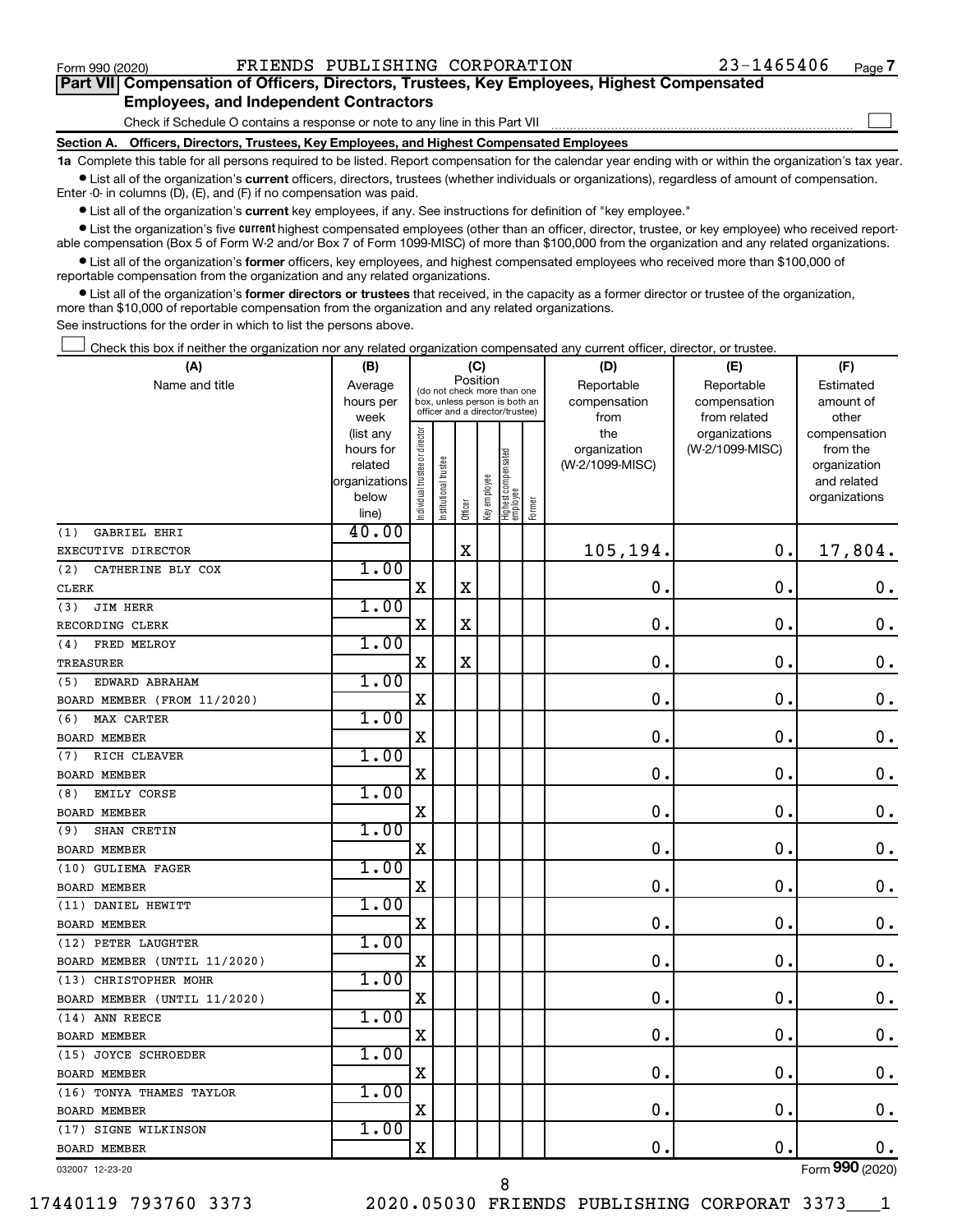| FRIENDS PUBLISHING CORPORATION<br>Form 990 (2020)                                                                                                                                                                                    |                                                                      |                                |                                                                                                 |                 |              |                                 |        |                                           | 23-1465406                                        |          |                     |                                                                          | Page 8 |
|--------------------------------------------------------------------------------------------------------------------------------------------------------------------------------------------------------------------------------------|----------------------------------------------------------------------|--------------------------------|-------------------------------------------------------------------------------------------------|-----------------|--------------|---------------------------------|--------|-------------------------------------------|---------------------------------------------------|----------|---------------------|--------------------------------------------------------------------------|--------|
| <b>Part VII</b><br>Section A. Officers, Directors, Trustees, Key Employees, and Highest Compensated Employees (continued)                                                                                                            |                                                                      |                                |                                                                                                 |                 |              |                                 |        |                                           |                                                   |          |                     |                                                                          |        |
| (A)<br>Name and title                                                                                                                                                                                                                | (B)<br>Average<br>hours per<br>week                                  |                                | (do not check more than one<br>box, unless person is both an<br>officer and a director/trustee) | (C)<br>Position |              |                                 |        | (D)<br>Reportable<br>compensation<br>from | (E)<br>Reportable<br>compensation<br>from related |          |                     | (F)<br>Estimated<br>amount of<br>other                                   |        |
|                                                                                                                                                                                                                                      | (list any<br>hours for<br>related<br>organizations<br>below<br>line) | Individual trustee or director | Institutional trustee                                                                           | Officer         | Key employee | Highest compensated<br>employee | Former | the<br>organization<br>(W-2/1099-MISC)    | organizations<br>(W-2/1099-MISC)                  |          |                     | compensation<br>from the<br>organization<br>and related<br>organizations |        |
| (18) JERRY WILLIAMS                                                                                                                                                                                                                  | 1.00                                                                 |                                |                                                                                                 |                 |              |                                 |        |                                           |                                                   |          |                     |                                                                          |        |
| BOARD MEMBER                                                                                                                                                                                                                         |                                                                      | X                              |                                                                                                 |                 |              |                                 |        | О.                                        |                                                   | О.       |                     |                                                                          | 0.     |
| (19) DEENA ZARU                                                                                                                                                                                                                      | 1.00                                                                 | X                              |                                                                                                 |                 |              |                                 |        | О.                                        |                                                   | О.       |                     |                                                                          | 0.     |
| BOARD MEMBER (FROM 11/2020)                                                                                                                                                                                                          |                                                                      |                                |                                                                                                 |                 |              |                                 |        |                                           |                                                   |          |                     |                                                                          |        |
|                                                                                                                                                                                                                                      |                                                                      |                                |                                                                                                 |                 |              |                                 |        |                                           |                                                   |          |                     |                                                                          |        |
|                                                                                                                                                                                                                                      |                                                                      |                                |                                                                                                 |                 |              |                                 |        |                                           |                                                   |          |                     |                                                                          |        |
|                                                                                                                                                                                                                                      |                                                                      |                                |                                                                                                 |                 |              |                                 |        |                                           |                                                   |          |                     |                                                                          |        |
|                                                                                                                                                                                                                                      |                                                                      |                                |                                                                                                 |                 |              |                                 |        |                                           |                                                   |          |                     |                                                                          |        |
|                                                                                                                                                                                                                                      |                                                                      |                                |                                                                                                 |                 |              |                                 |        |                                           |                                                   |          |                     |                                                                          |        |
| 1b Subtotal                                                                                                                                                                                                                          |                                                                      |                                |                                                                                                 |                 |              |                                 |        | 105, 194.                                 |                                                   | 0.       |                     | 17,804.                                                                  |        |
| c Total from continuation sheets to Part VII, Section A [11, 12, 13, 13, 13, 14, 15, 16, 17, 18, 18, 19, 19, 1<br>d                                                                                                                  |                                                                      |                                |                                                                                                 |                 |              |                                 |        | 0.<br>105, 194.                           |                                                   | Ο.<br>σ. |                     | 17,804.                                                                  | Ο.     |
| Total number of individuals (including but not limited to those listed above) who received more than \$100,000 of reportable<br>$\mathbf{2}$                                                                                         |                                                                      |                                |                                                                                                 |                 |              |                                 |        |                                           |                                                   |          |                     |                                                                          |        |
| compensation from the organization $\blacktriangleright$                                                                                                                                                                             |                                                                      |                                |                                                                                                 |                 |              |                                 |        |                                           |                                                   |          |                     | Yes                                                                      | No     |
| Did the organization list any former officer, director, trustee, key employee, or highest compensated employee on<br>3<br>line 1a? If "Yes," complete Schedule J for such individual                                                 |                                                                      |                                |                                                                                                 |                 |              |                                 |        |                                           |                                                   |          | З                   |                                                                          | x      |
| For any individual listed on line 1a, is the sum of reportable compensation and other compensation from the organization<br>4<br>and related organizations greater than \$150,000? If "Yes," complete Schedule J for such individual |                                                                      |                                |                                                                                                 |                 |              |                                 |        |                                           |                                                   |          | 4                   |                                                                          | х      |
| Did any person listed on line 1a receive or accrue compensation from any unrelated organization or individual for services<br>5                                                                                                      |                                                                      |                                |                                                                                                 |                 |              |                                 |        |                                           |                                                   |          |                     |                                                                          |        |
| <b>Section B. Independent Contractors</b>                                                                                                                                                                                            |                                                                      |                                |                                                                                                 |                 |              |                                 |        |                                           |                                                   |          | 5                   |                                                                          | X      |
| Complete this table for your five highest compensated independent contractors that received more than \$100,000 of compensation from<br>1                                                                                            |                                                                      |                                |                                                                                                 |                 |              |                                 |        |                                           |                                                   |          |                     |                                                                          |        |
| the organization. Report compensation for the calendar year ending with or within the organization's tax year.                                                                                                                       |                                                                      |                                |                                                                                                 |                 |              |                                 |        |                                           |                                                   |          |                     |                                                                          |        |
| (A)<br>Name and business address                                                                                                                                                                                                     |                                                                      |                                | <b>NONE</b>                                                                                     |                 |              |                                 |        | (B)<br>Description of services            |                                                   |          | (C)<br>Compensation |                                                                          |        |
|                                                                                                                                                                                                                                      |                                                                      |                                |                                                                                                 |                 |              |                                 |        |                                           |                                                   |          |                     |                                                                          |        |
|                                                                                                                                                                                                                                      |                                                                      |                                |                                                                                                 |                 |              |                                 |        |                                           |                                                   |          |                     |                                                                          |        |
|                                                                                                                                                                                                                                      |                                                                      |                                |                                                                                                 |                 |              |                                 |        |                                           |                                                   |          |                     |                                                                          |        |
|                                                                                                                                                                                                                                      |                                                                      |                                |                                                                                                 |                 |              |                                 |        |                                           |                                                   |          |                     |                                                                          |        |
| Total number of independent contractors (including but not limited to those listed above) who received more than<br>2<br>\$100,000 of compensation from the organization                                                             |                                                                      |                                |                                                                                                 |                 |              |                                 |        |                                           |                                                   |          | Form 990 (2020)     |                                                                          |        |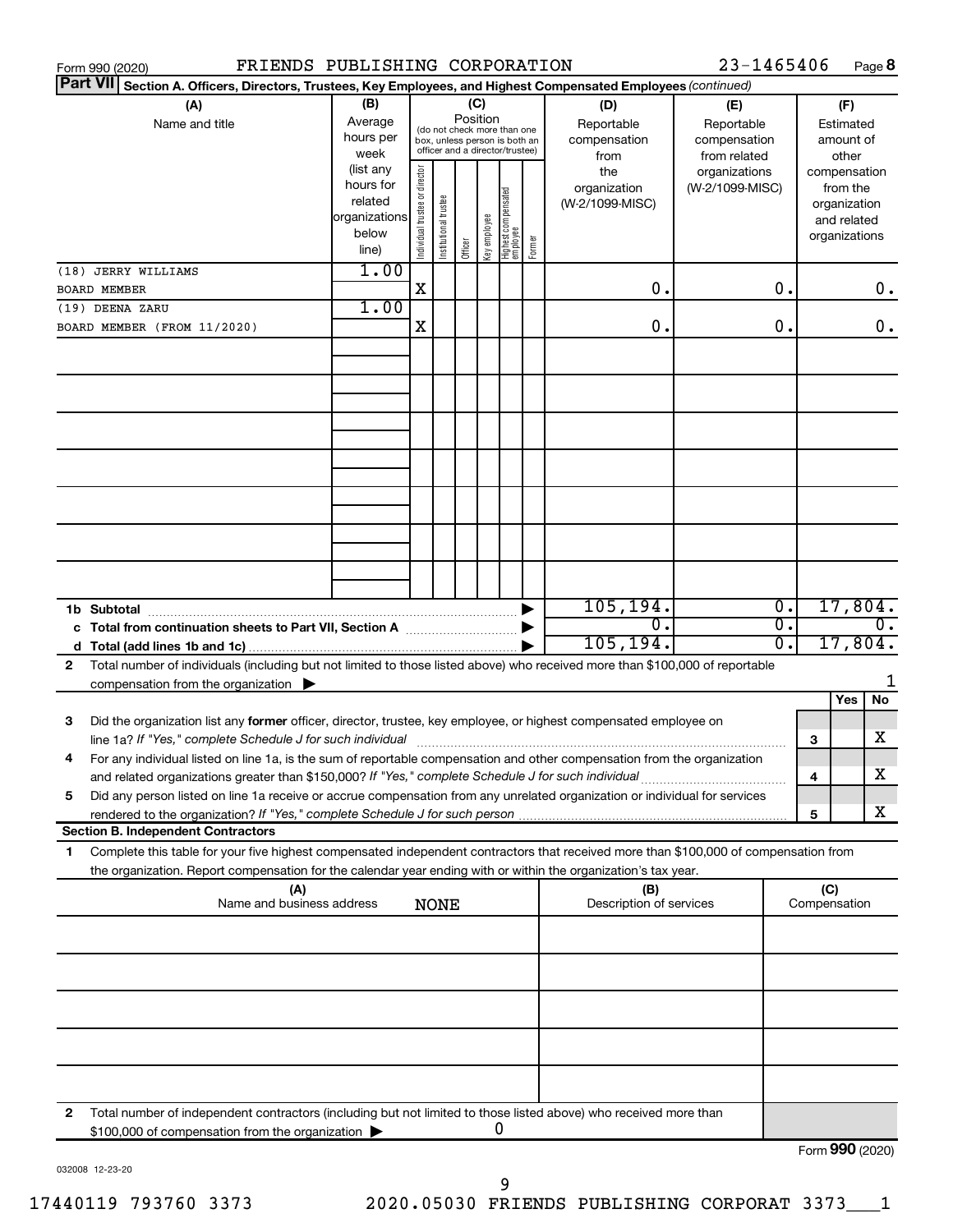|                                                           |        |    | Form 990 (2020)                                                               |                                                        |                            | FRIENDS PUBLISHING CORPORATION |                                                        | 23-1465406 | Page 9                                                          |
|-----------------------------------------------------------|--------|----|-------------------------------------------------------------------------------|--------------------------------------------------------|----------------------------|--------------------------------|--------------------------------------------------------|------------|-----------------------------------------------------------------|
| <b>Part VIII</b>                                          |        |    | <b>Statement of Revenue</b>                                                   |                                                        |                            |                                |                                                        |            |                                                                 |
|                                                           |        |    | Check if Schedule O contains a response or note to any line in this Part VIII |                                                        |                            |                                | $\overline{1}$ (B) $\overline{1}$ (C) $\overline{1}$   |            |                                                                 |
|                                                           |        |    |                                                                               |                                                        |                            | (A)<br>Total revenue           | Related or exempt<br>function revenue business revenue | Unrelated  | (D)<br>Revenue excluded<br>from tax under<br>sections 512 - 514 |
|                                                           |        |    | 1 a Federated campaigns                                                       | 1a                                                     |                            |                                |                                                        |            |                                                                 |
| Contributions, Gifts, Grants<br>and Other Similar Amounts |        | b  | Membership dues                                                               | 1 <sub>b</sub><br>$\ldots \ldots \ldots \ldots \ldots$ | 226,511.                   |                                |                                                        |            |                                                                 |
|                                                           |        | c  | Fundraising events                                                            | 1c                                                     |                            |                                |                                                        |            |                                                                 |
|                                                           |        | d  | Related organizations                                                         | 1 <sub>d</sub>                                         |                            |                                |                                                        |            |                                                                 |
|                                                           |        | е  | Government grants (contributions)                                             | 1e                                                     |                            |                                |                                                        |            |                                                                 |
|                                                           |        |    | f All other contributions, gifts, grants, and                                 |                                                        |                            |                                |                                                        |            |                                                                 |
|                                                           |        |    | similar amounts not included above                                            | 1f                                                     | $\frac{556,159.}{39,330.}$ |                                |                                                        |            |                                                                 |
|                                                           |        | g  | Noncash contributions included in lines 1a-1f                                 | $1g$ \$                                                |                            | 782,670.                       |                                                        |            |                                                                 |
|                                                           |        |    |                                                                               |                                                        | <b>Business Code</b>       |                                |                                                        |            |                                                                 |
|                                                           |        | 2a | ADVERTISING                                                                   |                                                        | 511130                     | 98, 262.                       | 98, 262.                                               |            |                                                                 |
| Program Service<br>Revenue                                |        | b  |                                                                               |                                                        |                            |                                |                                                        |            |                                                                 |
|                                                           |        | c  | the control of the control of the control of the control of the control of    |                                                        |                            |                                |                                                        |            |                                                                 |
|                                                           |        | d  |                                                                               |                                                        |                            |                                |                                                        |            |                                                                 |
|                                                           |        | е  |                                                                               |                                                        |                            |                                |                                                        |            |                                                                 |
|                                                           |        | f  | All other program service revenue                                             |                                                        |                            |                                |                                                        |            |                                                                 |
|                                                           |        | g  |                                                                               |                                                        |                            | 98, 262.                       |                                                        |            |                                                                 |
|                                                           | З      |    | Investment income (including dividends, interest, and                         |                                                        |                            |                                |                                                        |            |                                                                 |
|                                                           |        |    |                                                                               |                                                        |                            | 29,616.                        |                                                        |            | 29,616.                                                         |
|                                                           | 4<br>5 |    | Income from investment of tax-exempt bond proceeds                            |                                                        |                            |                                |                                                        |            |                                                                 |
|                                                           |        |    |                                                                               | (i) Real                                               | (ii) Personal              |                                |                                                        |            |                                                                 |
|                                                           |        | 6а | Gross rents                                                                   | 6a                                                     |                            |                                |                                                        |            |                                                                 |
|                                                           |        | b  | Less: rental expenses                                                         | 6b                                                     |                            |                                |                                                        |            |                                                                 |
|                                                           |        | c  | Rental income or (loss)                                                       | 6с                                                     |                            |                                |                                                        |            |                                                                 |
|                                                           |        | d  | Net rental income or (loss)                                                   |                                                        |                            |                                |                                                        |            |                                                                 |
|                                                           |        |    | 7 a Gross amount from sales of                                                | (i) Securities                                         | (ii) Other                 |                                |                                                        |            |                                                                 |
|                                                           |        |    | assets other than inventory                                                   | 7a 488, 685.                                           |                            |                                |                                                        |            |                                                                 |
|                                                           |        |    | <b>b</b> Less: cost or other basis                                            |                                                        |                            |                                |                                                        |            |                                                                 |
| evenue                                                    |        |    | and sales expenses                                                            | 7b 417,895.                                            |                            |                                |                                                        |            |                                                                 |
|                                                           |        |    | c Gain or (loss)                                                              | 70,790.<br> 7c                                         |                            | 70,790.                        |                                                        |            | 70,790.                                                         |
| œ                                                         |        |    | 8 a Gross income from fundraising events (not                                 |                                                        |                            |                                |                                                        |            |                                                                 |
| Other                                                     |        |    | including \$                                                                  | of                                                     |                            |                                |                                                        |            |                                                                 |
|                                                           |        |    | contributions reported on line 1c). See                                       |                                                        |                            |                                |                                                        |            |                                                                 |
|                                                           |        |    |                                                                               |                                                        |                            |                                |                                                        |            |                                                                 |
|                                                           |        | b  |                                                                               | 8b                                                     |                            |                                |                                                        |            |                                                                 |
|                                                           |        | c  | Net income or (loss) from fundraising events                                  |                                                        |                            |                                |                                                        |            |                                                                 |
|                                                           |        |    | 9 a Gross income from gaming activities. See                                  |                                                        |                            |                                |                                                        |            |                                                                 |
|                                                           |        |    |                                                                               | 9a                                                     |                            |                                |                                                        |            |                                                                 |
|                                                           |        |    | <b>b</b> Less: direct expenses <i>manually contained</i>                      | 9b                                                     |                            |                                |                                                        |            |                                                                 |
|                                                           |        |    | c Net income or (loss) from gaming activities                                 |                                                        |                            |                                |                                                        |            |                                                                 |
|                                                           |        |    | 10 a Gross sales of inventory, less returns                                   |                                                        |                            |                                |                                                        |            |                                                                 |
|                                                           |        |    | <b>b</b> Less: cost of goods sold                                             | 10bl                                                   |                            |                                |                                                        |            |                                                                 |
|                                                           |        |    | c Net income or (loss) from sales of inventory                                |                                                        |                            |                                |                                                        |            |                                                                 |
|                                                           |        |    |                                                                               |                                                        | <b>Business Code</b>       |                                |                                                        |            |                                                                 |
| Miscellaneous<br>Revenue                                  | 11 a   |    | OTHER                                                                         |                                                        | 511130                     | 5,530.                         |                                                        |            | 5,530.                                                          |
|                                                           |        | b  |                                                                               |                                                        |                            |                                |                                                        |            |                                                                 |
|                                                           |        | с  |                                                                               |                                                        |                            |                                |                                                        |            |                                                                 |
|                                                           |        | d  |                                                                               |                                                        |                            |                                |                                                        |            |                                                                 |
|                                                           |        |    |                                                                               |                                                        |                            | 5,530.                         |                                                        |            |                                                                 |
|                                                           | 12     |    | Total revenue. See instructions                                               |                                                        |                            | 986,868.                       | 98, 262.                                               | $0 \cdot$  | 105,936.                                                        |
| 032009 12-23-20                                           |        |    |                                                                               |                                                        |                            |                                |                                                        |            | Form 990 (2020)                                                 |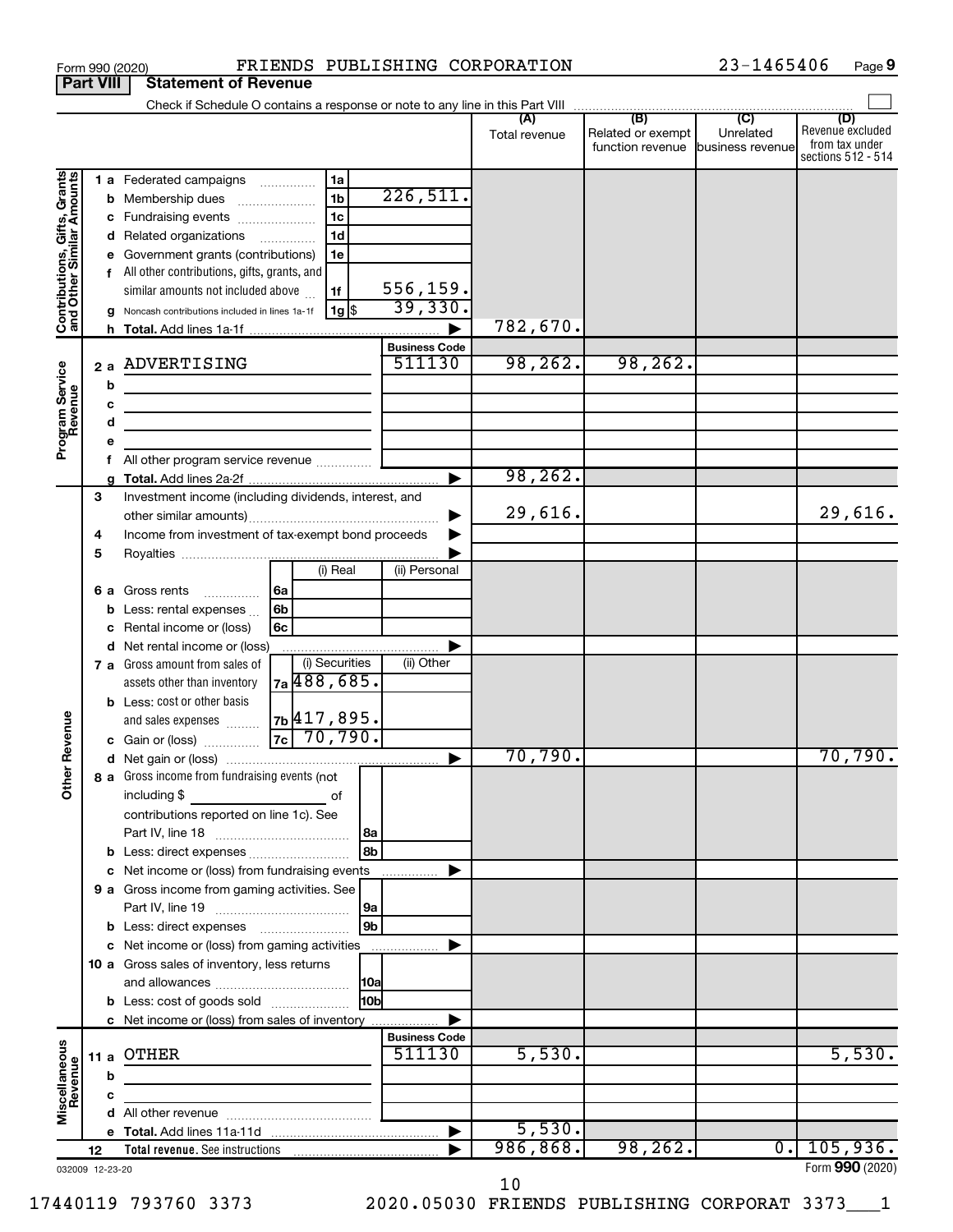**Part IX Statement of Functional Expenses**

Form 990 (2020) **PRIENDS PUBLISHING CORPORATION** 23-1465406  $_{\text{Page}}$ 

|              | Section 501(c)(3) and 501(c)(4) organizations must complete all columns. All other organizations must complete column (A).                                                                                 |                       |                                    |                                           |                                |  |  |  |  |  |  |
|--------------|------------------------------------------------------------------------------------------------------------------------------------------------------------------------------------------------------------|-----------------------|------------------------------------|-------------------------------------------|--------------------------------|--|--|--|--|--|--|
|              | Check if Schedule O contains a response or note to any line in this Part IX.                                                                                                                               |                       |                                    |                                           |                                |  |  |  |  |  |  |
|              | Do not include amounts reported on lines 6b,<br>7b, 8b, 9b, and 10b of Part VIII.                                                                                                                          | (A)<br>Total expenses | (B)<br>Program service<br>expenses | (C)<br>Management and<br>general expenses | (D)<br>Fundraising<br>expenses |  |  |  |  |  |  |
| 1.           | Grants and other assistance to domestic organizations                                                                                                                                                      |                       |                                    |                                           |                                |  |  |  |  |  |  |
|              | and domestic governments. See Part IV, line 21                                                                                                                                                             |                       |                                    |                                           |                                |  |  |  |  |  |  |
| $\mathbf{2}$ | Grants and other assistance to domestic                                                                                                                                                                    |                       |                                    |                                           |                                |  |  |  |  |  |  |
|              | individuals. See Part IV, line 22                                                                                                                                                                          |                       |                                    |                                           |                                |  |  |  |  |  |  |
| 3            | Grants and other assistance to foreign                                                                                                                                                                     |                       |                                    |                                           |                                |  |  |  |  |  |  |
|              | organizations, foreign governments, and foreign                                                                                                                                                            |                       |                                    |                                           |                                |  |  |  |  |  |  |
|              | individuals. See Part IV, lines 15 and 16                                                                                                                                                                  |                       |                                    |                                           |                                |  |  |  |  |  |  |
| 4            | Benefits paid to or for members                                                                                                                                                                            |                       |                                    |                                           |                                |  |  |  |  |  |  |
| 5            | Compensation of current officers, directors,                                                                                                                                                               |                       |                                    |                                           |                                |  |  |  |  |  |  |
|              | trustees, and key employees                                                                                                                                                                                | 130,336.              | 28,871.                            | 66,930.                                   | 34,535.                        |  |  |  |  |  |  |
| 6            | Compensation not included above to disqualified                                                                                                                                                            |                       |                                    |                                           |                                |  |  |  |  |  |  |
|              | persons (as defined under section 4958(f)(1)) and                                                                                                                                                          |                       |                                    |                                           |                                |  |  |  |  |  |  |
|              | persons described in section 4958(c)(3)(B)                                                                                                                                                                 |                       |                                    |                                           |                                |  |  |  |  |  |  |
| 7            | Other salaries and wages                                                                                                                                                                                   | 407,612.              | 218,630.                           | 134, 209.                                 | 54, 773.                       |  |  |  |  |  |  |
| 8            | Pension plan accruals and contributions (include                                                                                                                                                           |                       |                                    |                                           |                                |  |  |  |  |  |  |
|              | section 401(k) and 403(b) employer contributions)                                                                                                                                                          | 13,945.               | $\frac{7,639}{35,725}$             | $\frac{4,498}{23,183}$                    | $\frac{1,808}{9,646}$          |  |  |  |  |  |  |
| 9            |                                                                                                                                                                                                            | 68,554.               |                                    |                                           |                                |  |  |  |  |  |  |
| 10           |                                                                                                                                                                                                            | 40, 159.              | 18,827.                            | 14,811.                                   | 6,521.                         |  |  |  |  |  |  |
| 11           | Fees for services (nonemployees):                                                                                                                                                                          |                       |                                    |                                           |                                |  |  |  |  |  |  |
|              |                                                                                                                                                                                                            |                       |                                    |                                           |                                |  |  |  |  |  |  |
|              |                                                                                                                                                                                                            |                       |                                    |                                           |                                |  |  |  |  |  |  |
|              |                                                                                                                                                                                                            |                       |                                    |                                           |                                |  |  |  |  |  |  |
|              |                                                                                                                                                                                                            |                       |                                    |                                           |                                |  |  |  |  |  |  |
| е            | Professional fundraising services. See Part IV, line 17                                                                                                                                                    |                       |                                    |                                           |                                |  |  |  |  |  |  |
|              | Investment management fees<br>Other. (If line 11g amount exceeds 10% of line 25,                                                                                                                           |                       |                                    |                                           |                                |  |  |  |  |  |  |
| g            | column (A) amount, list line 11g expenses on Sch O.)                                                                                                                                                       | 98,933.               |                                    | 24,604.                                   | 49,600.                        |  |  |  |  |  |  |
| 12           |                                                                                                                                                                                                            | 4,709.                | $\frac{24,729}{4,709}$             |                                           |                                |  |  |  |  |  |  |
| 13           |                                                                                                                                                                                                            |                       |                                    |                                           |                                |  |  |  |  |  |  |
| 14           |                                                                                                                                                                                                            |                       |                                    |                                           |                                |  |  |  |  |  |  |
| 15           |                                                                                                                                                                                                            |                       |                                    |                                           |                                |  |  |  |  |  |  |
| 16           |                                                                                                                                                                                                            | 29,376.               | 13,771.                            | 10,834.                                   | 4,771.                         |  |  |  |  |  |  |
| 17           |                                                                                                                                                                                                            |                       |                                    |                                           |                                |  |  |  |  |  |  |
| 18           | Payments of travel or entertainment expenses                                                                                                                                                               |                       |                                    |                                           |                                |  |  |  |  |  |  |
|              | for any federal, state, or local public officials                                                                                                                                                          |                       |                                    |                                           |                                |  |  |  |  |  |  |
| 19           | Conferences, conventions, and meetings                                                                                                                                                                     |                       |                                    |                                           |                                |  |  |  |  |  |  |
| 20           | Interest                                                                                                                                                                                                   |                       |                                    |                                           |                                |  |  |  |  |  |  |
| 21           |                                                                                                                                                                                                            |                       |                                    |                                           |                                |  |  |  |  |  |  |
| 22           | Depreciation, depletion, and amortization                                                                                                                                                                  | 70, 257.              | 32,936.                            | 25,911.                                   | 11,410.                        |  |  |  |  |  |  |
| 23           | Insurance                                                                                                                                                                                                  | 3,517.                | 1,649.                             | 1,297.                                    | 571.                           |  |  |  |  |  |  |
| 24           | Other expenses. Itemize expenses not covered<br>above (List miscellaneous expenses on line 24e. If<br>line 24e amount exceeds 10% of line 25, column (A)<br>amount, list line 24e expenses on Schedule O.) |                       |                                    |                                           |                                |  |  |  |  |  |  |
| a            | PRINTING                                                                                                                                                                                                   | 57,857.               | 57,727.                            | 90.                                       | 40.                            |  |  |  |  |  |  |
|              | POSTAGE AND MAILING                                                                                                                                                                                        | 57,086.               | 29,353.                            | 2,770.                                    | 24,963.                        |  |  |  |  |  |  |
|              | <b>MISCELLANEOUS</b>                                                                                                                                                                                       | 20,017.               | 9,261.                             | 7,124.                                    | 3,632.                         |  |  |  |  |  |  |
|              | <b>BAD DEBT EXPENSE</b>                                                                                                                                                                                    | 16,049.               |                                    | 16,049.                                   |                                |  |  |  |  |  |  |
| е            | All other expenses                                                                                                                                                                                         | 31,084.               | 14,573.                            | 11,464.                                   | 5,047.                         |  |  |  |  |  |  |
| 25           | Total functional expenses. Add lines 1 through 24e                                                                                                                                                         | 1,049,491.            | 498,400.                           | 343,774.                                  | 207, 317.                      |  |  |  |  |  |  |
| 26           | Joint costs. Complete this line only if the organization                                                                                                                                                   |                       |                                    |                                           |                                |  |  |  |  |  |  |
|              | reported in column (B) joint costs from a combined                                                                                                                                                         |                       |                                    |                                           |                                |  |  |  |  |  |  |
|              | educational campaign and fundraising solicitation.                                                                                                                                                         |                       |                                    |                                           |                                |  |  |  |  |  |  |
|              | Check here $\blacktriangleright$<br>if following SOP 98-2 (ASC 958-720)                                                                                                                                    |                       |                                    |                                           |                                |  |  |  |  |  |  |

032010 12-23-20

17440119 793760 3373 2020.05030 FRIENDS PUBLISHING CORPORAT 3373\_\_\_1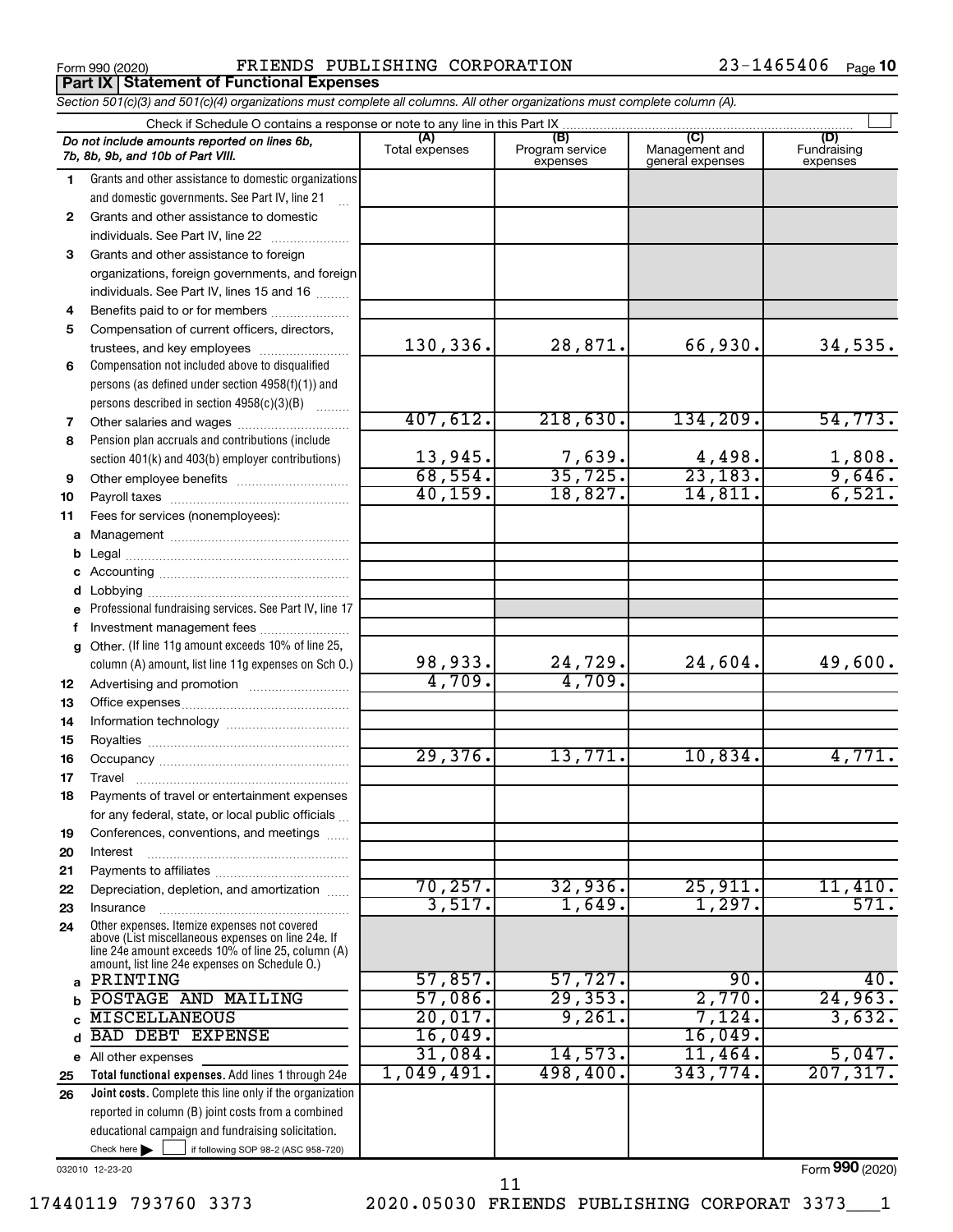|                             |    | <b>Part X   Balance Sheet</b>                                                      |                          |                 |                    |
|-----------------------------|----|------------------------------------------------------------------------------------|--------------------------|-----------------|--------------------|
|                             |    |                                                                                    |                          |                 |                    |
|                             |    |                                                                                    | (A)<br>Beginning of year |                 | (B)<br>End of year |
|                             | 1  |                                                                                    | 400, 489.                | $\mathbf{1}$    | 167, 717.          |
|                             | 2  |                                                                                    | 24,306.                  | $\mathbf{2}$    | 170,485.           |
|                             | з  |                                                                                    | 311,454.                 | 3               | 53,591.            |
|                             | 4  |                                                                                    | 22,482.                  | 4               | 10,320.            |
|                             | 5  | Loans and other receivables from any current or former officer, director,          |                          |                 |                    |
|                             |    | trustee, key employee, creator or founder, substantial contributor, or 35%         |                          |                 |                    |
|                             |    | controlled entity or family member of any of these persons                         |                          | 5               |                    |
|                             | 6  | Loans and other receivables from other disqualified persons (as defined            |                          |                 |                    |
|                             |    | under section $4958(f)(1)$ , and persons described in section $4958(c)(3)(B)$      |                          | 6               |                    |
|                             | 7  |                                                                                    |                          | $\overline{7}$  |                    |
| Assets                      | 8  |                                                                                    |                          | 8               |                    |
|                             | 9  | Prepaid expenses and deferred charges                                              | 9,002.                   | 9               | 1,868.             |
|                             |    | <b>10a</b> Land, buildings, and equipment: cost or other                           |                          |                 |                    |
|                             |    | 338,081.<br>basis. Complete Part VI of Schedule D  10a                             |                          |                 |                    |
|                             | b  | 135, 735.<br> 10 <sub>b</sub>  <br>Less: accumulated depreciation                  | 227,558.                 | 10 <sub>c</sub> | 202,346.           |
|                             | 11 |                                                                                    | 2,180,771.               | 11              | 2,967,518.         |
|                             | 12 |                                                                                    |                          | 12              |                    |
|                             | 13 |                                                                                    |                          | 13              |                    |
|                             | 14 |                                                                                    |                          | 14              |                    |
|                             | 15 |                                                                                    | 235,499.                 | 15              | 292,842.           |
|                             | 16 |                                                                                    | 3,411,561.               | 16              | 3,866,687.         |
|                             | 17 |                                                                                    | 30,879.                  | 17              | 46,251.            |
|                             | 18 |                                                                                    | 2,980.                   | 18              | 14,094.            |
|                             | 19 |                                                                                    |                          | 19              |                    |
|                             | 20 |                                                                                    |                          | 20              |                    |
|                             | 21 | Escrow or custodial account liability. Complete Part IV of Schedule D              |                          | 21              |                    |
| Liabilities                 | 22 | Loans and other payables to any current or former officer, director,               |                          |                 |                    |
|                             |    | trustee, key employee, creator or founder, substantial contributor, or 35%         |                          | 22              |                    |
|                             | 23 | Secured mortgages and notes payable to unrelated third parties                     |                          | 23              |                    |
|                             | 24 | Unsecured notes and loans payable to unrelated third parties                       | 99,400.                  | 24              |                    |
|                             | 25 | Other liabilities (including federal income tax, payables to related third         |                          |                 |                    |
|                             |    | parties, and other liabilities not included on lines 17-24). Complete Part X       |                          |                 |                    |
|                             |    | of Schedule D                                                                      | $24,000$ $\cdot$ 25      |                 | 21,000.            |
|                             | 26 | Total liabilities. Add lines 17 through 25                                         | 157, 259.                | 26              | 81,345.            |
|                             |    | Organizations that follow FASB ASC 958, check here $\blacktriangleright \boxed{X}$ |                          |                 |                    |
|                             |    | and complete lines 27, 28, 32, and 33.                                             |                          |                 |                    |
|                             | 27 | Net assets without donor restrictions                                              | 1,704,261.               | 27              | 2, 213, 499.       |
|                             | 28 |                                                                                    | 1,550,041.               | 28              | 1,571,843.         |
|                             |    | Organizations that do not follow FASB ASC 958, check here $\blacktriangleright$    |                          |                 |                    |
|                             |    | and complete lines 29 through 33.                                                  |                          |                 |                    |
|                             | 29 |                                                                                    |                          | 29              |                    |
|                             | 30 | Paid-in or capital surplus, or land, building, or equipment fund                   |                          | 30              |                    |
| Net Assets or Fund Balances | 31 | Retained earnings, endowment, accumulated income, or other funds                   |                          | 31              |                    |
|                             | 32 |                                                                                    | 3, 254, 302.             | 32              | 3,785,342.         |
|                             | 33 |                                                                                    | 3,411,561.               | 33              | 3,866,687.         |

Form (2020) **990**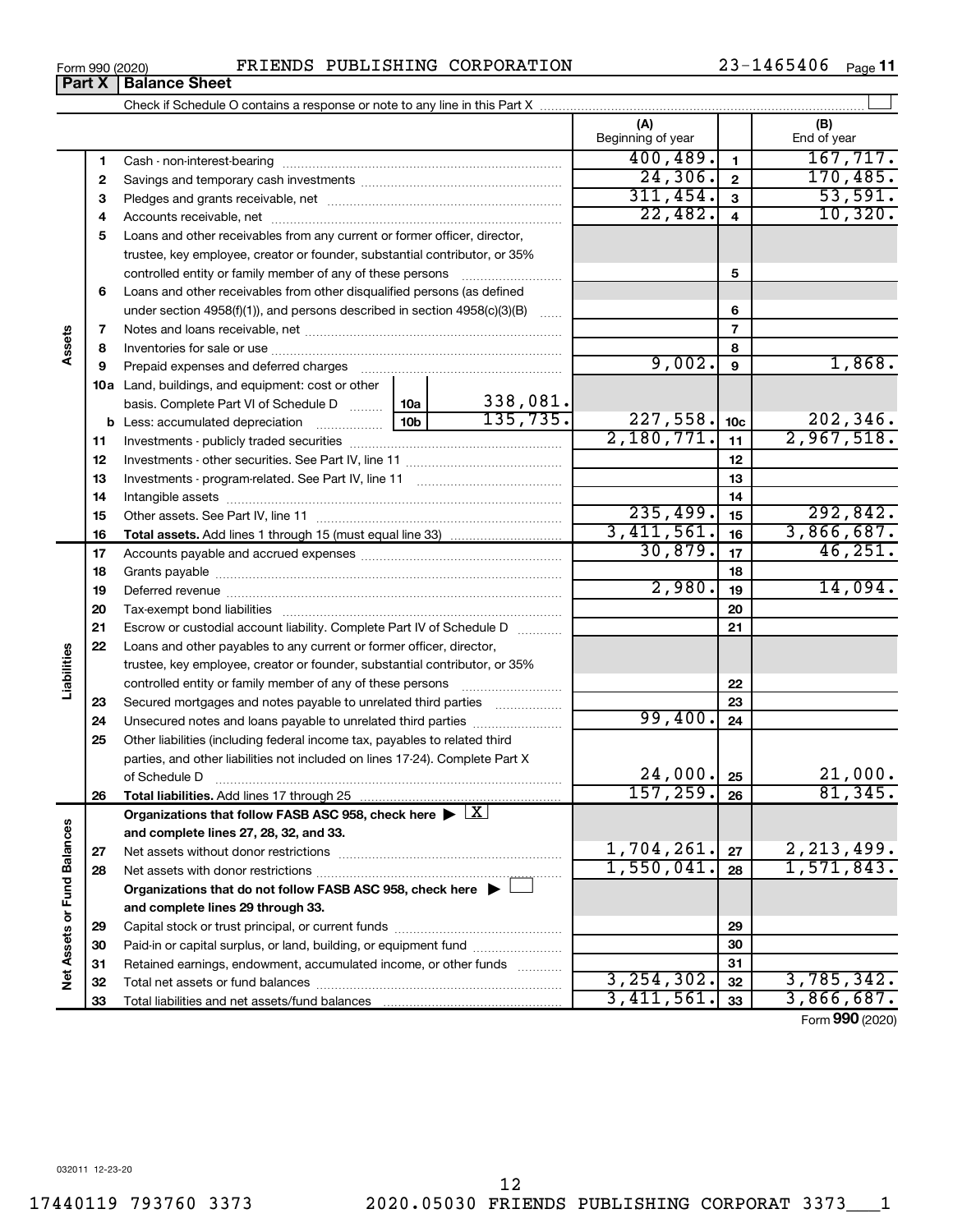| Part XI<br>$\sqrt{X}$<br>986,868.<br>$\mathbf{1}$<br>1<br>1,049,491.<br>$\mathbf{2}$<br>2<br>$-62,623.$<br>3<br>Revenue less expenses. Subtract line 2 from line 1<br>З<br>3, 254, 302.<br>$\overline{\mathbf{4}}$<br>4<br>539,693.<br>5<br>5<br>6<br>6<br>$\overline{7}$<br>Investment expenses www.communication.com/www.communication.com/www.communication.com/www.com<br>7<br>8<br>Prior period adjustments material contents and content and content and content and content and content and content and content and content and content and content and content and content and content and content and content<br>8<br>53,970.<br>$\mathbf{Q}$<br>Other changes in net assets or fund balances (explain on Schedule O)<br>9<br>Net assets or fund balances at end of year. Combine lines 3 through 9 (must equal Part X, line 32,<br>10<br>3,785,342.<br>10<br>Part XII Financial Statements and Reporting<br><b>Yes</b><br><b>No</b><br>$\lfloor x \rfloor$ Accrual<br>Accounting method used to prepare the Form 990: [130] Cash<br>$\Box$ Other<br>1<br>If the organization changed its method of accounting from a prior year or checked "Other," explain in Schedule O.<br>x<br>2a<br>If "Yes," check a box below to indicate whether the financial statements for the year were compiled or reviewed on a<br>separate basis, consolidated basis, or both:<br>Both consolidated and separate basis<br>Separate basis<br>Consolidated basis<br>х<br>2 <sub>b</sub><br>If "Yes," check a box below to indicate whether the financial statements for the year were audited on a separate basis,<br>consolidated basis, or both:<br>$ \mathbf{X} $ Separate basis<br>Consolidated basis<br>Both consolidated and separate basis<br>c If "Yes" to line 2a or 2b, does the organization have a committee that assumes responsibility for oversight of the audit,<br>х<br>2c<br>If the organization changed either its oversight process or selection process during the tax year, explain on Schedule O.<br>3a As a result of a federal award, was the organization required to undergo an audit or audits as set forth in the Single Audit<br>x<br>За<br><b>b</b> If "Yes," did the organization undergo the required audit or audits? If the organization did not undergo the required audit<br>3b | FRIENDS PUBLISHING CORPORATION<br>Form 990 (2020) | 23-1465406 |  | Page 12 |
|-------------------------------------------------------------------------------------------------------------------------------------------------------------------------------------------------------------------------------------------------------------------------------------------------------------------------------------------------------------------------------------------------------------------------------------------------------------------------------------------------------------------------------------------------------------------------------------------------------------------------------------------------------------------------------------------------------------------------------------------------------------------------------------------------------------------------------------------------------------------------------------------------------------------------------------------------------------------------------------------------------------------------------------------------------------------------------------------------------------------------------------------------------------------------------------------------------------------------------------------------------------------------------------------------------------------------------------------------------------------------------------------------------------------------------------------------------------------------------------------------------------------------------------------------------------------------------------------------------------------------------------------------------------------------------------------------------------------------------------------------------------------------------------------------------------------------------------------------------------------------------------------------------------------------------------------------------------------------------------------------------------------------------------------------------------------------------------------------------------------------------------------------------------------------------------------------------------------------------------------------------------------------------------------------------------|---------------------------------------------------|------------|--|---------|
|                                                                                                                                                                                                                                                                                                                                                                                                                                                                                                                                                                                                                                                                                                                                                                                                                                                                                                                                                                                                                                                                                                                                                                                                                                                                                                                                                                                                                                                                                                                                                                                                                                                                                                                                                                                                                                                                                                                                                                                                                                                                                                                                                                                                                                                                                                             | <b>Reconciliation of Net Assets</b>               |            |  |         |
|                                                                                                                                                                                                                                                                                                                                                                                                                                                                                                                                                                                                                                                                                                                                                                                                                                                                                                                                                                                                                                                                                                                                                                                                                                                                                                                                                                                                                                                                                                                                                                                                                                                                                                                                                                                                                                                                                                                                                                                                                                                                                                                                                                                                                                                                                                             |                                                   |            |  |         |
|                                                                                                                                                                                                                                                                                                                                                                                                                                                                                                                                                                                                                                                                                                                                                                                                                                                                                                                                                                                                                                                                                                                                                                                                                                                                                                                                                                                                                                                                                                                                                                                                                                                                                                                                                                                                                                                                                                                                                                                                                                                                                                                                                                                                                                                                                                             |                                                   |            |  |         |
|                                                                                                                                                                                                                                                                                                                                                                                                                                                                                                                                                                                                                                                                                                                                                                                                                                                                                                                                                                                                                                                                                                                                                                                                                                                                                                                                                                                                                                                                                                                                                                                                                                                                                                                                                                                                                                                                                                                                                                                                                                                                                                                                                                                                                                                                                                             |                                                   |            |  |         |
|                                                                                                                                                                                                                                                                                                                                                                                                                                                                                                                                                                                                                                                                                                                                                                                                                                                                                                                                                                                                                                                                                                                                                                                                                                                                                                                                                                                                                                                                                                                                                                                                                                                                                                                                                                                                                                                                                                                                                                                                                                                                                                                                                                                                                                                                                                             |                                                   |            |  |         |
|                                                                                                                                                                                                                                                                                                                                                                                                                                                                                                                                                                                                                                                                                                                                                                                                                                                                                                                                                                                                                                                                                                                                                                                                                                                                                                                                                                                                                                                                                                                                                                                                                                                                                                                                                                                                                                                                                                                                                                                                                                                                                                                                                                                                                                                                                                             |                                                   |            |  |         |
|                                                                                                                                                                                                                                                                                                                                                                                                                                                                                                                                                                                                                                                                                                                                                                                                                                                                                                                                                                                                                                                                                                                                                                                                                                                                                                                                                                                                                                                                                                                                                                                                                                                                                                                                                                                                                                                                                                                                                                                                                                                                                                                                                                                                                                                                                                             |                                                   |            |  |         |
|                                                                                                                                                                                                                                                                                                                                                                                                                                                                                                                                                                                                                                                                                                                                                                                                                                                                                                                                                                                                                                                                                                                                                                                                                                                                                                                                                                                                                                                                                                                                                                                                                                                                                                                                                                                                                                                                                                                                                                                                                                                                                                                                                                                                                                                                                                             |                                                   |            |  |         |
|                                                                                                                                                                                                                                                                                                                                                                                                                                                                                                                                                                                                                                                                                                                                                                                                                                                                                                                                                                                                                                                                                                                                                                                                                                                                                                                                                                                                                                                                                                                                                                                                                                                                                                                                                                                                                                                                                                                                                                                                                                                                                                                                                                                                                                                                                                             |                                                   |            |  |         |
|                                                                                                                                                                                                                                                                                                                                                                                                                                                                                                                                                                                                                                                                                                                                                                                                                                                                                                                                                                                                                                                                                                                                                                                                                                                                                                                                                                                                                                                                                                                                                                                                                                                                                                                                                                                                                                                                                                                                                                                                                                                                                                                                                                                                                                                                                                             |                                                   |            |  |         |
|                                                                                                                                                                                                                                                                                                                                                                                                                                                                                                                                                                                                                                                                                                                                                                                                                                                                                                                                                                                                                                                                                                                                                                                                                                                                                                                                                                                                                                                                                                                                                                                                                                                                                                                                                                                                                                                                                                                                                                                                                                                                                                                                                                                                                                                                                                             |                                                   |            |  |         |
|                                                                                                                                                                                                                                                                                                                                                                                                                                                                                                                                                                                                                                                                                                                                                                                                                                                                                                                                                                                                                                                                                                                                                                                                                                                                                                                                                                                                                                                                                                                                                                                                                                                                                                                                                                                                                                                                                                                                                                                                                                                                                                                                                                                                                                                                                                             |                                                   |            |  |         |
|                                                                                                                                                                                                                                                                                                                                                                                                                                                                                                                                                                                                                                                                                                                                                                                                                                                                                                                                                                                                                                                                                                                                                                                                                                                                                                                                                                                                                                                                                                                                                                                                                                                                                                                                                                                                                                                                                                                                                                                                                                                                                                                                                                                                                                                                                                             |                                                   |            |  |         |
|                                                                                                                                                                                                                                                                                                                                                                                                                                                                                                                                                                                                                                                                                                                                                                                                                                                                                                                                                                                                                                                                                                                                                                                                                                                                                                                                                                                                                                                                                                                                                                                                                                                                                                                                                                                                                                                                                                                                                                                                                                                                                                                                                                                                                                                                                                             |                                                   |            |  |         |
|                                                                                                                                                                                                                                                                                                                                                                                                                                                                                                                                                                                                                                                                                                                                                                                                                                                                                                                                                                                                                                                                                                                                                                                                                                                                                                                                                                                                                                                                                                                                                                                                                                                                                                                                                                                                                                                                                                                                                                                                                                                                                                                                                                                                                                                                                                             |                                                   |            |  |         |
|                                                                                                                                                                                                                                                                                                                                                                                                                                                                                                                                                                                                                                                                                                                                                                                                                                                                                                                                                                                                                                                                                                                                                                                                                                                                                                                                                                                                                                                                                                                                                                                                                                                                                                                                                                                                                                                                                                                                                                                                                                                                                                                                                                                                                                                                                                             |                                                   |            |  |         |
|                                                                                                                                                                                                                                                                                                                                                                                                                                                                                                                                                                                                                                                                                                                                                                                                                                                                                                                                                                                                                                                                                                                                                                                                                                                                                                                                                                                                                                                                                                                                                                                                                                                                                                                                                                                                                                                                                                                                                                                                                                                                                                                                                                                                                                                                                                             |                                                   |            |  |         |
|                                                                                                                                                                                                                                                                                                                                                                                                                                                                                                                                                                                                                                                                                                                                                                                                                                                                                                                                                                                                                                                                                                                                                                                                                                                                                                                                                                                                                                                                                                                                                                                                                                                                                                                                                                                                                                                                                                                                                                                                                                                                                                                                                                                                                                                                                                             |                                                   |            |  |         |
|                                                                                                                                                                                                                                                                                                                                                                                                                                                                                                                                                                                                                                                                                                                                                                                                                                                                                                                                                                                                                                                                                                                                                                                                                                                                                                                                                                                                                                                                                                                                                                                                                                                                                                                                                                                                                                                                                                                                                                                                                                                                                                                                                                                                                                                                                                             |                                                   |            |  |         |
|                                                                                                                                                                                                                                                                                                                                                                                                                                                                                                                                                                                                                                                                                                                                                                                                                                                                                                                                                                                                                                                                                                                                                                                                                                                                                                                                                                                                                                                                                                                                                                                                                                                                                                                                                                                                                                                                                                                                                                                                                                                                                                                                                                                                                                                                                                             |                                                   |            |  |         |
|                                                                                                                                                                                                                                                                                                                                                                                                                                                                                                                                                                                                                                                                                                                                                                                                                                                                                                                                                                                                                                                                                                                                                                                                                                                                                                                                                                                                                                                                                                                                                                                                                                                                                                                                                                                                                                                                                                                                                                                                                                                                                                                                                                                                                                                                                                             |                                                   |            |  |         |
|                                                                                                                                                                                                                                                                                                                                                                                                                                                                                                                                                                                                                                                                                                                                                                                                                                                                                                                                                                                                                                                                                                                                                                                                                                                                                                                                                                                                                                                                                                                                                                                                                                                                                                                                                                                                                                                                                                                                                                                                                                                                                                                                                                                                                                                                                                             |                                                   |            |  |         |
|                                                                                                                                                                                                                                                                                                                                                                                                                                                                                                                                                                                                                                                                                                                                                                                                                                                                                                                                                                                                                                                                                                                                                                                                                                                                                                                                                                                                                                                                                                                                                                                                                                                                                                                                                                                                                                                                                                                                                                                                                                                                                                                                                                                                                                                                                                             |                                                   |            |  |         |
|                                                                                                                                                                                                                                                                                                                                                                                                                                                                                                                                                                                                                                                                                                                                                                                                                                                                                                                                                                                                                                                                                                                                                                                                                                                                                                                                                                                                                                                                                                                                                                                                                                                                                                                                                                                                                                                                                                                                                                                                                                                                                                                                                                                                                                                                                                             |                                                   |            |  |         |
|                                                                                                                                                                                                                                                                                                                                                                                                                                                                                                                                                                                                                                                                                                                                                                                                                                                                                                                                                                                                                                                                                                                                                                                                                                                                                                                                                                                                                                                                                                                                                                                                                                                                                                                                                                                                                                                                                                                                                                                                                                                                                                                                                                                                                                                                                                             |                                                   |            |  |         |
|                                                                                                                                                                                                                                                                                                                                                                                                                                                                                                                                                                                                                                                                                                                                                                                                                                                                                                                                                                                                                                                                                                                                                                                                                                                                                                                                                                                                                                                                                                                                                                                                                                                                                                                                                                                                                                                                                                                                                                                                                                                                                                                                                                                                                                                                                                             |                                                   |            |  |         |
|                                                                                                                                                                                                                                                                                                                                                                                                                                                                                                                                                                                                                                                                                                                                                                                                                                                                                                                                                                                                                                                                                                                                                                                                                                                                                                                                                                                                                                                                                                                                                                                                                                                                                                                                                                                                                                                                                                                                                                                                                                                                                                                                                                                                                                                                                                             |                                                   |            |  |         |
|                                                                                                                                                                                                                                                                                                                                                                                                                                                                                                                                                                                                                                                                                                                                                                                                                                                                                                                                                                                                                                                                                                                                                                                                                                                                                                                                                                                                                                                                                                                                                                                                                                                                                                                                                                                                                                                                                                                                                                                                                                                                                                                                                                                                                                                                                                             |                                                   |            |  |         |
|                                                                                                                                                                                                                                                                                                                                                                                                                                                                                                                                                                                                                                                                                                                                                                                                                                                                                                                                                                                                                                                                                                                                                                                                                                                                                                                                                                                                                                                                                                                                                                                                                                                                                                                                                                                                                                                                                                                                                                                                                                                                                                                                                                                                                                                                                                             |                                                   |            |  |         |
|                                                                                                                                                                                                                                                                                                                                                                                                                                                                                                                                                                                                                                                                                                                                                                                                                                                                                                                                                                                                                                                                                                                                                                                                                                                                                                                                                                                                                                                                                                                                                                                                                                                                                                                                                                                                                                                                                                                                                                                                                                                                                                                                                                                                                                                                                                             |                                                   |            |  |         |
|                                                                                                                                                                                                                                                                                                                                                                                                                                                                                                                                                                                                                                                                                                                                                                                                                                                                                                                                                                                                                                                                                                                                                                                                                                                                                                                                                                                                                                                                                                                                                                                                                                                                                                                                                                                                                                                                                                                                                                                                                                                                                                                                                                                                                                                                                                             |                                                   |            |  |         |
|                                                                                                                                                                                                                                                                                                                                                                                                                                                                                                                                                                                                                                                                                                                                                                                                                                                                                                                                                                                                                                                                                                                                                                                                                                                                                                                                                                                                                                                                                                                                                                                                                                                                                                                                                                                                                                                                                                                                                                                                                                                                                                                                                                                                                                                                                                             |                                                   |            |  |         |
|                                                                                                                                                                                                                                                                                                                                                                                                                                                                                                                                                                                                                                                                                                                                                                                                                                                                                                                                                                                                                                                                                                                                                                                                                                                                                                                                                                                                                                                                                                                                                                                                                                                                                                                                                                                                                                                                                                                                                                                                                                                                                                                                                                                                                                                                                                             |                                                   |            |  |         |
| $000 \approx$                                                                                                                                                                                                                                                                                                                                                                                                                                                                                                                                                                                                                                                                                                                                                                                                                                                                                                                                                                                                                                                                                                                                                                                                                                                                                                                                                                                                                                                                                                                                                                                                                                                                                                                                                                                                                                                                                                                                                                                                                                                                                                                                                                                                                                                                                               |                                                   |            |  |         |

Form (2020) **990**

032012 12-23-20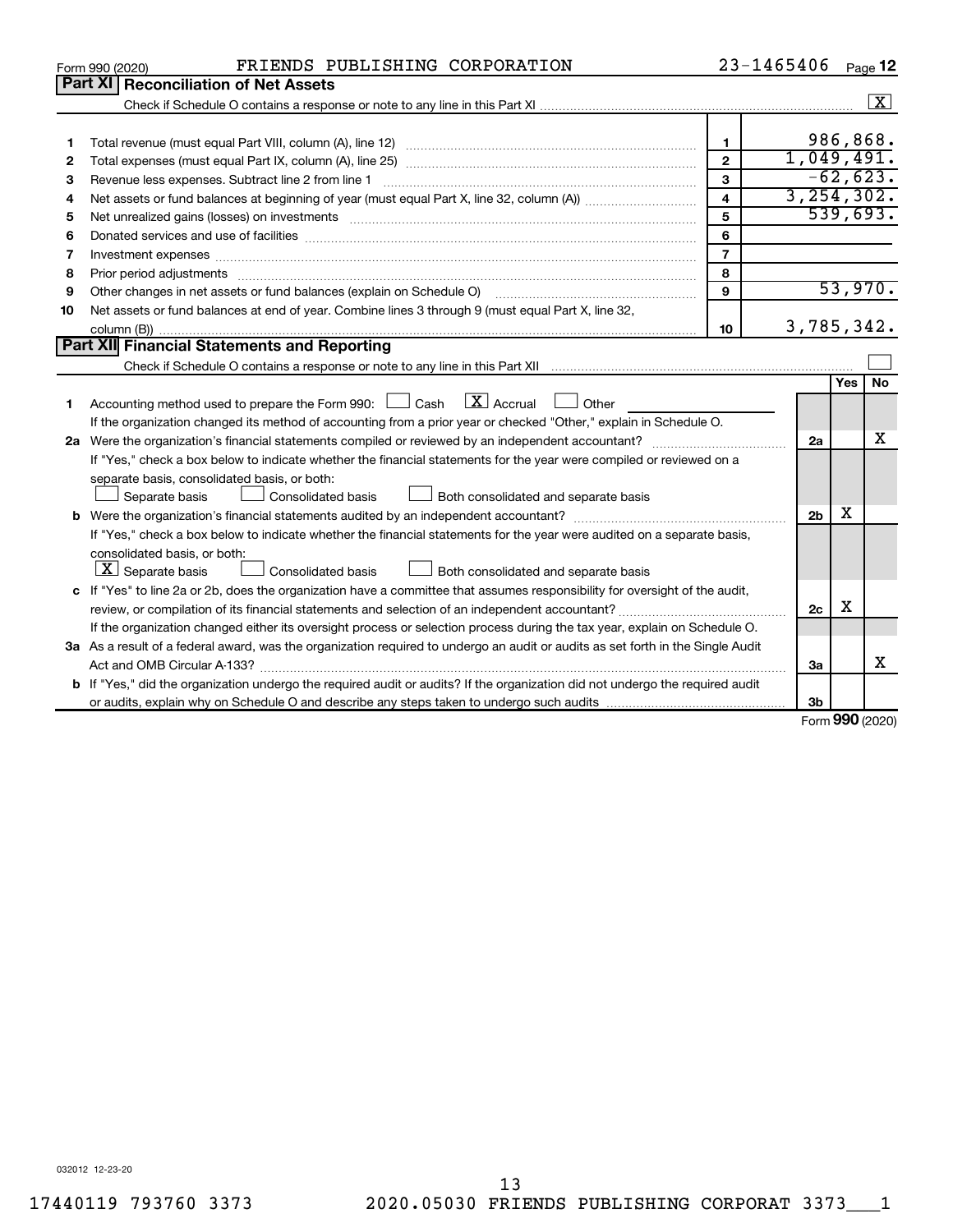**SCHEDULE A**

# **Public Charity Status and Public Support**<br> **Addition is a section 501(c)(3) organization or a section**<br>  $4947(a)(1)$  nonexempt charitable trust.

**(Form 990 or 990-EZ) Complete if the organization is a section 501(c)(3) organization or a section**

| <b>Open to Public</b><br>Inspection |
|-------------------------------------|
| ntification nu                      |

OMB No. 1545-0047

|        | w <sub>i</sub> , , , , , , , , , , , , , , , ,<br><b>Open to Public</b><br>Attach to Form 990 or Form 990-EZ.<br>Department of the Treasury<br>Internal Revenue Service<br><b>Inspection</b><br>► Go to www.irs.gov/Form990 for instructions and the latest information. |                                               |  |                                                                        |                                                                                                                                              |     |                                                                |                            |  |                                       |
|--------|--------------------------------------------------------------------------------------------------------------------------------------------------------------------------------------------------------------------------------------------------------------------------|-----------------------------------------------|--|------------------------------------------------------------------------|----------------------------------------------------------------------------------------------------------------------------------------------|-----|----------------------------------------------------------------|----------------------------|--|---------------------------------------|
|        |                                                                                                                                                                                                                                                                          | Name of the organization                      |  |                                                                        |                                                                                                                                              |     |                                                                |                            |  | <b>Employer identification number</b> |
|        |                                                                                                                                                                                                                                                                          |                                               |  |                                                                        | FRIENDS PUBLISHING CORPORATION                                                                                                               |     |                                                                |                            |  | 23-1465406                            |
| Part I |                                                                                                                                                                                                                                                                          |                                               |  |                                                                        | Reason for Public Charity Status. (All organizations must complete this part.) See instructions.                                             |     |                                                                |                            |  |                                       |
|        |                                                                                                                                                                                                                                                                          |                                               |  |                                                                        | The organization is not a private foundation because it is: (For lines 1 through 12, check only one box.)                                    |     |                                                                |                            |  |                                       |
| 1      |                                                                                                                                                                                                                                                                          |                                               |  |                                                                        | A church, convention of churches, or association of churches described in section 170(b)(1)(A)(i).                                           |     |                                                                |                            |  |                                       |
| 2      |                                                                                                                                                                                                                                                                          |                                               |  |                                                                        | A school described in section 170(b)(1)(A)(ii). (Attach Schedule E (Form 990 or 990-EZ).)                                                    |     |                                                                |                            |  |                                       |
| 3      |                                                                                                                                                                                                                                                                          |                                               |  |                                                                        | A hospital or a cooperative hospital service organization described in section 170(b)(1)(A)(iii).                                            |     |                                                                |                            |  |                                       |
| 4      |                                                                                                                                                                                                                                                                          |                                               |  |                                                                        | A medical research organization operated in conjunction with a hospital described in section 170(b)(1)(A)(iii). Enter the hospital's name,   |     |                                                                |                            |  |                                       |
|        |                                                                                                                                                                                                                                                                          | city, and state:                              |  |                                                                        |                                                                                                                                              |     |                                                                |                            |  |                                       |
| 5      |                                                                                                                                                                                                                                                                          |                                               |  |                                                                        | An organization operated for the benefit of a college or university owned or operated by a governmental unit described in                    |     |                                                                |                            |  |                                       |
|        |                                                                                                                                                                                                                                                                          |                                               |  | section 170(b)(1)(A)(iv). (Complete Part II.)                          |                                                                                                                                              |     |                                                                |                            |  |                                       |
| 6      |                                                                                                                                                                                                                                                                          |                                               |  |                                                                        | A federal, state, or local government or governmental unit described in section 170(b)(1)(A)(v).                                             |     |                                                                |                            |  |                                       |
| 7      |                                                                                                                                                                                                                                                                          |                                               |  |                                                                        | An organization that normally receives a substantial part of its support from a governmental unit or from the general public described in    |     |                                                                |                            |  |                                       |
|        |                                                                                                                                                                                                                                                                          |                                               |  | section 170(b)(1)(A)(vi). (Complete Part II.)                          |                                                                                                                                              |     |                                                                |                            |  |                                       |
| 8      |                                                                                                                                                                                                                                                                          |                                               |  |                                                                        | A community trust described in section 170(b)(1)(A)(vi). (Complete Part II.)                                                                 |     |                                                                |                            |  |                                       |
| 9      |                                                                                                                                                                                                                                                                          |                                               |  |                                                                        | An agricultural research organization described in section 170(b)(1)(A)(ix) operated in conjunction with a land-grant college                |     |                                                                |                            |  |                                       |
|        |                                                                                                                                                                                                                                                                          |                                               |  |                                                                        | or university or a non-land-grant college of agriculture (see instructions). Enter the name, city, and state of the college or               |     |                                                                |                            |  |                                       |
|        |                                                                                                                                                                                                                                                                          | university:                                   |  |                                                                        |                                                                                                                                              |     |                                                                |                            |  |                                       |
| 10     | $\lfloor x \rfloor$                                                                                                                                                                                                                                                      |                                               |  |                                                                        | An organization that normally receives (1) more than 33 1/3% of its support from contributions, membership fees, and gross receipts from     |     |                                                                |                            |  |                                       |
|        |                                                                                                                                                                                                                                                                          |                                               |  |                                                                        | activities related to its exempt functions, subject to certain exceptions; and (2) no more than 33 1/3% of its support from gross investment |     |                                                                |                            |  |                                       |
|        |                                                                                                                                                                                                                                                                          |                                               |  |                                                                        | income and unrelated business taxable income (less section 511 tax) from businesses acquired by the organization after June 30, 1975.        |     |                                                                |                            |  |                                       |
|        |                                                                                                                                                                                                                                                                          |                                               |  | See section 509(a)(2). (Complete Part III.)                            |                                                                                                                                              |     |                                                                |                            |  |                                       |
| 11     |                                                                                                                                                                                                                                                                          |                                               |  |                                                                        | An organization organized and operated exclusively to test for public safety. See section 509(a)(4).                                         |     |                                                                |                            |  |                                       |
| 12     |                                                                                                                                                                                                                                                                          |                                               |  |                                                                        | An organization organized and operated exclusively for the benefit of, to perform the functions of, or to carry out the purposes of one or   |     |                                                                |                            |  |                                       |
|        |                                                                                                                                                                                                                                                                          |                                               |  |                                                                        | more publicly supported organizations described in section 509(a)(1) or section 509(a)(2). See section 509(a)(3). Check the box in           |     |                                                                |                            |  |                                       |
|        |                                                                                                                                                                                                                                                                          |                                               |  |                                                                        | lines 12a through 12d that describes the type of supporting organization and complete lines 12e, 12f, and 12g.                               |     |                                                                |                            |  |                                       |
| а      |                                                                                                                                                                                                                                                                          |                                               |  |                                                                        | Type I. A supporting organization operated, supervised, or controlled by its supported organization(s), typically by giving                  |     |                                                                |                            |  |                                       |
|        |                                                                                                                                                                                                                                                                          |                                               |  |                                                                        | the supported organization(s) the power to regularly appoint or elect a majority of the directors or trustees of the supporting              |     |                                                                |                            |  |                                       |
|        |                                                                                                                                                                                                                                                                          |                                               |  | organization. You must complete Part IV, Sections A and B.             |                                                                                                                                              |     |                                                                |                            |  |                                       |
| b      |                                                                                                                                                                                                                                                                          |                                               |  |                                                                        | Type II. A supporting organization supervised or controlled in connection with its supported organization(s), by having                      |     |                                                                |                            |  |                                       |
|        |                                                                                                                                                                                                                                                                          |                                               |  |                                                                        | control or management of the supporting organization vested in the same persons that control or manage the supported                         |     |                                                                |                            |  |                                       |
|        |                                                                                                                                                                                                                                                                          |                                               |  | organization(s). You must complete Part IV, Sections A and C.          |                                                                                                                                              |     |                                                                |                            |  |                                       |
| c      |                                                                                                                                                                                                                                                                          |                                               |  |                                                                        | Type III functionally integrated. A supporting organization operated in connection with, and functionally integrated with,                   |     |                                                                |                            |  |                                       |
|        |                                                                                                                                                                                                                                                                          |                                               |  |                                                                        | its supported organization(s) (see instructions). You must complete Part IV, Sections A, D, and E.                                           |     |                                                                |                            |  |                                       |
| d      |                                                                                                                                                                                                                                                                          |                                               |  |                                                                        | Type III non-functionally integrated. A supporting organization operated in connection with its supported organization(s)                    |     |                                                                |                            |  |                                       |
|        |                                                                                                                                                                                                                                                                          |                                               |  |                                                                        | that is not functionally integrated. The organization generally must satisfy a distribution requirement and an attentiveness                 |     |                                                                |                            |  |                                       |
|        |                                                                                                                                                                                                                                                                          |                                               |  |                                                                        | requirement (see instructions). You must complete Part IV, Sections A and D, and Part V.                                                     |     |                                                                |                            |  |                                       |
| е      |                                                                                                                                                                                                                                                                          |                                               |  |                                                                        | Check this box if the organization received a written determination from the IRS that it is a Type I, Type II, Type III                      |     |                                                                |                            |  |                                       |
|        |                                                                                                                                                                                                                                                                          |                                               |  |                                                                        | functionally integrated, or Type III non-functionally integrated supporting organization.                                                    |     |                                                                |                            |  |                                       |
|        |                                                                                                                                                                                                                                                                          | f Enter the number of supported organizations |  |                                                                        |                                                                                                                                              |     |                                                                |                            |  |                                       |
|        |                                                                                                                                                                                                                                                                          |                                               |  | Provide the following information about the supported organization(s). |                                                                                                                                              |     |                                                                |                            |  |                                       |
|        |                                                                                                                                                                                                                                                                          | (i) Name of supported                         |  | (ii) EIN                                                               | (iii) Type of organization                                                                                                                   |     | (iv) Is the organization listed<br>in your governing document? | (v) Amount of monetary     |  | (vi) Amount of other                  |
|        |                                                                                                                                                                                                                                                                          | organization                                  |  |                                                                        | (described on lines 1-10<br>above (see instructions))                                                                                        | Yes | No                                                             | support (see instructions) |  | support (see instructions)            |
|        |                                                                                                                                                                                                                                                                          |                                               |  |                                                                        |                                                                                                                                              |     |                                                                |                            |  |                                       |
|        |                                                                                                                                                                                                                                                                          |                                               |  |                                                                        |                                                                                                                                              |     |                                                                |                            |  |                                       |
|        |                                                                                                                                                                                                                                                                          |                                               |  |                                                                        |                                                                                                                                              |     |                                                                |                            |  |                                       |
|        |                                                                                                                                                                                                                                                                          |                                               |  |                                                                        |                                                                                                                                              |     |                                                                |                            |  |                                       |
|        |                                                                                                                                                                                                                                                                          |                                               |  |                                                                        |                                                                                                                                              |     |                                                                |                            |  |                                       |
|        |                                                                                                                                                                                                                                                                          |                                               |  |                                                                        |                                                                                                                                              |     |                                                                |                            |  |                                       |
|        |                                                                                                                                                                                                                                                                          |                                               |  |                                                                        |                                                                                                                                              |     |                                                                |                            |  |                                       |
|        |                                                                                                                                                                                                                                                                          |                                               |  |                                                                        |                                                                                                                                              |     |                                                                |                            |  |                                       |
|        |                                                                                                                                                                                                                                                                          |                                               |  |                                                                        |                                                                                                                                              |     |                                                                |                            |  |                                       |
|        |                                                                                                                                                                                                                                                                          |                                               |  |                                                                        |                                                                                                                                              |     |                                                                |                            |  |                                       |
| Total  |                                                                                                                                                                                                                                                                          |                                               |  |                                                                        |                                                                                                                                              |     |                                                                |                            |  |                                       |

LHA For Paperwork Reduction Act Notice, see the Instructions for Form 990 or 990-EZ. 032021 01-25-21 Schedule A (Form 990 or 990-EZ) 2020 14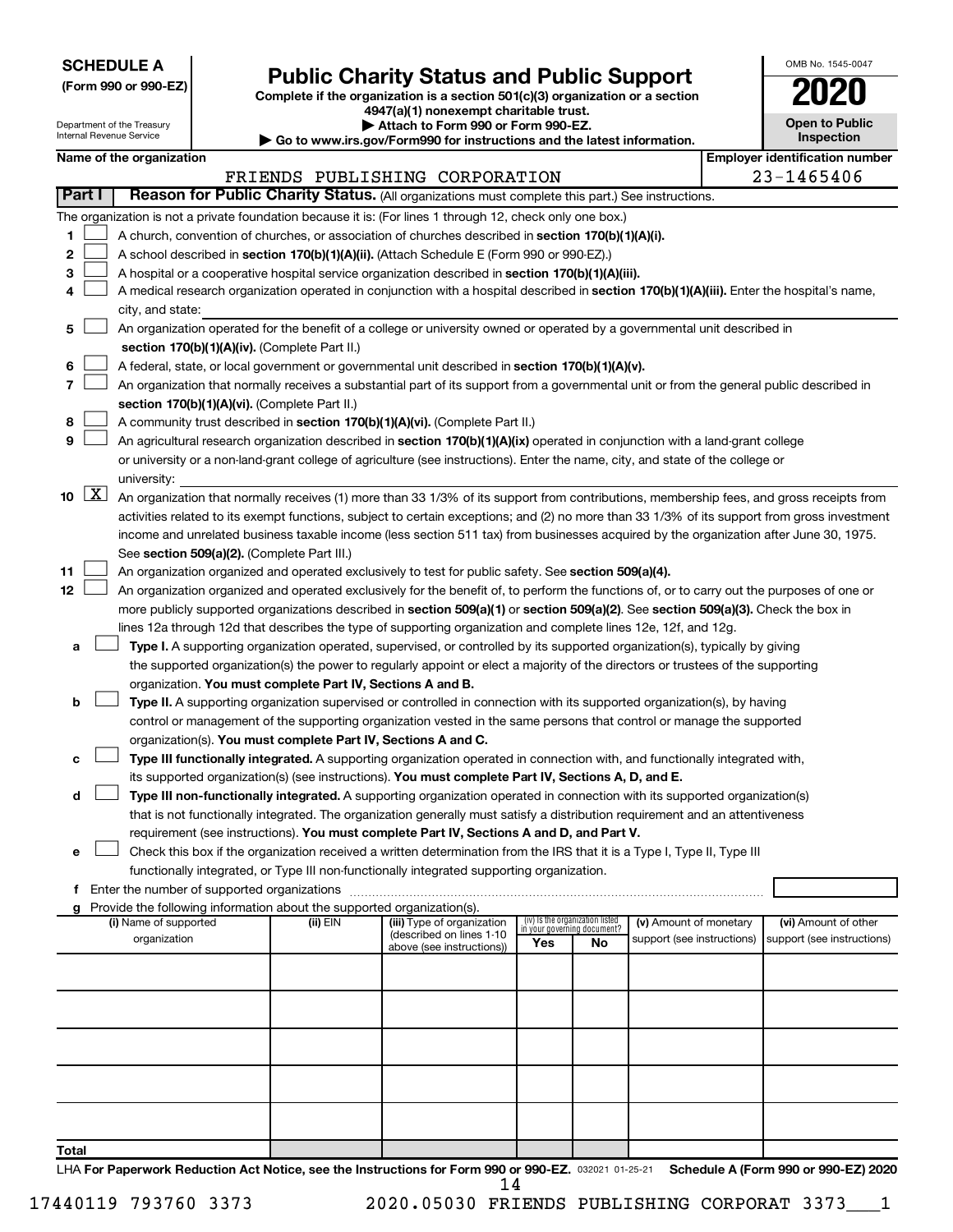#### Schedule A (Form 990 or 990-EZ) 2020 Page FRIENDS PUBLISHING CORPORATION 23-1465406

(Complete only if you checked the box on line 5, 7, or 8 of Part I or if the organization failed to qualify under Part III. If the organization **Part II Support Schedule for Organizations Described in Sections 170(b)(1)(A)(iv) and 170(b)(1)(A)(vi)**

fails to qualify under the tests listed below, please complete Part III.)

| Calendar year (or fiscal year beginning in) $\blacktriangleright$<br>(a) 2016<br>(b) 2017<br>$(c)$ 2018<br>$(d)$ 2019<br>(e) 2020<br>(f) Total<br>1 Gifts, grants, contributions, and<br>membership fees received. (Do not<br>include any "unusual grants.")<br>2 Tax revenues levied for the organ-<br>ization's benefit and either paid to<br>or expended on its behalf<br>3 The value of services or facilities<br>furnished by a governmental unit to<br>the organization without charge<br>4 Total. Add lines 1 through 3<br>The portion of total contributions<br>5.<br>by each person (other than a<br>governmental unit or publicly<br>supported organization) included<br>on line 1 that exceeds 2% of the<br>amount shown on line 11,<br>column (f)<br>6 Public support. Subtract line 5 from line 4.<br><b>Section B. Total Support</b><br>Calendar year (or fiscal year beginning in) $\blacktriangleright$<br>(a) 2016<br>(b) 2017<br>$(c)$ 2018<br>$(d)$ 2019<br>(e) 2020<br>(f) Total<br>7 Amounts from line 4<br>Gross income from interest,<br>8<br>dividends, payments received on<br>securities loans, rents, royalties,<br>and income from similar sources<br>Net income from unrelated business<br>9<br>activities, whether or not the<br>business is regularly carried on<br><b>10</b> Other income. Do not include gain<br>or loss from the sale of capital<br>assets (Explain in Part VI.)<br>11 Total support. Add lines 7 through 10<br>12<br><b>12</b> Gross receipts from related activities, etc. (see instructions)<br>13 First 5 years. If the Form 990 is for the organization's first, second, third, fourth, or fifth tax year as a section 501(c)(3)<br>organization, check this box and stop here<br>Section C. Computation of Public Support Percentage<br>14<br>15<br>16a 33 1/3% support test - 2020. If the organization did not check the box on line 13, and line 14 is 33 1/3% or more, check this box and<br>stop here. The organization qualifies as a publicly supported organization manufactured content and the organization<br>b 33 1/3% support test - 2019. If the organization did not check a box on line 13 or 16a, and line 15 is 33 1/3% or more, check this box<br>17a 10% -facts-and-circumstances test - 2020. If the organization did not check a box on line 13, 16a, or 16b, and line 14 is 10% or more, | <b>Section A. Public Support</b> |  |  |  |  |  |   |  |  |
|-------------------------------------------------------------------------------------------------------------------------------------------------------------------------------------------------------------------------------------------------------------------------------------------------------------------------------------------------------------------------------------------------------------------------------------------------------------------------------------------------------------------------------------------------------------------------------------------------------------------------------------------------------------------------------------------------------------------------------------------------------------------------------------------------------------------------------------------------------------------------------------------------------------------------------------------------------------------------------------------------------------------------------------------------------------------------------------------------------------------------------------------------------------------------------------------------------------------------------------------------------------------------------------------------------------------------------------------------------------------------------------------------------------------------------------------------------------------------------------------------------------------------------------------------------------------------------------------------------------------------------------------------------------------------------------------------------------------------------------------------------------------------------------------------------------------------------------------------------------------------------------------------------------------------------------------------------------------------------------------------------------------------------------------------------------------------------------------------------------------------------------------------------------------------------------------------------------------------------------------------------------------------------------------------------------------------------------------------------------------------|----------------------------------|--|--|--|--|--|---|--|--|
|                                                                                                                                                                                                                                                                                                                                                                                                                                                                                                                                                                                                                                                                                                                                                                                                                                                                                                                                                                                                                                                                                                                                                                                                                                                                                                                                                                                                                                                                                                                                                                                                                                                                                                                                                                                                                                                                                                                                                                                                                                                                                                                                                                                                                                                                                                                                                                         |                                  |  |  |  |  |  |   |  |  |
|                                                                                                                                                                                                                                                                                                                                                                                                                                                                                                                                                                                                                                                                                                                                                                                                                                                                                                                                                                                                                                                                                                                                                                                                                                                                                                                                                                                                                                                                                                                                                                                                                                                                                                                                                                                                                                                                                                                                                                                                                                                                                                                                                                                                                                                                                                                                                                         |                                  |  |  |  |  |  |   |  |  |
|                                                                                                                                                                                                                                                                                                                                                                                                                                                                                                                                                                                                                                                                                                                                                                                                                                                                                                                                                                                                                                                                                                                                                                                                                                                                                                                                                                                                                                                                                                                                                                                                                                                                                                                                                                                                                                                                                                                                                                                                                                                                                                                                                                                                                                                                                                                                                                         |                                  |  |  |  |  |  |   |  |  |
|                                                                                                                                                                                                                                                                                                                                                                                                                                                                                                                                                                                                                                                                                                                                                                                                                                                                                                                                                                                                                                                                                                                                                                                                                                                                                                                                                                                                                                                                                                                                                                                                                                                                                                                                                                                                                                                                                                                                                                                                                                                                                                                                                                                                                                                                                                                                                                         |                                  |  |  |  |  |  |   |  |  |
|                                                                                                                                                                                                                                                                                                                                                                                                                                                                                                                                                                                                                                                                                                                                                                                                                                                                                                                                                                                                                                                                                                                                                                                                                                                                                                                                                                                                                                                                                                                                                                                                                                                                                                                                                                                                                                                                                                                                                                                                                                                                                                                                                                                                                                                                                                                                                                         |                                  |  |  |  |  |  |   |  |  |
|                                                                                                                                                                                                                                                                                                                                                                                                                                                                                                                                                                                                                                                                                                                                                                                                                                                                                                                                                                                                                                                                                                                                                                                                                                                                                                                                                                                                                                                                                                                                                                                                                                                                                                                                                                                                                                                                                                                                                                                                                                                                                                                                                                                                                                                                                                                                                                         |                                  |  |  |  |  |  |   |  |  |
|                                                                                                                                                                                                                                                                                                                                                                                                                                                                                                                                                                                                                                                                                                                                                                                                                                                                                                                                                                                                                                                                                                                                                                                                                                                                                                                                                                                                                                                                                                                                                                                                                                                                                                                                                                                                                                                                                                                                                                                                                                                                                                                                                                                                                                                                                                                                                                         |                                  |  |  |  |  |  |   |  |  |
|                                                                                                                                                                                                                                                                                                                                                                                                                                                                                                                                                                                                                                                                                                                                                                                                                                                                                                                                                                                                                                                                                                                                                                                                                                                                                                                                                                                                                                                                                                                                                                                                                                                                                                                                                                                                                                                                                                                                                                                                                                                                                                                                                                                                                                                                                                                                                                         |                                  |  |  |  |  |  |   |  |  |
|                                                                                                                                                                                                                                                                                                                                                                                                                                                                                                                                                                                                                                                                                                                                                                                                                                                                                                                                                                                                                                                                                                                                                                                                                                                                                                                                                                                                                                                                                                                                                                                                                                                                                                                                                                                                                                                                                                                                                                                                                                                                                                                                                                                                                                                                                                                                                                         |                                  |  |  |  |  |  |   |  |  |
|                                                                                                                                                                                                                                                                                                                                                                                                                                                                                                                                                                                                                                                                                                                                                                                                                                                                                                                                                                                                                                                                                                                                                                                                                                                                                                                                                                                                                                                                                                                                                                                                                                                                                                                                                                                                                                                                                                                                                                                                                                                                                                                                                                                                                                                                                                                                                                         |                                  |  |  |  |  |  |   |  |  |
|                                                                                                                                                                                                                                                                                                                                                                                                                                                                                                                                                                                                                                                                                                                                                                                                                                                                                                                                                                                                                                                                                                                                                                                                                                                                                                                                                                                                                                                                                                                                                                                                                                                                                                                                                                                                                                                                                                                                                                                                                                                                                                                                                                                                                                                                                                                                                                         |                                  |  |  |  |  |  |   |  |  |
|                                                                                                                                                                                                                                                                                                                                                                                                                                                                                                                                                                                                                                                                                                                                                                                                                                                                                                                                                                                                                                                                                                                                                                                                                                                                                                                                                                                                                                                                                                                                                                                                                                                                                                                                                                                                                                                                                                                                                                                                                                                                                                                                                                                                                                                                                                                                                                         |                                  |  |  |  |  |  |   |  |  |
|                                                                                                                                                                                                                                                                                                                                                                                                                                                                                                                                                                                                                                                                                                                                                                                                                                                                                                                                                                                                                                                                                                                                                                                                                                                                                                                                                                                                                                                                                                                                                                                                                                                                                                                                                                                                                                                                                                                                                                                                                                                                                                                                                                                                                                                                                                                                                                         |                                  |  |  |  |  |  |   |  |  |
|                                                                                                                                                                                                                                                                                                                                                                                                                                                                                                                                                                                                                                                                                                                                                                                                                                                                                                                                                                                                                                                                                                                                                                                                                                                                                                                                                                                                                                                                                                                                                                                                                                                                                                                                                                                                                                                                                                                                                                                                                                                                                                                                                                                                                                                                                                                                                                         |                                  |  |  |  |  |  |   |  |  |
|                                                                                                                                                                                                                                                                                                                                                                                                                                                                                                                                                                                                                                                                                                                                                                                                                                                                                                                                                                                                                                                                                                                                                                                                                                                                                                                                                                                                                                                                                                                                                                                                                                                                                                                                                                                                                                                                                                                                                                                                                                                                                                                                                                                                                                                                                                                                                                         |                                  |  |  |  |  |  |   |  |  |
|                                                                                                                                                                                                                                                                                                                                                                                                                                                                                                                                                                                                                                                                                                                                                                                                                                                                                                                                                                                                                                                                                                                                                                                                                                                                                                                                                                                                                                                                                                                                                                                                                                                                                                                                                                                                                                                                                                                                                                                                                                                                                                                                                                                                                                                                                                                                                                         |                                  |  |  |  |  |  |   |  |  |
|                                                                                                                                                                                                                                                                                                                                                                                                                                                                                                                                                                                                                                                                                                                                                                                                                                                                                                                                                                                                                                                                                                                                                                                                                                                                                                                                                                                                                                                                                                                                                                                                                                                                                                                                                                                                                                                                                                                                                                                                                                                                                                                                                                                                                                                                                                                                                                         |                                  |  |  |  |  |  |   |  |  |
|                                                                                                                                                                                                                                                                                                                                                                                                                                                                                                                                                                                                                                                                                                                                                                                                                                                                                                                                                                                                                                                                                                                                                                                                                                                                                                                                                                                                                                                                                                                                                                                                                                                                                                                                                                                                                                                                                                                                                                                                                                                                                                                                                                                                                                                                                                                                                                         |                                  |  |  |  |  |  |   |  |  |
|                                                                                                                                                                                                                                                                                                                                                                                                                                                                                                                                                                                                                                                                                                                                                                                                                                                                                                                                                                                                                                                                                                                                                                                                                                                                                                                                                                                                                                                                                                                                                                                                                                                                                                                                                                                                                                                                                                                                                                                                                                                                                                                                                                                                                                                                                                                                                                         |                                  |  |  |  |  |  |   |  |  |
|                                                                                                                                                                                                                                                                                                                                                                                                                                                                                                                                                                                                                                                                                                                                                                                                                                                                                                                                                                                                                                                                                                                                                                                                                                                                                                                                                                                                                                                                                                                                                                                                                                                                                                                                                                                                                                                                                                                                                                                                                                                                                                                                                                                                                                                                                                                                                                         |                                  |  |  |  |  |  |   |  |  |
|                                                                                                                                                                                                                                                                                                                                                                                                                                                                                                                                                                                                                                                                                                                                                                                                                                                                                                                                                                                                                                                                                                                                                                                                                                                                                                                                                                                                                                                                                                                                                                                                                                                                                                                                                                                                                                                                                                                                                                                                                                                                                                                                                                                                                                                                                                                                                                         |                                  |  |  |  |  |  |   |  |  |
|                                                                                                                                                                                                                                                                                                                                                                                                                                                                                                                                                                                                                                                                                                                                                                                                                                                                                                                                                                                                                                                                                                                                                                                                                                                                                                                                                                                                                                                                                                                                                                                                                                                                                                                                                                                                                                                                                                                                                                                                                                                                                                                                                                                                                                                                                                                                                                         |                                  |  |  |  |  |  |   |  |  |
|                                                                                                                                                                                                                                                                                                                                                                                                                                                                                                                                                                                                                                                                                                                                                                                                                                                                                                                                                                                                                                                                                                                                                                                                                                                                                                                                                                                                                                                                                                                                                                                                                                                                                                                                                                                                                                                                                                                                                                                                                                                                                                                                                                                                                                                                                                                                                                         |                                  |  |  |  |  |  |   |  |  |
|                                                                                                                                                                                                                                                                                                                                                                                                                                                                                                                                                                                                                                                                                                                                                                                                                                                                                                                                                                                                                                                                                                                                                                                                                                                                                                                                                                                                                                                                                                                                                                                                                                                                                                                                                                                                                                                                                                                                                                                                                                                                                                                                                                                                                                                                                                                                                                         |                                  |  |  |  |  |  |   |  |  |
|                                                                                                                                                                                                                                                                                                                                                                                                                                                                                                                                                                                                                                                                                                                                                                                                                                                                                                                                                                                                                                                                                                                                                                                                                                                                                                                                                                                                                                                                                                                                                                                                                                                                                                                                                                                                                                                                                                                                                                                                                                                                                                                                                                                                                                                                                                                                                                         |                                  |  |  |  |  |  |   |  |  |
|                                                                                                                                                                                                                                                                                                                                                                                                                                                                                                                                                                                                                                                                                                                                                                                                                                                                                                                                                                                                                                                                                                                                                                                                                                                                                                                                                                                                                                                                                                                                                                                                                                                                                                                                                                                                                                                                                                                                                                                                                                                                                                                                                                                                                                                                                                                                                                         |                                  |  |  |  |  |  |   |  |  |
|                                                                                                                                                                                                                                                                                                                                                                                                                                                                                                                                                                                                                                                                                                                                                                                                                                                                                                                                                                                                                                                                                                                                                                                                                                                                                                                                                                                                                                                                                                                                                                                                                                                                                                                                                                                                                                                                                                                                                                                                                                                                                                                                                                                                                                                                                                                                                                         |                                  |  |  |  |  |  |   |  |  |
|                                                                                                                                                                                                                                                                                                                                                                                                                                                                                                                                                                                                                                                                                                                                                                                                                                                                                                                                                                                                                                                                                                                                                                                                                                                                                                                                                                                                                                                                                                                                                                                                                                                                                                                                                                                                                                                                                                                                                                                                                                                                                                                                                                                                                                                                                                                                                                         |                                  |  |  |  |  |  |   |  |  |
|                                                                                                                                                                                                                                                                                                                                                                                                                                                                                                                                                                                                                                                                                                                                                                                                                                                                                                                                                                                                                                                                                                                                                                                                                                                                                                                                                                                                                                                                                                                                                                                                                                                                                                                                                                                                                                                                                                                                                                                                                                                                                                                                                                                                                                                                                                                                                                         |                                  |  |  |  |  |  |   |  |  |
|                                                                                                                                                                                                                                                                                                                                                                                                                                                                                                                                                                                                                                                                                                                                                                                                                                                                                                                                                                                                                                                                                                                                                                                                                                                                                                                                                                                                                                                                                                                                                                                                                                                                                                                                                                                                                                                                                                                                                                                                                                                                                                                                                                                                                                                                                                                                                                         |                                  |  |  |  |  |  |   |  |  |
|                                                                                                                                                                                                                                                                                                                                                                                                                                                                                                                                                                                                                                                                                                                                                                                                                                                                                                                                                                                                                                                                                                                                                                                                                                                                                                                                                                                                                                                                                                                                                                                                                                                                                                                                                                                                                                                                                                                                                                                                                                                                                                                                                                                                                                                                                                                                                                         |                                  |  |  |  |  |  |   |  |  |
|                                                                                                                                                                                                                                                                                                                                                                                                                                                                                                                                                                                                                                                                                                                                                                                                                                                                                                                                                                                                                                                                                                                                                                                                                                                                                                                                                                                                                                                                                                                                                                                                                                                                                                                                                                                                                                                                                                                                                                                                                                                                                                                                                                                                                                                                                                                                                                         |                                  |  |  |  |  |  |   |  |  |
|                                                                                                                                                                                                                                                                                                                                                                                                                                                                                                                                                                                                                                                                                                                                                                                                                                                                                                                                                                                                                                                                                                                                                                                                                                                                                                                                                                                                                                                                                                                                                                                                                                                                                                                                                                                                                                                                                                                                                                                                                                                                                                                                                                                                                                                                                                                                                                         |                                  |  |  |  |  |  |   |  |  |
|                                                                                                                                                                                                                                                                                                                                                                                                                                                                                                                                                                                                                                                                                                                                                                                                                                                                                                                                                                                                                                                                                                                                                                                                                                                                                                                                                                                                                                                                                                                                                                                                                                                                                                                                                                                                                                                                                                                                                                                                                                                                                                                                                                                                                                                                                                                                                                         |                                  |  |  |  |  |  |   |  |  |
|                                                                                                                                                                                                                                                                                                                                                                                                                                                                                                                                                                                                                                                                                                                                                                                                                                                                                                                                                                                                                                                                                                                                                                                                                                                                                                                                                                                                                                                                                                                                                                                                                                                                                                                                                                                                                                                                                                                                                                                                                                                                                                                                                                                                                                                                                                                                                                         |                                  |  |  |  |  |  |   |  |  |
|                                                                                                                                                                                                                                                                                                                                                                                                                                                                                                                                                                                                                                                                                                                                                                                                                                                                                                                                                                                                                                                                                                                                                                                                                                                                                                                                                                                                                                                                                                                                                                                                                                                                                                                                                                                                                                                                                                                                                                                                                                                                                                                                                                                                                                                                                                                                                                         |                                  |  |  |  |  |  |   |  |  |
|                                                                                                                                                                                                                                                                                                                                                                                                                                                                                                                                                                                                                                                                                                                                                                                                                                                                                                                                                                                                                                                                                                                                                                                                                                                                                                                                                                                                                                                                                                                                                                                                                                                                                                                                                                                                                                                                                                                                                                                                                                                                                                                                                                                                                                                                                                                                                                         |                                  |  |  |  |  |  |   |  |  |
|                                                                                                                                                                                                                                                                                                                                                                                                                                                                                                                                                                                                                                                                                                                                                                                                                                                                                                                                                                                                                                                                                                                                                                                                                                                                                                                                                                                                                                                                                                                                                                                                                                                                                                                                                                                                                                                                                                                                                                                                                                                                                                                                                                                                                                                                                                                                                                         |                                  |  |  |  |  |  | % |  |  |
|                                                                                                                                                                                                                                                                                                                                                                                                                                                                                                                                                                                                                                                                                                                                                                                                                                                                                                                                                                                                                                                                                                                                                                                                                                                                                                                                                                                                                                                                                                                                                                                                                                                                                                                                                                                                                                                                                                                                                                                                                                                                                                                                                                                                                                                                                                                                                                         |                                  |  |  |  |  |  | % |  |  |
|                                                                                                                                                                                                                                                                                                                                                                                                                                                                                                                                                                                                                                                                                                                                                                                                                                                                                                                                                                                                                                                                                                                                                                                                                                                                                                                                                                                                                                                                                                                                                                                                                                                                                                                                                                                                                                                                                                                                                                                                                                                                                                                                                                                                                                                                                                                                                                         |                                  |  |  |  |  |  |   |  |  |
|                                                                                                                                                                                                                                                                                                                                                                                                                                                                                                                                                                                                                                                                                                                                                                                                                                                                                                                                                                                                                                                                                                                                                                                                                                                                                                                                                                                                                                                                                                                                                                                                                                                                                                                                                                                                                                                                                                                                                                                                                                                                                                                                                                                                                                                                                                                                                                         |                                  |  |  |  |  |  |   |  |  |
|                                                                                                                                                                                                                                                                                                                                                                                                                                                                                                                                                                                                                                                                                                                                                                                                                                                                                                                                                                                                                                                                                                                                                                                                                                                                                                                                                                                                                                                                                                                                                                                                                                                                                                                                                                                                                                                                                                                                                                                                                                                                                                                                                                                                                                                                                                                                                                         |                                  |  |  |  |  |  |   |  |  |
|                                                                                                                                                                                                                                                                                                                                                                                                                                                                                                                                                                                                                                                                                                                                                                                                                                                                                                                                                                                                                                                                                                                                                                                                                                                                                                                                                                                                                                                                                                                                                                                                                                                                                                                                                                                                                                                                                                                                                                                                                                                                                                                                                                                                                                                                                                                                                                         |                                  |  |  |  |  |  |   |  |  |
|                                                                                                                                                                                                                                                                                                                                                                                                                                                                                                                                                                                                                                                                                                                                                                                                                                                                                                                                                                                                                                                                                                                                                                                                                                                                                                                                                                                                                                                                                                                                                                                                                                                                                                                                                                                                                                                                                                                                                                                                                                                                                                                                                                                                                                                                                                                                                                         |                                  |  |  |  |  |  |   |  |  |
| and if the organization meets the facts-and-circumstances test, check this box and stop here. Explain in Part VI how the organization                                                                                                                                                                                                                                                                                                                                                                                                                                                                                                                                                                                                                                                                                                                                                                                                                                                                                                                                                                                                                                                                                                                                                                                                                                                                                                                                                                                                                                                                                                                                                                                                                                                                                                                                                                                                                                                                                                                                                                                                                                                                                                                                                                                                                                   |                                  |  |  |  |  |  |   |  |  |
| meets the facts-and-circumstances test. The organization qualifies as a publicly supported organization                                                                                                                                                                                                                                                                                                                                                                                                                                                                                                                                                                                                                                                                                                                                                                                                                                                                                                                                                                                                                                                                                                                                                                                                                                                                                                                                                                                                                                                                                                                                                                                                                                                                                                                                                                                                                                                                                                                                                                                                                                                                                                                                                                                                                                                                 |                                  |  |  |  |  |  |   |  |  |
| <b>b 10%</b> -facts-and-circumstances test - 2019. If the organization did not check a box on line 13, 16a, 16b, or 17a, and line 15 is 10% or                                                                                                                                                                                                                                                                                                                                                                                                                                                                                                                                                                                                                                                                                                                                                                                                                                                                                                                                                                                                                                                                                                                                                                                                                                                                                                                                                                                                                                                                                                                                                                                                                                                                                                                                                                                                                                                                                                                                                                                                                                                                                                                                                                                                                          |                                  |  |  |  |  |  |   |  |  |
| more, and if the organization meets the facts-and-circumstances test, check this box and <b>stop here.</b> Explain in Part VI how the                                                                                                                                                                                                                                                                                                                                                                                                                                                                                                                                                                                                                                                                                                                                                                                                                                                                                                                                                                                                                                                                                                                                                                                                                                                                                                                                                                                                                                                                                                                                                                                                                                                                                                                                                                                                                                                                                                                                                                                                                                                                                                                                                                                                                                   |                                  |  |  |  |  |  |   |  |  |
| organization meets the facts-and-circumstances test. The organization qualifies as a publicly supported organization                                                                                                                                                                                                                                                                                                                                                                                                                                                                                                                                                                                                                                                                                                                                                                                                                                                                                                                                                                                                                                                                                                                                                                                                                                                                                                                                                                                                                                                                                                                                                                                                                                                                                                                                                                                                                                                                                                                                                                                                                                                                                                                                                                                                                                                    |                                  |  |  |  |  |  |   |  |  |
| <b>Private foundation.</b> If the organization did not check a box on line 13, 16a, 16b, 17a, or 17b, check this box and see instructions<br>18.<br>Schedule A (Form 990 or 990-F7) 2020                                                                                                                                                                                                                                                                                                                                                                                                                                                                                                                                                                                                                                                                                                                                                                                                                                                                                                                                                                                                                                                                                                                                                                                                                                                                                                                                                                                                                                                                                                                                                                                                                                                                                                                                                                                                                                                                                                                                                                                                                                                                                                                                                                                |                                  |  |  |  |  |  |   |  |  |

**Schedule A (Form 990 or 990-EZ) 2020**

032022 01-25-21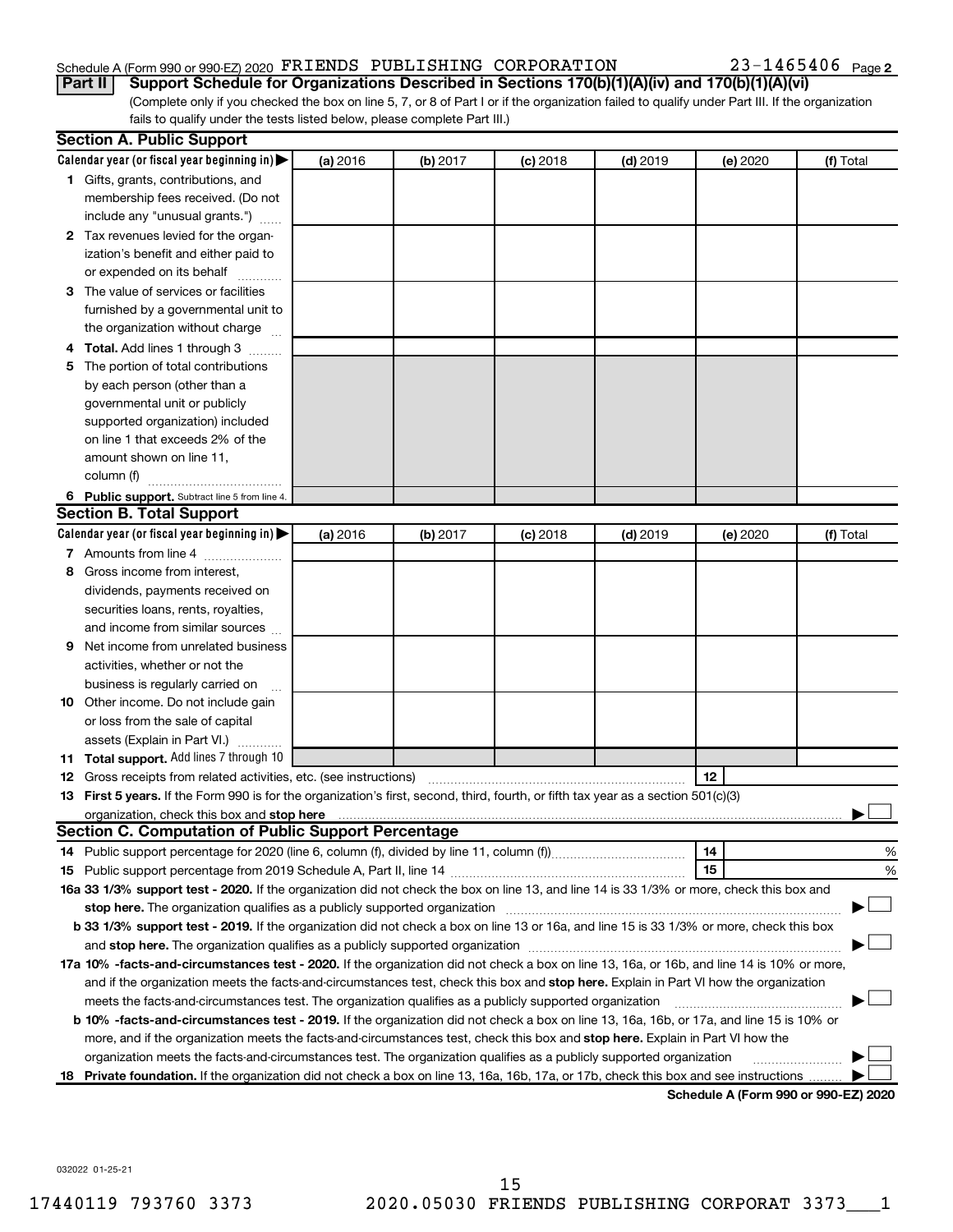#### Schedule A (Form 990 or 990-EZ) 2020 Page FRIENDS PUBLISHING CORPORATION 23-1465406 **Part III Support Schedule for Organizations Described in Section 509(a)(2)**

(Complete only if you checked the box on line 10 of Part I or if the organization failed to qualify under Part II. If the organization fails to qualify under the tests listed below, please complete Part II.)

| <b>Section A. Public Support</b> |                                                                                                                                                                                                                                                                                                              |           |           |            |                  |                                      |                        |  |  |  |
|----------------------------------|--------------------------------------------------------------------------------------------------------------------------------------------------------------------------------------------------------------------------------------------------------------------------------------------------------------|-----------|-----------|------------|------------------|--------------------------------------|------------------------|--|--|--|
|                                  | Calendar year (or fiscal year beginning in)                                                                                                                                                                                                                                                                  | (a) 2016  | (b) 2017  | $(c)$ 2018 | $(d)$ 2019       | (e) 2020                             | (f) Total              |  |  |  |
|                                  | 1 Gifts, grants, contributions, and                                                                                                                                                                                                                                                                          |           |           |            |                  |                                      |                        |  |  |  |
|                                  | membership fees received. (Do not                                                                                                                                                                                                                                                                            |           |           |            |                  |                                      |                        |  |  |  |
|                                  | include any "unusual grants.")                                                                                                                                                                                                                                                                               | 1017915.  | 759,067.  | 524,790.   | 1518809.         | 782,670.                             | 4603251.               |  |  |  |
|                                  | 2 Gross receipts from admissions,<br>merchandise sold or services per-<br>formed, or facilities furnished in<br>any activity that is related to the<br>organization's tax-exempt purpose                                                                                                                     | 422, 393. | 404, 260. | 335, 166.  | 237,287.         | 98,262.                              | 1497368.               |  |  |  |
|                                  | 3 Gross receipts from activities that                                                                                                                                                                                                                                                                        |           |           |            |                  |                                      |                        |  |  |  |
|                                  | are not an unrelated trade or bus-                                                                                                                                                                                                                                                                           |           |           |            |                  |                                      |                        |  |  |  |
|                                  | iness under section 513                                                                                                                                                                                                                                                                                      |           |           |            |                  |                                      |                        |  |  |  |
|                                  | 4 Tax revenues levied for the organ-                                                                                                                                                                                                                                                                         |           |           |            |                  |                                      |                        |  |  |  |
|                                  | ization's benefit and either paid to                                                                                                                                                                                                                                                                         |           |           |            |                  |                                      |                        |  |  |  |
|                                  | or expended on its behalf                                                                                                                                                                                                                                                                                    |           |           |            |                  |                                      |                        |  |  |  |
|                                  | 5 The value of services or facilities                                                                                                                                                                                                                                                                        |           |           |            |                  |                                      |                        |  |  |  |
|                                  | furnished by a governmental unit to                                                                                                                                                                                                                                                                          |           |           |            |                  |                                      |                        |  |  |  |
|                                  | the organization without charge                                                                                                                                                                                                                                                                              |           |           |            |                  |                                      |                        |  |  |  |
|                                  | <b>6 Total.</b> Add lines 1 through 5                                                                                                                                                                                                                                                                        | 1440308.  | 1163327.  | 859,956.   | 1756096.         | 880,932.                             | 6100619.               |  |  |  |
|                                  | 7a Amounts included on lines 1, 2, and                                                                                                                                                                                                                                                                       |           |           |            |                  |                                      |                        |  |  |  |
|                                  | 3 received from disqualified persons                                                                                                                                                                                                                                                                         | 438,594.  | 219,302.  | 69,787.    | 40,636.          | 30,577.                              | 798,896.               |  |  |  |
|                                  | <b>b</b> Amounts included on lines 2 and 3 received<br>from other than disqualified persons that<br>exceed the greater of \$5,000 or 1% of the<br>amount on line 13 for the year                                                                                                                             |           |           |            |                  |                                      | 0.                     |  |  |  |
|                                  | c Add lines 7a and 7b                                                                                                                                                                                                                                                                                        | 438,594.  | 219,302.  | 69,787.    | 40,636.          | 30,577.                              | 798,896.               |  |  |  |
|                                  | 8 Public support. (Subtract line 7c from line 6.)                                                                                                                                                                                                                                                            |           |           |            |                  |                                      | 5301723.               |  |  |  |
|                                  | <b>Section B. Total Support</b>                                                                                                                                                                                                                                                                              |           |           |            |                  |                                      |                        |  |  |  |
|                                  | Calendar year (or fiscal year beginning in)                                                                                                                                                                                                                                                                  | (a) 2016  | (b) 2017  | $(c)$ 2018 | $(d)$ 2019       | (e) 2020                             | (f) Total              |  |  |  |
|                                  | 9 Amounts from line 6                                                                                                                                                                                                                                                                                        | 1440308.  | 1163327   | 859,956.   | 1756096 <b>.</b> | 880,932.                             | $\overline{6100619}$ . |  |  |  |
|                                  | <b>10a</b> Gross income from interest,<br>dividends, payments received on<br>securities loans, rents, royalties,<br>and income from similar sources                                                                                                                                                          | 33,238.   | 39,358.   | 13,025.    | 19,517.          | 29,616.                              | 134,754.               |  |  |  |
|                                  | <b>b</b> Unrelated business taxable income                                                                                                                                                                                                                                                                   |           |           |            |                  |                                      |                        |  |  |  |
|                                  | (less section 511 taxes) from businesses<br>acquired after June 30, 1975                                                                                                                                                                                                                                     |           |           |            |                  |                                      |                        |  |  |  |
|                                  | c Add lines 10a and 10b                                                                                                                                                                                                                                                                                      | 33, 238.  | 39, 358.  | 13,025.    | 19,517.          | 29,616.                              | 134,754.               |  |  |  |
|                                  | <b>11</b> Net income from unrelated business<br>activities not included in line 10b,<br>whether or not the business is<br>regularly carried on                                                                                                                                                               |           |           |            |                  |                                      |                        |  |  |  |
|                                  | <b>12</b> Other income. Do not include gain<br>or loss from the sale of capital<br>assets (Explain in Part VI.)                                                                                                                                                                                              |           |           |            |                  | 5,530.                               | 5,530.                 |  |  |  |
|                                  | <b>13</b> Total support. (Add lines 9, 10c, 11, and 12.)                                                                                                                                                                                                                                                     | 1473546.  | 1202685.  | 872,981.   | 1775613.         | 916,078.                             | 6240903.               |  |  |  |
|                                  | 14 First 5 years. If the Form 990 is for the organization's first, second, third, fourth, or fifth tax year as a section 501(c)(3) organization,                                                                                                                                                             |           |           |            |                  |                                      |                        |  |  |  |
|                                  | check this box and stop here                                                                                                                                                                                                                                                                                 |           |           |            |                  |                                      |                        |  |  |  |
|                                  | <b>Section C. Computation of Public Support Percentage</b>                                                                                                                                                                                                                                                   |           |           |            |                  |                                      |                        |  |  |  |
|                                  |                                                                                                                                                                                                                                                                                                              |           |           |            |                  | 15                                   | 84.95<br>%             |  |  |  |
|                                  | 16 Public support percentage from 2019 Schedule A, Part III, line 15                                                                                                                                                                                                                                         |           |           |            |                  | 16                                   | 84.69<br>$\%$          |  |  |  |
|                                  | Section D. Computation of Investment Income Percentage<br>2.16                                                                                                                                                                                                                                               |           |           |            |                  |                                      |                        |  |  |  |
|                                  |                                                                                                                                                                                                                                                                                                              |           |           |            |                  | 17                                   | $\%$<br>2.36           |  |  |  |
|                                  | 18 Investment income percentage from 2019 Schedule A, Part III, line 17                                                                                                                                                                                                                                      |           |           |            |                  | 18                                   | $\%$                   |  |  |  |
|                                  | 19a 33 1/3% support tests - 2020. If the organization did not check the box on line 14, and line 15 is more than 33 1/3%, and line 17 is not<br>$\blacktriangleright$ $\boxed{\text{X}}$<br>more than 33 1/3%, check this box and stop here. The organization qualifies as a publicly supported organization |           |           |            |                  |                                      |                        |  |  |  |
|                                  |                                                                                                                                                                                                                                                                                                              |           |           |            |                  |                                      |                        |  |  |  |
|                                  | <b>b 33 1/3% support tests - 2019.</b> If the organization did not check a box on line 14 or line 19a, and line 16 is more than 33 1/3%, and                                                                                                                                                                 |           |           |            |                  |                                      |                        |  |  |  |
|                                  | line 18 is not more than 33 1/3%, check this box and stop here. The organization qualifies as a publicly supported organization                                                                                                                                                                              |           |           |            |                  |                                      |                        |  |  |  |
|                                  |                                                                                                                                                                                                                                                                                                              |           |           |            |                  | Schedule A (Form 990 or 990-EZ) 2020 |                        |  |  |  |
|                                  | 032023 01-25-21                                                                                                                                                                                                                                                                                              |           |           | 16         |                  |                                      |                        |  |  |  |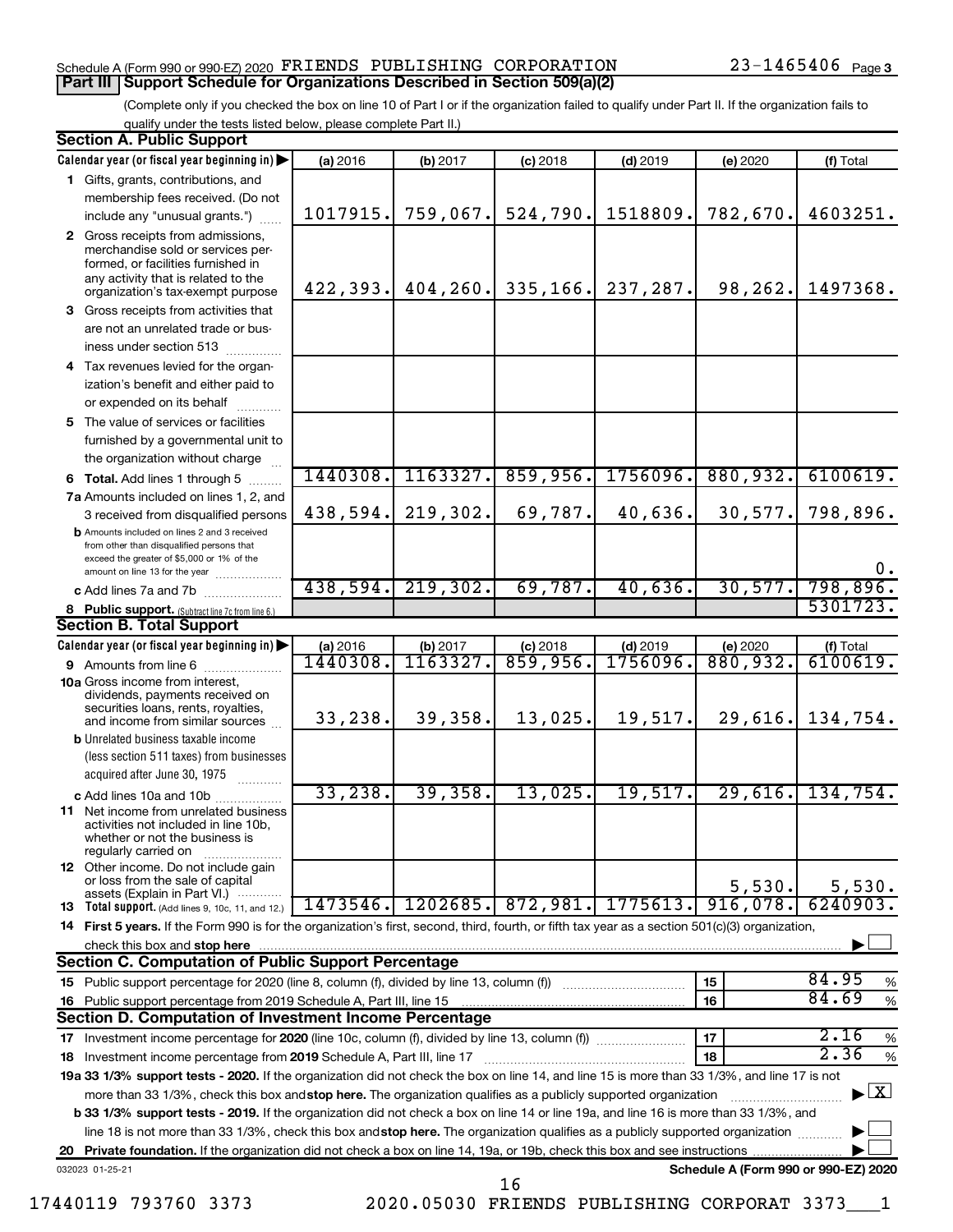#### Schedule A (Form 990 or 990-EZ) 2020 Page FRIENDS PUBLISHING CORPORATION 23-1465406

#### 23-1465406 Page 4

**1**

**2**

**3a**

**3b**

**3c**

**4a**

**4b**

**4c**

**5a**

**5b 5c**

**6**

**7**

**8**

**9a**

**9b**

**9c**

**Yes No**

#### **Part IV Supporting Organizations**

(Complete only if you checked a box in line 12 on Part I. If you checked box 12a, Part I, complete Sections A and B. If you checked box 12b, Part I, complete Sections A and C. If you checked box 12c, Part I, complete Sections A, D, and E. If you checked box 12d, Part I, complete Sections A and D, and complete Part V.)

#### **Section A. All Supporting Organizations**

- **1** Are all of the organization's supported organizations listed by name in the organization's governing documents? If "No," describe in Part VI how the supported organizations are designated. If designated by *class or purpose, describe the designation. If historic and continuing relationship, explain.*
- **2** Did the organization have any supported organization that does not have an IRS determination of status under section 509(a)(1) or (2)? If "Yes," explain in Part **VI** how the organization determined that the supported *organization was described in section 509(a)(1) or (2).*
- **3a** Did the organization have a supported organization described in section 501(c)(4), (5), or (6)? If "Yes," answer *lines 3b and 3c below.*
- **b** Did the organization confirm that each supported organization qualified under section 501(c)(4), (5), or (6) and satisfied the public support tests under section 509(a)(2)? If "Yes," describe in Part VI when and how the *organization made the determination.*
- **c** Did the organization ensure that all support to such organizations was used exclusively for section 170(c)(2)(B) purposes? If "Yes," explain in Part VI what controls the organization put in place to ensure such use.
- **4 a** *If* Was any supported organization not organized in the United States ("foreign supported organization")? *"Yes," and if you checked box 12a or 12b in Part I, answer lines 4b and 4c below.*
- **b** Did the organization have ultimate control and discretion in deciding whether to make grants to the foreign supported organization? If "Yes," describe in Part VI how the organization had such control and discretion *despite being controlled or supervised by or in connection with its supported organizations.*
- **c** Did the organization support any foreign supported organization that does not have an IRS determination under sections 501(c)(3) and 509(a)(1) or (2)? If "Yes," explain in Part VI what controls the organization used *to ensure that all support to the foreign supported organization was used exclusively for section 170(c)(2)(B) purposes.*
- **5a** Did the organization add, substitute, or remove any supported organizations during the tax year? If "Yes," answer lines 5b and 5c below (if applicable). Also, provide detail in **Part VI,** including (i) the names and EIN *numbers of the supported organizations added, substituted, or removed; (ii) the reasons for each such action; (iii) the authority under the organization's organizing document authorizing such action; and (iv) how the action was accomplished (such as by amendment to the organizing document).*
- **b Type I or Type II only.** Was any added or substituted supported organization part of a class already designated in the organization's organizing document?
- **c Substitutions only.**  Was the substitution the result of an event beyond the organization's control?
- **6** Did the organization provide support (whether in the form of grants or the provision of services or facilities) to **Part VI.** support or benefit one or more of the filing organization's supported organizations? If "Yes," provide detail in anyone other than (i) its supported organizations, (ii) individuals that are part of the charitable class benefited by one or more of its supported organizations, or (iii) other supporting organizations that also
- **7** Did the organization provide a grant, loan, compensation, or other similar payment to a substantial contributor regard to a substantial contributor? If "Yes," complete Part I of Schedule L (Form 990 or 990-EZ). (as defined in section 4958(c)(3)(C)), a family member of a substantial contributor, or a 35% controlled entity with
- **8** Did the organization make a loan to a disqualified person (as defined in section 4958) not described in line 7? *If "Yes," complete Part I of Schedule L (Form 990 or 990-EZ).*
- **9 a** Was the organization controlled directly or indirectly at any time during the tax year by one or more in section 509(a)(1) or (2))? If "Yes," provide detail in **Part VI.** disqualified persons, as defined in section 4946 (other than foundation managers and organizations described
- **b** Did one or more disqualified persons (as defined in line 9a) hold a controlling interest in any entity in which the supporting organization had an interest? If "Yes," provide detail in Part VI.
- **c** Did a disqualified person (as defined in line 9a) have an ownership interest in, or derive any personal benefit from, assets in which the supporting organization also had an interest? If "Yes," provide detail in Part VI.
- **10 a** Was the organization subject to the excess business holdings rules of section 4943 because of section supporting organizations)? If "Yes," answer line 10b below. 4943(f) (regarding certain Type II supporting organizations, and all Type III non-functionally integrated
	- **b** Did the organization have any excess business holdings in the tax year? (Use Schedule C, Form 4720, to *determine whether the organization had excess business holdings.)*

032024 01-25-21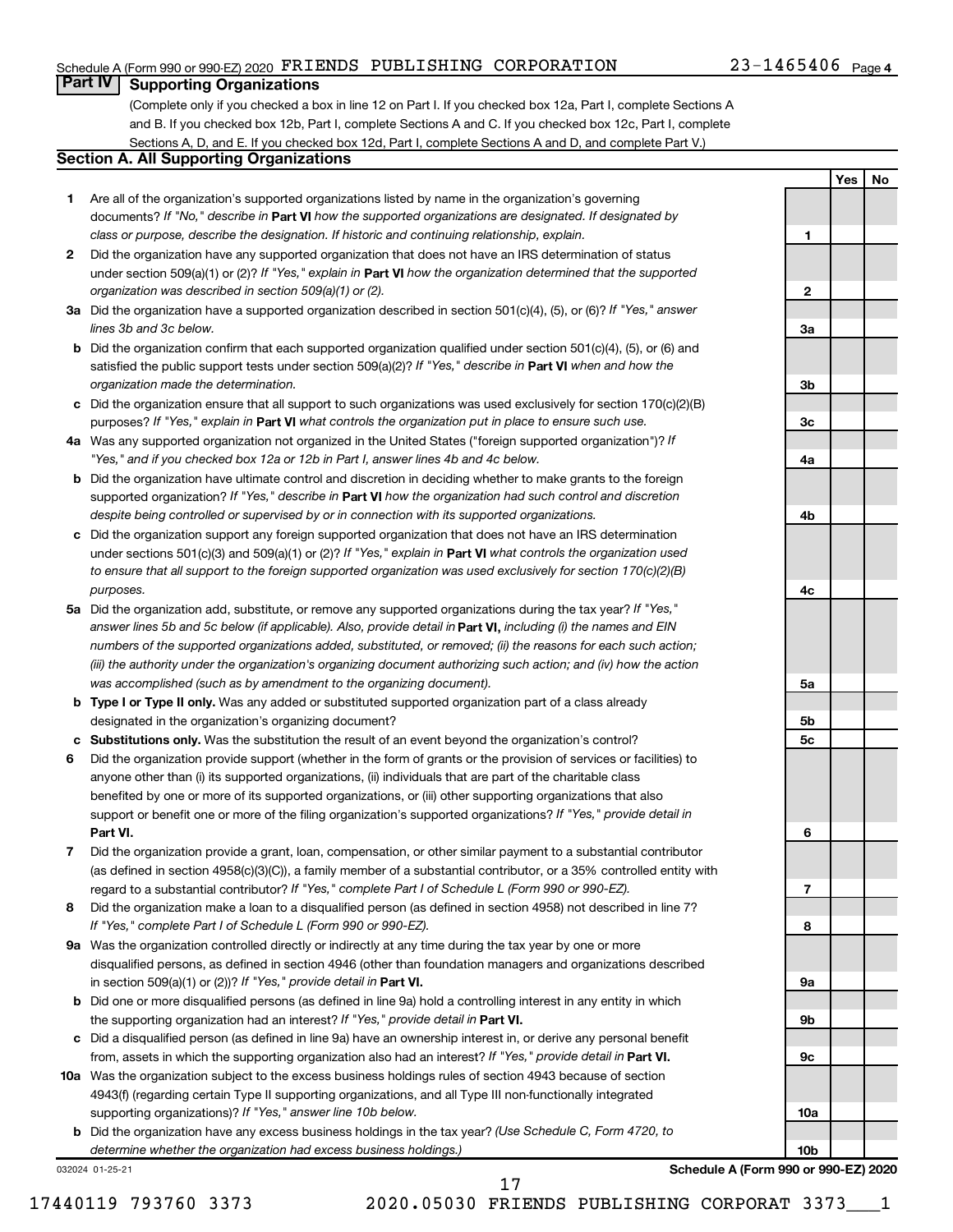#### Schedule A (Form 990 or 990-EZ) 2020 Page FRIENDS PUBLISHING CORPORATION 23-1465406 **Part IV Supporting Organizations** *(continued)*

|    |                                                                                                                                                                                                                                              |                | Yes | No |
|----|----------------------------------------------------------------------------------------------------------------------------------------------------------------------------------------------------------------------------------------------|----------------|-----|----|
| 11 | Has the organization accepted a gift or contribution from any of the following persons?                                                                                                                                                      |                |     |    |
|    | a A person who directly or indirectly controls, either alone or together with persons described in lines 11b and                                                                                                                             |                |     |    |
|    | 11c below, the governing body of a supported organization?                                                                                                                                                                                   | 11a            |     |    |
|    | <b>b</b> A family member of a person described in line 11a above?                                                                                                                                                                            | 11b            |     |    |
|    | c A 35% controlled entity of a person described in line 11a or 11b above? If "Yes" to line 11a, 11b, or 11c, provide                                                                                                                         |                |     |    |
|    | detail in Part VI.                                                                                                                                                                                                                           | 11c            |     |    |
|    | <b>Section B. Type I Supporting Organizations</b>                                                                                                                                                                                            |                |     |    |
|    |                                                                                                                                                                                                                                              |                | Yes | No |
| 1  | Did the governing body, members of the governing body, officers acting in their official capacity, or membership of one or                                                                                                                   |                |     |    |
|    | more supported organizations have the power to regularly appoint or elect at least a majority of the organization's officers,                                                                                                                |                |     |    |
|    | directors, or trustees at all times during the tax year? If "No," describe in Part VI how the supported organization(s)                                                                                                                      |                |     |    |
|    | effectively operated, supervised, or controlled the organization's activities. If the organization had more than one supported                                                                                                               |                |     |    |
|    | organization, describe how the powers to appoint and/or remove officers, directors, or trustees were allocated among the<br>supported organizations and what conditions or restrictions, if any, applied to such powers during the tax year. |                |     |    |
|    |                                                                                                                                                                                                                                              | 1              |     |    |
| 2  | Did the organization operate for the benefit of any supported organization other than the supported                                                                                                                                          |                |     |    |
|    | organization(s) that operated, supervised, or controlled the supporting organization? If "Yes," explain in                                                                                                                                   |                |     |    |
|    | Part VI how providing such benefit carried out the purposes of the supported organization(s) that operated,                                                                                                                                  |                |     |    |
|    | supervised, or controlled the supporting organization.                                                                                                                                                                                       | $\mathbf{2}$   |     |    |
|    | <b>Section C. Type II Supporting Organizations</b>                                                                                                                                                                                           |                |     |    |
|    |                                                                                                                                                                                                                                              |                | Yes | No |
| 1  | Were a majority of the organization's directors or trustees during the tax year also a majority of the directors                                                                                                                             |                |     |    |
|    | or trustees of each of the organization's supported organization(s)? If "No," describe in Part VI how control                                                                                                                                |                |     |    |
|    | or management of the supporting organization was vested in the same persons that controlled or managed                                                                                                                                       |                |     |    |
|    | the supported organization(s).                                                                                                                                                                                                               | 1              |     |    |
|    | Section D. All Type III Supporting Organizations                                                                                                                                                                                             |                |     |    |
|    |                                                                                                                                                                                                                                              |                | Yes | No |
| 1  | Did the organization provide to each of its supported organizations, by the last day of the fifth month of the                                                                                                                               |                |     |    |
|    | organization's tax year, (i) a written notice describing the type and amount of support provided during the prior tax                                                                                                                        |                |     |    |
|    | year, (ii) a copy of the Form 990 that was most recently filed as of the date of notification, and (iii) copies of the                                                                                                                       |                |     |    |
|    | organization's governing documents in effect on the date of notification, to the extent not previously provided?                                                                                                                             | 1              |     |    |
| 2  | Were any of the organization's officers, directors, or trustees either (i) appointed or elected by the supported                                                                                                                             |                |     |    |
|    | organization(s) or (ii) serving on the governing body of a supported organization? If "No," explain in Part VI how                                                                                                                           |                |     |    |
|    | the organization maintained a close and continuous working relationship with the supported organization(s).                                                                                                                                  | $\mathbf{2}$   |     |    |
| 3  | By reason of the relationship described in line 2, above, did the organization's supported organizations have a                                                                                                                              |                |     |    |
|    | significant voice in the organization's investment policies and in directing the use of the organization's                                                                                                                                   |                |     |    |
|    | income or assets at all times during the tax year? If "Yes," describe in Part VI the role the organization's                                                                                                                                 |                |     |    |
|    | supported organizations played in this regard.                                                                                                                                                                                               |                |     |    |
|    | Section E. Type III Functionally Integrated Supporting Organizations                                                                                                                                                                         | 3              |     |    |
|    |                                                                                                                                                                                                                                              |                |     |    |
| 1. | Check the box next to the method that the organization used to satisfy the Integral Part Test during the yealsee instructions).                                                                                                              |                |     |    |
| а  | The organization satisfied the Activities Test. Complete line 2 below.                                                                                                                                                                       |                |     |    |
| b  | The organization is the parent of each of its supported organizations. Complete line 3 below.                                                                                                                                                |                |     |    |
| c  | The organization supported a governmental entity. Describe in Part VI how you supported a governmental entity (see instructions).                                                                                                            |                |     |    |
| 2  | Activities Test. Answer lines 2a and 2b below.                                                                                                                                                                                               |                | Yes | No |
| а  | Did substantially all of the organization's activities during the tax year directly further the exempt purposes of                                                                                                                           |                |     |    |
|    | the supported organization(s) to which the organization was responsive? If "Yes," then in Part VI identify                                                                                                                                   |                |     |    |
|    | those supported organizations and explain how these activities directly furthered their exempt purposes,                                                                                                                                     |                |     |    |
|    | how the organization was responsive to those supported organizations, and how the organization determined                                                                                                                                    |                |     |    |
|    | that these activities constituted substantially all of its activities.                                                                                                                                                                       | 2a             |     |    |
| b  | Did the activities described in line 2a, above, constitute activities that, but for the organization's involvement,                                                                                                                          |                |     |    |
|    | one or more of the organization's supported organization(s) would have been engaged in? If "Yes," explain in                                                                                                                                 |                |     |    |
|    | <b>Part VI</b> the reasons for the organization's position that its supported organization(s) would have engaged in                                                                                                                          |                |     |    |
|    | these activities but for the organization's involvement.                                                                                                                                                                                     | 2b             |     |    |
| З  | Parent of Supported Organizations. Answer lines 3a and 3b below.                                                                                                                                                                             |                |     |    |
| а  | Did the organization have the power to regularly appoint or elect a majority of the officers, directors, or                                                                                                                                  |                |     |    |
|    | trustees of each of the supported organizations? If "Yes" or "No" provide details in Part VI.                                                                                                                                                | За             |     |    |
| b  | Did the organization exercise a substantial degree of direction over the policies, programs, and activities of each                                                                                                                          |                |     |    |
|    | of its supported organizations? If "Yes," describe in Part VI the role played by the organization in this regard.                                                                                                                            | 3 <sub>b</sub> |     |    |
|    | Schedule A (Form 990 or 990-EZ) 2020<br>032025 01-25-21                                                                                                                                                                                      |                |     |    |
|    | 18                                                                                                                                                                                                                                           |                |     |    |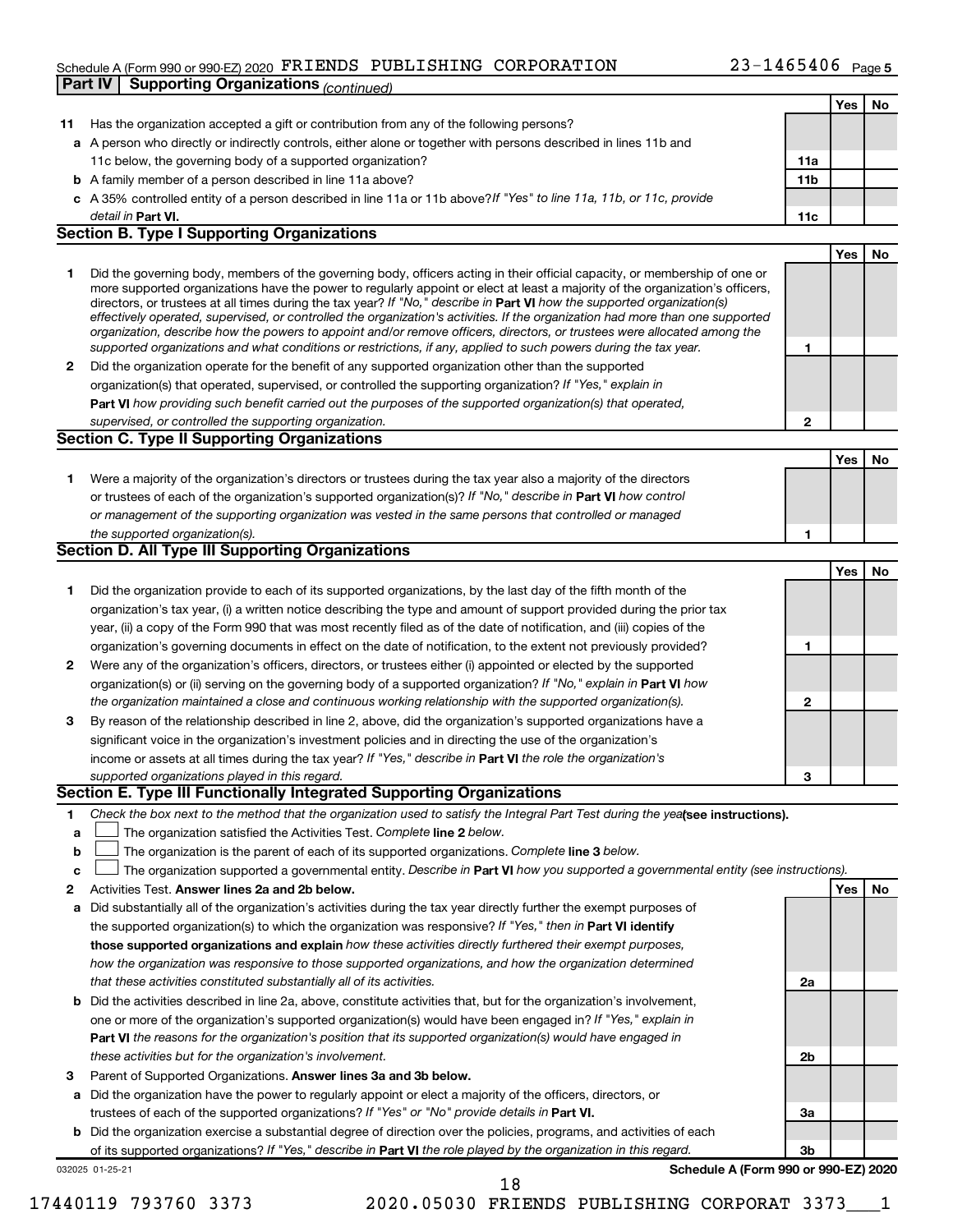#### Schedule A (Form 990 or 990-EZ) 2020 Page FRIENDS PUBLISHING CORPORATION 23-1465406 **Part V Type III Non-Functionally Integrated 509(a)(3) Supporting Organizations**

1 **Letter See instructions.** Check here if the organization satisfied the Integral Part Test as a qualifying trust on Nov. 20, 1970 (*explain in* Part **VI**). See instructions. All other Type III non-functionally integrated supporting organizations must complete Sections A through E.

|              | Section A - Adjusted Net Income                                                                                                   |                | (A) Prior Year | (B) Current Year<br>(optional) |
|--------------|-----------------------------------------------------------------------------------------------------------------------------------|----------------|----------------|--------------------------------|
| 1            | Net short-term capital gain                                                                                                       | 1              |                |                                |
| 2            | Recoveries of prior-year distributions                                                                                            | $\mathbf{2}$   |                |                                |
| 3            | Other gross income (see instructions)                                                                                             | 3              |                |                                |
| 4            | Add lines 1 through 3.                                                                                                            | 4              |                |                                |
| 5            | Depreciation and depletion                                                                                                        | 5              |                |                                |
| 6            | Portion of operating expenses paid or incurred for production or                                                                  |                |                |                                |
|              | collection of gross income or for management, conservation, or                                                                    |                |                |                                |
|              | maintenance of property held for production of income (see instructions)                                                          | 6              |                |                                |
| 7            | Other expenses (see instructions)                                                                                                 | $\overline{7}$ |                |                                |
| 8            | Adjusted Net Income (subtract lines 5, 6, and 7 from line 4)                                                                      | 8              |                |                                |
|              | <b>Section B - Minimum Asset Amount</b>                                                                                           |                | (A) Prior Year | (B) Current Year<br>(optional) |
| 1.           | Aggregate fair market value of all non-exempt-use assets (see                                                                     |                |                |                                |
|              | instructions for short tax year or assets held for part of year):                                                                 |                |                |                                |
|              | <b>a</b> Average monthly value of securities                                                                                      | 1a             |                |                                |
|              | <b>b</b> Average monthly cash balances                                                                                            | 1 <sub>b</sub> |                |                                |
|              | c Fair market value of other non-exempt-use assets                                                                                | 1c             |                |                                |
|              | d Total (add lines 1a, 1b, and 1c)                                                                                                | 1d             |                |                                |
|              | e Discount claimed for blockage or other factors                                                                                  |                |                |                                |
|              | (explain in detail in <b>Part VI</b> ):                                                                                           |                |                |                                |
| 2            | Acquisition indebtedness applicable to non-exempt-use assets                                                                      | 2              |                |                                |
| 3            | Subtract line 2 from line 1d.                                                                                                     | 3              |                |                                |
| 4            | Cash deemed held for exempt use. Enter 0.015 of line 3 (for greater amount,                                                       |                |                |                                |
|              | see instructions).                                                                                                                | 4              |                |                                |
| 5            | Net value of non-exempt-use assets (subtract line 4 from line 3)                                                                  | 5              |                |                                |
| 6            | Multiply line 5 by 0.035.                                                                                                         | 6              |                |                                |
| 7            | Recoveries of prior-year distributions                                                                                            | $\overline{7}$ |                |                                |
| 8            | <b>Minimum Asset Amount (add line 7 to line 6)</b>                                                                                | 8              |                |                                |
|              | <b>Section C - Distributable Amount</b>                                                                                           |                |                | <b>Current Year</b>            |
| 1.           | Adjusted net income for prior year (from Section A, line 8, column A)                                                             | $\mathbf{1}$   |                |                                |
| $\mathbf{2}$ | Enter 0.85 of line 1.                                                                                                             | $\mathbf{2}$   |                |                                |
| З            | Minimum asset amount for prior year (from Section B, line 8, column A)                                                            | 3              |                |                                |
| 4            | Enter greater of line 2 or line 3.                                                                                                | 4              |                |                                |
| 5            | Income tax imposed in prior year                                                                                                  | 5              |                |                                |
| 6            | <b>Distributable Amount.</b> Subtract line 5 from line 4, unless subject to                                                       |                |                |                                |
|              | emergency temporary reduction (see instructions).                                                                                 | 6              |                |                                |
| 7            | Check here if the current year is the organization's first as a non-functionally integrated Type III supporting organization (see |                |                |                                |

instructions).

**Schedule A (Form 990 or 990-EZ) 2020**

032026 01-25-21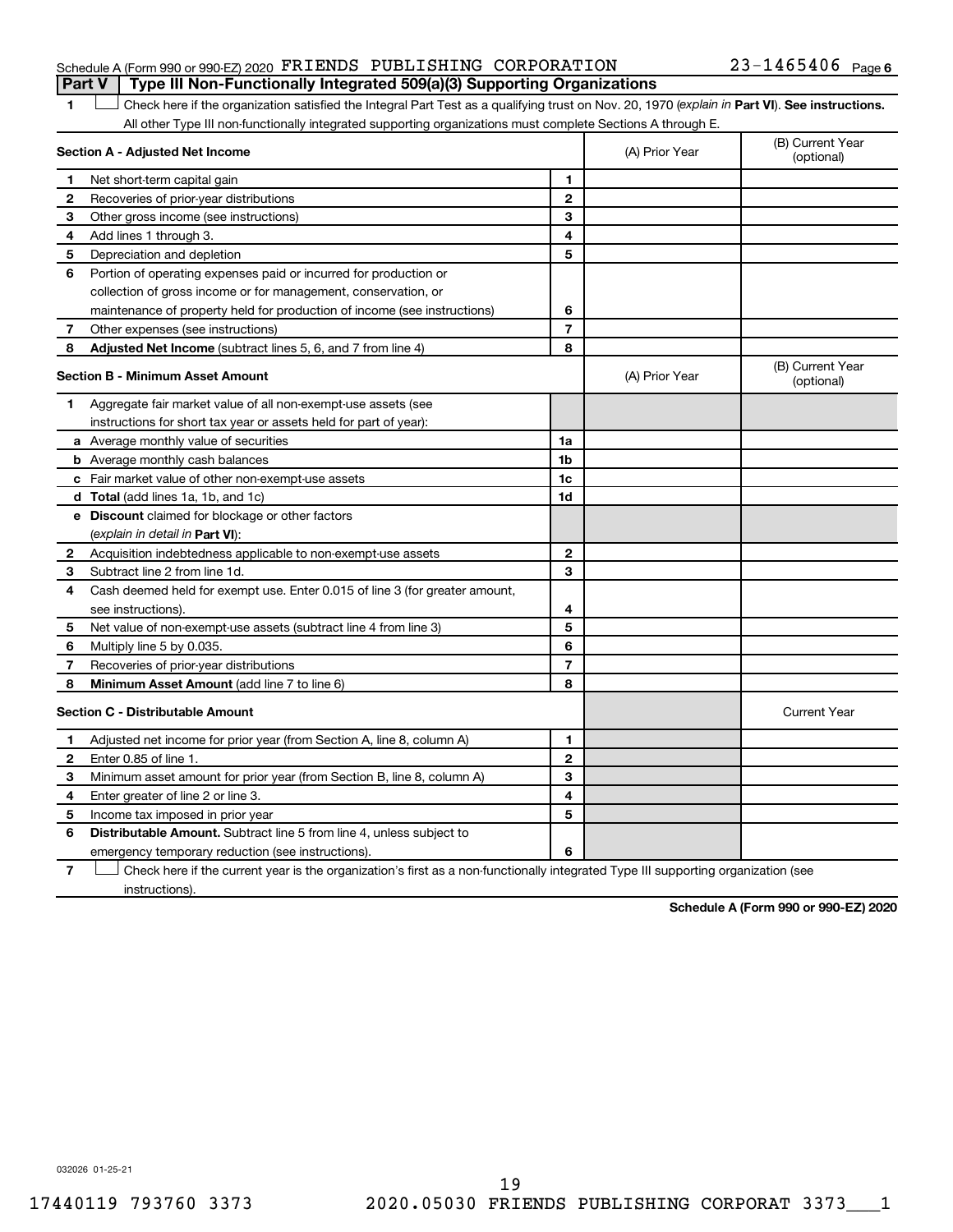#### $\footnotesize$  Schedule A (Form 990 or 990-EZ) 2020 PKLENDS PUBLISHING  $\footnotesize\substack{\text{CORPORATION}\ \text{A} \sim 2.3-1465406\ \text{Page}}$ FRIENDS PUBLISHING CORPORATION 23-1465406

| <b>Part V</b> | Type III Non-Functionally Integrated 509(a)(3) Supporting Organizations (continued)        |                             |                                       |    |                                         |
|---------------|--------------------------------------------------------------------------------------------|-----------------------------|---------------------------------------|----|-----------------------------------------|
|               | <b>Section D - Distributions</b>                                                           |                             |                                       |    | <b>Current Year</b>                     |
| 1             | Amounts paid to supported organizations to accomplish exempt purposes                      |                             |                                       | 1  |                                         |
| 2             | Amounts paid to perform activity that directly furthers exempt purposes of supported       |                             |                                       |    |                                         |
|               | organizations, in excess of income from activity                                           |                             |                                       | 2  |                                         |
| 3             | Administrative expenses paid to accomplish exempt purposes of supported organizations      |                             |                                       | 3  |                                         |
| 4             | Amounts paid to acquire exempt-use assets                                                  |                             |                                       | 4  |                                         |
| 5             | Qualified set-aside amounts (prior IRS approval required - provide details in Part VI)     |                             |                                       | 5  |                                         |
| 6             | Other distributions ( <i>describe in Part VI</i> ). See instructions.                      |                             |                                       | 6  |                                         |
| 7             | Total annual distributions. Add lines 1 through 6.                                         |                             |                                       | 7  |                                         |
| 8             | Distributions to attentive supported organizations to which the organization is responsive |                             |                                       |    |                                         |
|               | (provide details in Part VI). See instructions.                                            |                             |                                       | 8  |                                         |
| 9             | Distributable amount for 2020 from Section C, line 6                                       |                             |                                       | 9  |                                         |
| 10            | Line 8 amount divided by line 9 amount                                                     |                             |                                       | 10 |                                         |
|               |                                                                                            | (i)                         | (ii)                                  |    | (iii)                                   |
|               | <b>Section E - Distribution Allocations (see instructions)</b>                             | <b>Excess Distributions</b> | <b>Underdistributions</b><br>Pre-2020 |    | <b>Distributable</b><br>Amount for 2020 |
| 1             | Distributable amount for 2020 from Section C, line 6                                       |                             |                                       |    |                                         |
| 2             | Underdistributions, if any, for years prior to 2020 (reason-                               |                             |                                       |    |                                         |
|               | able cause required - explain in Part VI). See instructions.                               |                             |                                       |    |                                         |
| 3             | Excess distributions carryover, if any, to 2020                                            |                             |                                       |    |                                         |
|               | a From 2015                                                                                |                             |                                       |    |                                         |
|               | $b$ From 2016                                                                              |                             |                                       |    |                                         |
|               | c From 2017                                                                                |                             |                                       |    |                                         |
|               | <b>d</b> From 2018                                                                         |                             |                                       |    |                                         |
|               | e From 2019                                                                                |                             |                                       |    |                                         |
|               | f Total of lines 3a through 3e                                                             |                             |                                       |    |                                         |
|               | g Applied to underdistributions of prior years                                             |                             |                                       |    |                                         |
|               | <b>h</b> Applied to 2020 distributable amount                                              |                             |                                       |    |                                         |
| Ť.            | Carryover from 2015 not applied (see instructions)                                         |                             |                                       |    |                                         |
|               | Remainder. Subtract lines 3g, 3h, and 3i from line 3f.                                     |                             |                                       |    |                                         |
| 4             | Distributions for 2020 from Section D,                                                     |                             |                                       |    |                                         |
|               | line 7:                                                                                    |                             |                                       |    |                                         |
|               | a Applied to underdistributions of prior years                                             |                             |                                       |    |                                         |
|               | <b>b</b> Applied to 2020 distributable amount                                              |                             |                                       |    |                                         |
|               | c Remainder. Subtract lines 4a and 4b from line 4.                                         |                             |                                       |    |                                         |
| 5             | Remaining underdistributions for years prior to 2020, if                                   |                             |                                       |    |                                         |
|               | any. Subtract lines 3g and 4a from line 2. For result greater                              |                             |                                       |    |                                         |
|               | than zero, explain in Part VI. See instructions.                                           |                             |                                       |    |                                         |
| 6             | Remaining underdistributions for 2020. Subtract lines 3h                                   |                             |                                       |    |                                         |
|               | and 4b from line 1. For result greater than zero, explain in                               |                             |                                       |    |                                         |
|               | <b>Part VI.</b> See instructions.                                                          |                             |                                       |    |                                         |
| 7             | Excess distributions carryover to 2021. Add lines 3j                                       |                             |                                       |    |                                         |
|               | and 4c.                                                                                    |                             |                                       |    |                                         |
| 8             | Breakdown of line 7:                                                                       |                             |                                       |    |                                         |
|               | a Excess from 2016                                                                         |                             |                                       |    |                                         |
|               | <b>b</b> Excess from 2017                                                                  |                             |                                       |    |                                         |
|               | c Excess from 2018                                                                         |                             |                                       |    |                                         |
|               |                                                                                            |                             |                                       |    |                                         |
|               | d Excess from 2019<br>e Excess from 2020                                                   |                             |                                       |    |                                         |
|               |                                                                                            |                             |                                       |    |                                         |

**Schedule A (Form 990 or 990-EZ) 2020**

032027 01-25-21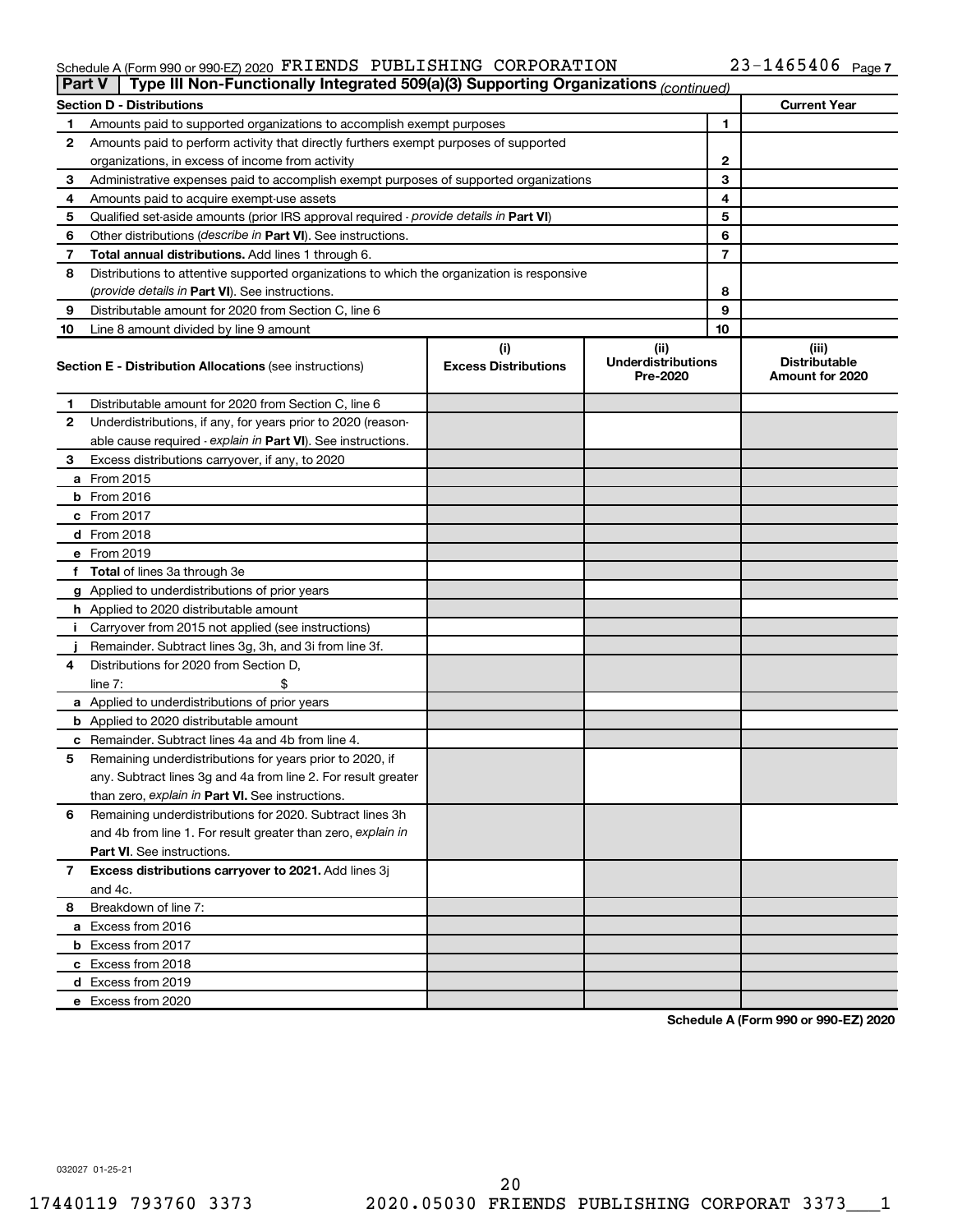| <b>Part VI</b>       | Schedule A (Form 990 or 990-EZ) 2020 FRIENDS PUBLISHING CORPORATION<br>Supplemental Information. Provide the explanations required by Part II, line 10; Part II, line 17a or 17b; Part III, line 12; | $23 - 1465406$ Page 8                |
|----------------------|------------------------------------------------------------------------------------------------------------------------------------------------------------------------------------------------------|--------------------------------------|
|                      | Part IV, Section A, lines 1, 2, 3b, 3c, 4b, 4c, 5a, 6, 9a, 9b, 9c, 11a, 11b, and 11c; Part IV, Section B, lines 1 and 2; Part IV, Section C,                                                         |                                      |
|                      | line 1; Part IV, Section D, lines 2 and 3; Part IV, Section E, lines 1c, 2a, 2b, 3a, and 3b; Part V, line 1; Part V, Section B, line 1e; Part V,                                                     |                                      |
| (See instructions.)  | Section D, lines 5, 6, and 8; and Part V, Section E, lines 2, 5, and 6. Also complete this part for any additional information.                                                                      |                                      |
|                      |                                                                                                                                                                                                      |                                      |
|                      |                                                                                                                                                                                                      |                                      |
|                      |                                                                                                                                                                                                      |                                      |
|                      |                                                                                                                                                                                                      |                                      |
|                      |                                                                                                                                                                                                      |                                      |
|                      |                                                                                                                                                                                                      |                                      |
|                      |                                                                                                                                                                                                      |                                      |
|                      |                                                                                                                                                                                                      |                                      |
|                      |                                                                                                                                                                                                      |                                      |
|                      |                                                                                                                                                                                                      |                                      |
|                      |                                                                                                                                                                                                      |                                      |
|                      |                                                                                                                                                                                                      |                                      |
|                      |                                                                                                                                                                                                      |                                      |
|                      |                                                                                                                                                                                                      |                                      |
|                      |                                                                                                                                                                                                      |                                      |
|                      |                                                                                                                                                                                                      |                                      |
|                      |                                                                                                                                                                                                      |                                      |
|                      |                                                                                                                                                                                                      |                                      |
|                      |                                                                                                                                                                                                      |                                      |
|                      |                                                                                                                                                                                                      |                                      |
|                      |                                                                                                                                                                                                      |                                      |
|                      |                                                                                                                                                                                                      |                                      |
|                      |                                                                                                                                                                                                      |                                      |
|                      |                                                                                                                                                                                                      |                                      |
|                      |                                                                                                                                                                                                      |                                      |
|                      |                                                                                                                                                                                                      |                                      |
|                      |                                                                                                                                                                                                      |                                      |
|                      |                                                                                                                                                                                                      |                                      |
|                      |                                                                                                                                                                                                      |                                      |
|                      |                                                                                                                                                                                                      |                                      |
|                      |                                                                                                                                                                                                      |                                      |
|                      |                                                                                                                                                                                                      |                                      |
|                      |                                                                                                                                                                                                      |                                      |
|                      |                                                                                                                                                                                                      |                                      |
|                      |                                                                                                                                                                                                      |                                      |
|                      |                                                                                                                                                                                                      |                                      |
|                      |                                                                                                                                                                                                      |                                      |
|                      |                                                                                                                                                                                                      |                                      |
|                      |                                                                                                                                                                                                      |                                      |
|                      |                                                                                                                                                                                                      |                                      |
|                      |                                                                                                                                                                                                      |                                      |
|                      |                                                                                                                                                                                                      |                                      |
|                      |                                                                                                                                                                                                      |                                      |
|                      |                                                                                                                                                                                                      |                                      |
|                      |                                                                                                                                                                                                      |                                      |
|                      |                                                                                                                                                                                                      |                                      |
|                      |                                                                                                                                                                                                      |                                      |
|                      |                                                                                                                                                                                                      |                                      |
|                      |                                                                                                                                                                                                      |                                      |
|                      |                                                                                                                                                                                                      |                                      |
|                      |                                                                                                                                                                                                      |                                      |
|                      |                                                                                                                                                                                                      |                                      |
| 032028 01-25-21      | 21                                                                                                                                                                                                   | Schedule A (Form 990 or 990-EZ) 2020 |
| 17440119 793760 3373 | 2020.05030 FRIENDS PUBLISHING CORPORAT 3373                                                                                                                                                          |                                      |
|                      |                                                                                                                                                                                                      |                                      |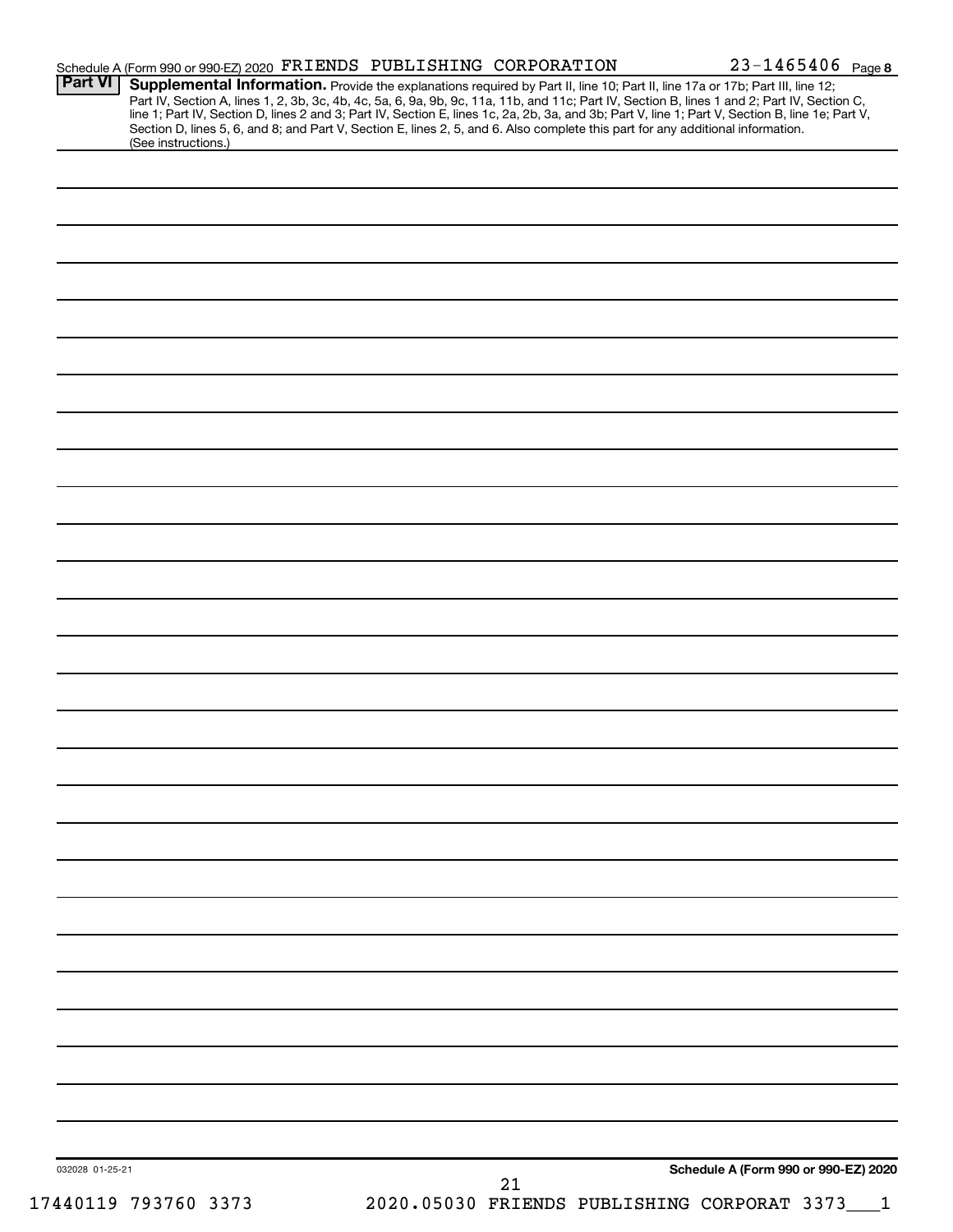**(Form 990, 990-EZ,**

Department of the Treasury Internal Revenue Service

Name of the organization

## **Schedule B Schedule of Contributors**

**or 990-PF) | Attach to Form 990, Form 990-EZ, or Form 990-PF. | Go to www.irs.gov/Form990 for the latest information.** OMB No. 1545-0047

**2020**

**Employer identification number**

| 23-1465406 |  |
|------------|--|
|------------|--|

| 23-1465406<br>FRIENDS PUBLISHING CORPORATION |
|----------------------------------------------|
|----------------------------------------------|

| <b>Organization type (check one):</b> |                                                                           |
|---------------------------------------|---------------------------------------------------------------------------|
| Filers of:                            | Section:                                                                  |
| Form 990 or 990-EZ                    | $ \mathbf{X} $ 501(c)( 3) (enter number) organization                     |
|                                       | 4947(a)(1) nonexempt charitable trust not treated as a private foundation |
|                                       | 527 political organization                                                |
| Form 990-PF                           | 501(c)(3) exempt private foundation                                       |
|                                       | 4947(a)(1) nonexempt charitable trust treated as a private foundation     |
|                                       | 501(c)(3) taxable private foundation                                      |

Check if your organization is covered by the General Rule or a Special Rule.

**Note:**  Only a section 501(c)(7), (8), or (10) organization can check boxes for both the General Rule and a Special Rule. See instructions.

#### **General Rule**

**K** For an organization filing Form 990, 990-EZ, or 990-PF that received, during the year, contributions totaling \$5,000 or more (in money or property) from any one contributor. Complete Parts I and II. See instructions for determining a contributor's total contributions.

#### **Special Rules**

 $\Box$ 

any one contributor, during the year, total contributions of the greater of (1) \$5,000; or (2) 2% of the amount on (i) Form 990, Part VIII, line 1h; For an organization described in section 501(c)(3) filing Form 990 or 990-EZ that met the 33 1/3% support test of the regulations under sections 509(a)(1) and 170(b)(1)(A)(vi), that checked Schedule A (Form 990 or 990-EZ), Part II, line 13, 16a, or 16b, and that received from or (ii) Form 990-EZ, line 1. Complete Parts I and II.  $\Box$ 

For an organization described in section 501(c)(7), (8), or (10) filing Form 990 or 990-EZ that received from any one contributor, during the year, total contributions of more than \$1,000 exclusively for religious, charitable, scientific, literary, or educational purposes, or for the prevention of cruelty to children or animals. Complete Parts I (entering "N/A" in column (b) instead of the contributor name and address), II, and III.  $\Box$ 

purpose. Don't complete any of the parts unless the General Rule applies to this organization because it received nonexclusively year, contributions exclusively for religious, charitable, etc., purposes, but no such contributions totaled more than \$1,000. If this box is checked, enter here the total contributions that were received during the year for an exclusively religious, charitable, etc., For an organization described in section 501(c)(7), (8), or (10) filing Form 990 or 990-EZ that received from any one contributor, during the religious, charitable, etc., contributions totaling \$5,000 or more during the year  $~\ldots\ldots\ldots\ldots\ldots\ldots\ldots\ldots\blacktriangleright~$ \$

**Caution:**  An organization that isn't covered by the General Rule and/or the Special Rules doesn't file Schedule B (Form 990, 990-EZ, or 990-PF),  **must** but it answer "No" on Part IV, line 2, of its Form 990; or check the box on line H of its Form 990-EZ or on its Form 990-PF, Part I, line 2, to certify that it doesn't meet the filing requirements of Schedule B (Form 990, 990-EZ, or 990-PF).

**For Paperwork Reduction Act Notice, see the instructions for Form 990, 990-EZ, or 990-PF. Schedule B (Form 990, 990-EZ, or 990-PF) (2020)** LHA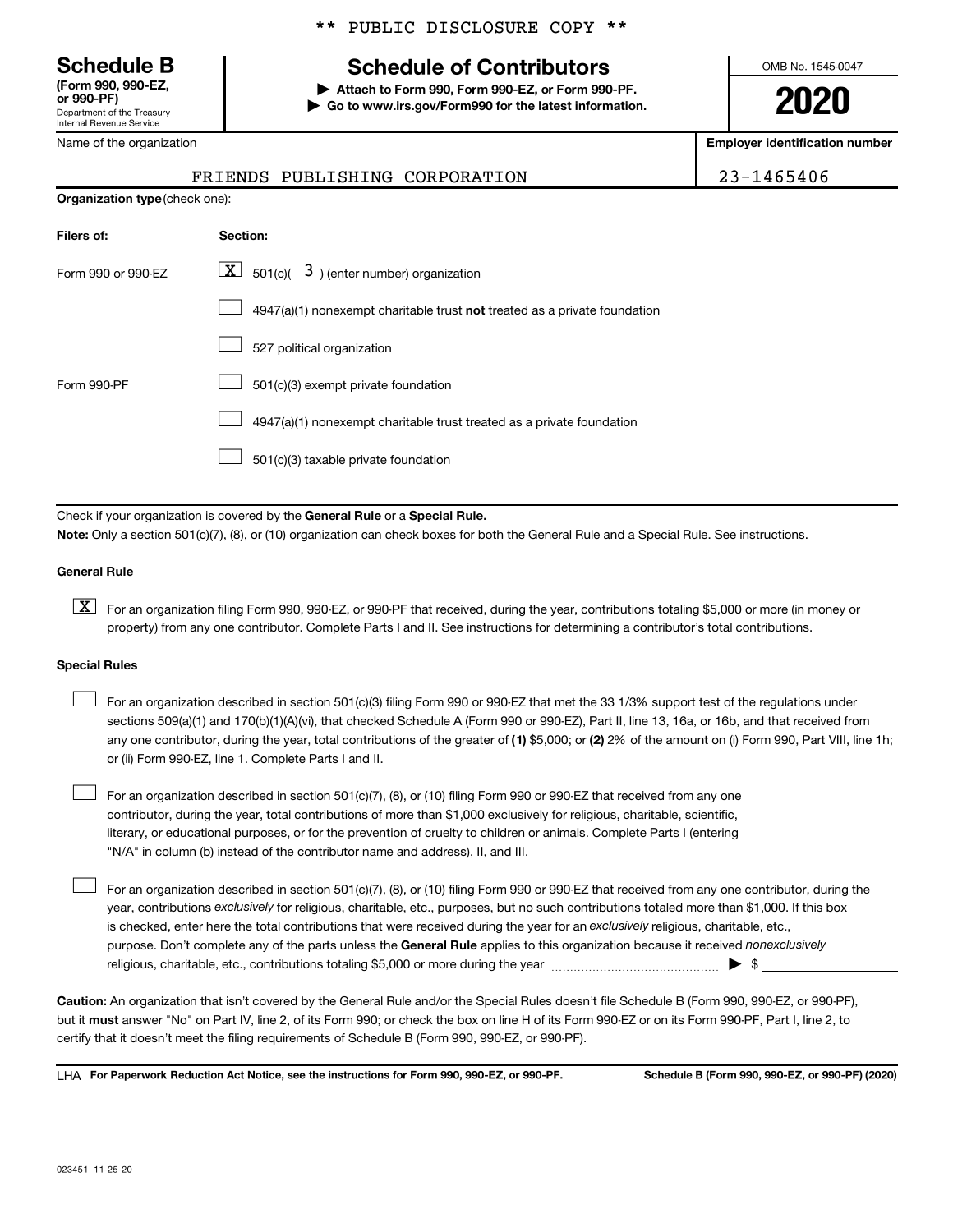| Schedule B (Form 990, 990-EZ, or 990-PF) (2020) | Page |
|-------------------------------------------------|------|
|-------------------------------------------------|------|

Name of organization

**Employer identification number**

#### FRIENDS PUBLISHING CORPORATION 23-1465406

023452 11-25-20 **Schedule B (Form 990, 990-EZ, or 990-PF) (2020) (a) No. (b) Name, address, and ZIP + 4 (c) Total contributions (d) Type of contribution Person Payroll Noncash (a) No. (b) Name, address, and ZIP + 4 (c) Total contributions (d) Type of contribution Person Payroll Noncash (a) No. (b) Name, address, and ZIP + 4 (c) Total contributions (d) Type of contribution Person Payroll Noncash (a) No. (b) Name, address, and ZIP + 4 (c) Total contributions (d) Type of contribution Person Payroll Noncash (a) No. (b) Name, address, and ZIP + 4 (c) Total contributions (d) Type of contribution Person Payroll Noncash (a) No. (b) Name, address, and ZIP + 4 (c) Total contributions (d) Type of contribution Person Payroll Noncash Part I** Contributors (see instructions). Use duplicate copies of Part I if additional space is needed. \$ (Complete Part II for noncash contributions.) \$ (Complete Part II for noncash contributions.) \$ (Complete Part II for noncash contributions.) \$ (Complete Part II for noncash contributions.) \$ (Complete Part II for noncash contributions.) \$ (Complete Part II for noncash contributions.)  $\boxed{\textbf{X}}$  $\Box$  $\Box$  $\boxed{\textbf{X}}$  $\Box$  $\Box$  $\boxed{\textbf{X}}$  $\Box$  $\Box$  $\boxed{\text{X}}$  $\Box$  $\lceil \texttt{X} \rceil$  $\boxed{\text{X}}$  $\Box$  $\boxed{\text{X}}$  $\boxed{\text{X}}$  $\Box$  $\Box$  $\begin{array}{|c|c|c|c|c|}\hline \ \text{1} & \text{Person} & \text{X} \ \hline \end{array}$ 30,550.  $2$  Person  $\overline{\text{X}}$ 20,000.  $\begin{array}{|c|c|c|c|c|c|}\hline \text{3} & \text{Person} & \text{X} \ \hline \end{array}$ 19,055.  $\begin{array}{|c|c|c|c|c|}\hline \text{4} & \text{Person} & \text{\textbf{X}}\ \hline \end{array}$  $16,984$ . 5 X  $15,554.$  $\overline{6}$  Person  $\overline{X}$ 15,000.

23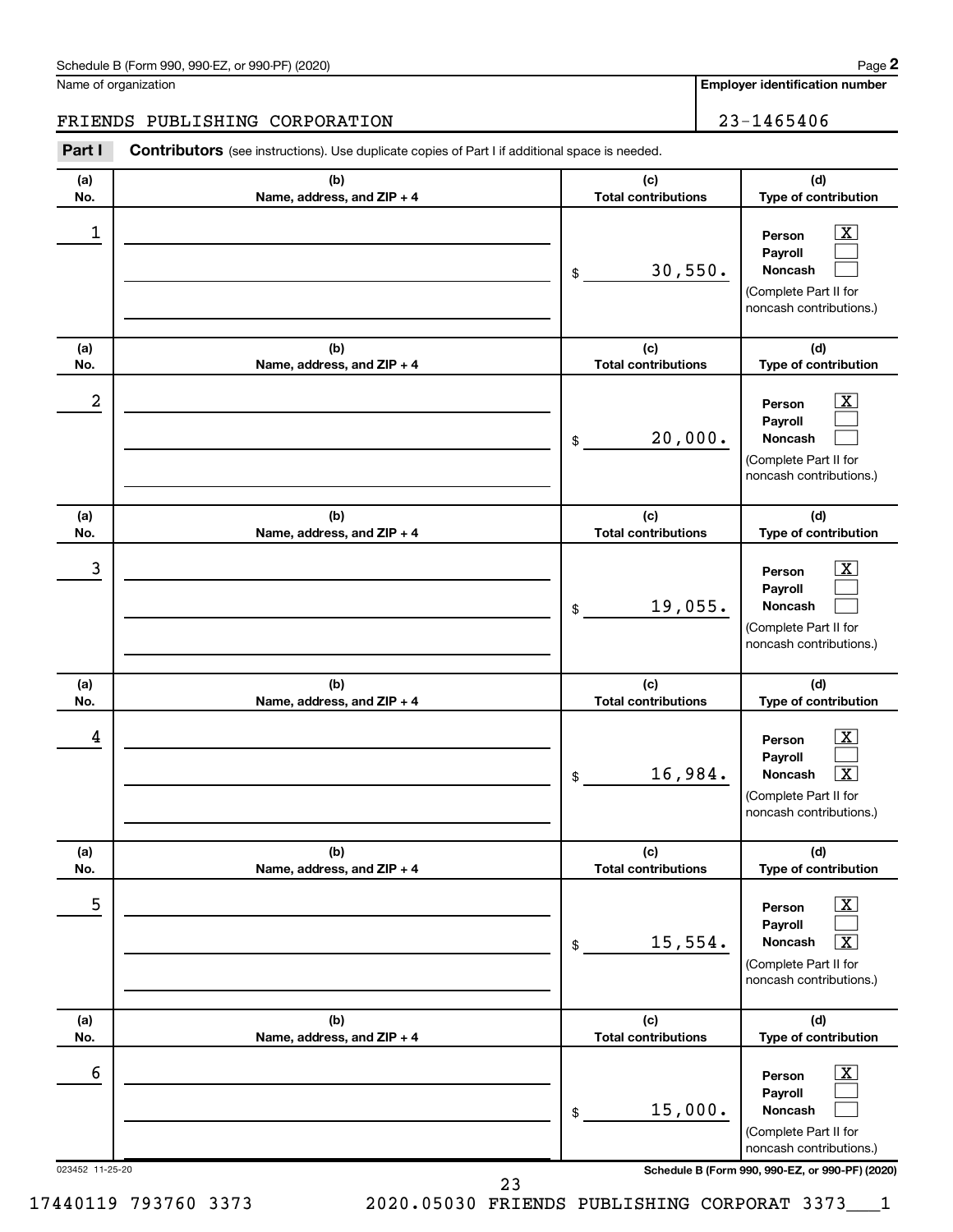| Schedule B (Form 990, 990-EZ, or 990-PF) (2020)<br>. The state of the state $\mathcal{L}$ is the state of the state of the state of the state of the state of the state of the state of the state of the state of the state of the state of the state of the state of the state of th | Page |
|---------------------------------------------------------------------------------------------------------------------------------------------------------------------------------------------------------------------------------------------------------------------------------------|------|
|---------------------------------------------------------------------------------------------------------------------------------------------------------------------------------------------------------------------------------------------------------------------------------------|------|

Name of organization

**Employer identification number**

#### FRIENDS PUBLISHING CORPORATION 23-1465406

**Part I** Contributors (see instructions). Use duplicate copies of Part I if additional space is needed.

| (a)<br>No.                   | (b)<br>Name, address, and ZIP + 4 | (c)<br><b>Total contributions</b>          | (d)<br>Type of contribution                                                                                                                                                            |
|------------------------------|-----------------------------------|--------------------------------------------|----------------------------------------------------------------------------------------------------------------------------------------------------------------------------------------|
| 7                            |                                   | 12,298.<br>\$                              | $\overline{\text{X}}$<br>Person<br>Pavroll<br><b>Noncash</b><br>(Complete Part II for<br>noncash contributions.)                                                                       |
| (a)<br>No.                   | (b)<br>Name, address, and ZIP + 4 | (c)<br><b>Total contributions</b>          | (d)<br>Type of contribution                                                                                                                                                            |
| 8                            |                                   | 8,733.<br>\$                               | $\overline{\text{X}}$<br>Person<br>Payroll<br>$\overline{\textbf{x}}$<br><b>Noncash</b><br>(Complete Part II for<br>noncash contributions.)                                            |
| (a)<br>No.                   | (b)<br>Name, address, and ZIP + 4 | (c)<br><b>Total contributions</b>          | (d)<br>Type of contribution                                                                                                                                                            |
| 9                            |                                   | 7,463.<br>\$                               | $\overline{\text{X}}$<br>Person<br>Payroll<br><b>Noncash</b><br>(Complete Part II for<br>noncash contributions.)                                                                       |
|                              |                                   |                                            |                                                                                                                                                                                        |
| (a)<br>No.                   | (b)                               | (c)<br><b>Total contributions</b>          | (d)                                                                                                                                                                                    |
| 10                           | Name, address, and ZIP + 4        | 7,175.<br>\$                               | Type of contribution<br>$\overline{\text{X}}$<br>Person<br>Payroll<br><b>Noncash</b><br>(Complete Part II for<br>noncash contributions.)                                               |
| (a)                          | (b)                               | (c)                                        | (d)                                                                                                                                                                                    |
| No.<br>11                    | Name, address, and ZIP + 4        | <b>Total contributions</b><br>5,708.<br>\$ | Type of contribution<br>$\overline{\mathbf{X}}$<br>Person<br>Payroll<br>Noncash<br>(Complete Part II for<br>noncash contributions.)                                                    |
| (a)                          | (b)                               | (c)                                        | (d)                                                                                                                                                                                    |
| No.<br>12<br>023452 11-25-20 | Name, address, and ZIP + 4        | <b>Total contributions</b><br>5,000.<br>\$ | Type of contribution<br>$\overline{\mathbf{X}}$<br>Person<br>Payroll<br>Noncash<br>(Complete Part II for<br>noncash contributions.)<br>Schedule B (Form 990, 990-EZ, or 990-PF) (2020) |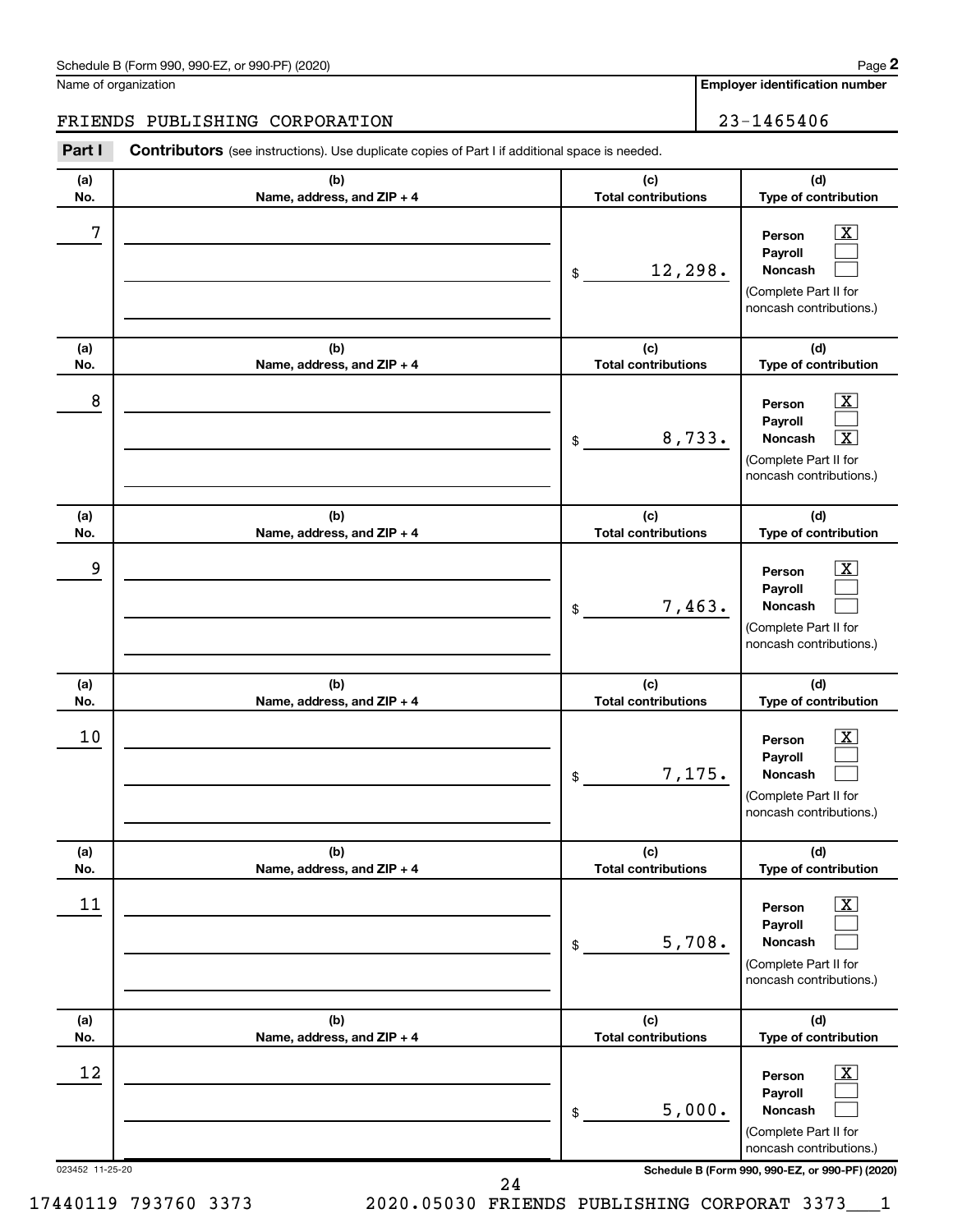| Schedule B (Form 990, 990-EZ, or 990-PF) (2020) | Page |
|-------------------------------------------------|------|
|-------------------------------------------------|------|

Name of organization

**Employer identification number**

#### FRIENDS PUBLISHING CORPORATION 23-1465406

023452 11-25-20 **Schedule B (Form 990, 990-EZ, or 990-PF) (2020) (a) No. (b) Name, address, and ZIP + 4 (c) Total contributions (d) Type of contribution Person Payroll Noncash (a) No. (b) Name, address, and ZIP + 4 (c) Total contributions (d) Type of contribution Person Payroll Noncash (a) No. (b) Name, address, and ZIP + 4 (c) Total contributions (d) Type of contribution Person Payroll Noncash (a) No. (b) Name, address, and ZIP + 4 (c) Total contributions (d) Type of contribution Person Payroll Noncash (a) No. (b) Name, address, and ZIP + 4 (c) Total contributions (d) Type of contribution Person Payroll Noncash (a) No. (b) Name, address, and ZIP + 4 (c) Total contributions (d) Type of contribution Person Payroll Noncash Part I** Contributors (see instructions). Use duplicate copies of Part I if additional space is needed. \$ (Complete Part II for noncash contributions.) \$ (Complete Part II for noncash contributions.) \$ (Complete Part II for noncash contributions.) \$ (Complete Part II for noncash contributions.) \$ (Complete Part II for noncash contributions.) \$ (Complete Part II for noncash contributions.)  $\boxed{\textbf{X}}$  $\Box$  $\Box$  $\overline{\mathbf{X}}$  $\Box$  $\Box$  $\Box$  $\Box$  $\Box$  $\Box$  $\Box$  $\Box$  $\Box$  $\Box$  $\Box$  $\Box$  $\Box$  $\Box$  $\begin{array}{|c|c|c|c|c|}\hline \text{13} & \text{Person} & \text{X} \\\hline \end{array}$ 5,000.  $\begin{array}{|c|c|c|c|c|}\hline \text{14} & \text{Person} & \text{X} \\\hline \end{array}$ 5,000. 25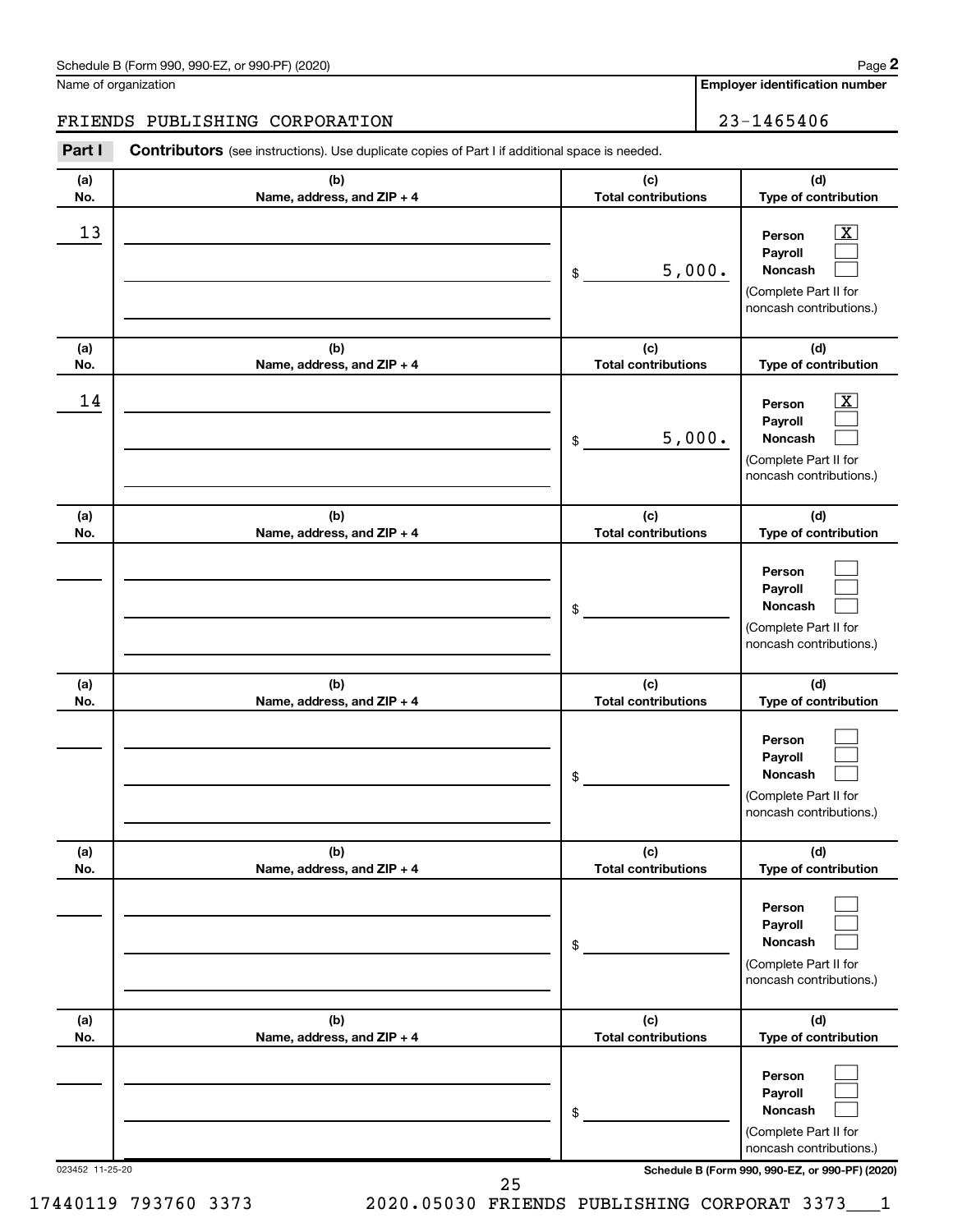| Schedule B (Form 990, 990-EZ, or 990-PF) (2020)<br>. The state of the state $\mathbf{1}$ | Page |
|------------------------------------------------------------------------------------------|------|
|------------------------------------------------------------------------------------------|------|

| Name of organization |  |
|----------------------|--|
|----------------------|--|

**Employer identification number**

#### FRIENDS PUBLISHING CORPORATION 23-1465406

Part II Noncash Property (see instructions). Use duplicate copies of Part II if additional space is needed.

| No.<br>from<br>Part I | (b)<br>Description of noncash property given | (c)<br>FMV (or estimate)<br>(See instructions.) | (d)<br>Date received                            |
|-----------------------|----------------------------------------------|-------------------------------------------------|-------------------------------------------------|
|                       | 100 SHARES APPL                              |                                                 |                                                 |
| 4                     |                                              |                                                 |                                                 |
|                       |                                              | 11,484.<br>\$                                   | 10/07/20                                        |
| (a)                   |                                              | (c)                                             |                                                 |
| No.                   | (b)                                          | FMV (or estimate)                               | (d)                                             |
| from<br>Part I        | Description of noncash property given        | (See instructions.)                             | Date received                                   |
|                       | SHARES DOV AND 38 SHARES NSC<br>42           |                                                 |                                                 |
| 5                     |                                              |                                                 |                                                 |
|                       |                                              | 15,554.<br>\$                                   | 04/07/21                                        |
|                       |                                              |                                                 |                                                 |
| (a)<br>No.            | (b)                                          | (c)                                             | (d)                                             |
| from                  | Description of noncash property given        | FMV (or estimate)<br>(See instructions.)        | Date received                                   |
| Part I                | 350 SHARES GE AND 475<br><b>SHARES GE</b>    |                                                 |                                                 |
| 8                     |                                              |                                                 |                                                 |
|                       |                                              |                                                 |                                                 |
|                       |                                              | 8,533.<br>\$                                    | 04/01/21                                        |
| (a)                   |                                              |                                                 |                                                 |
| No.                   | (b)                                          | (c)<br>FMV (or estimate)                        | (d)                                             |
| from<br>Part I        | Description of noncash property given        | (See instructions.)                             | Date received                                   |
|                       |                                              |                                                 |                                                 |
|                       |                                              |                                                 |                                                 |
|                       |                                              | \$                                              |                                                 |
|                       |                                              |                                                 |                                                 |
| (a)<br>No.            | (b)                                          | (c)                                             | (d)                                             |
| from                  | Description of noncash property given        | FMV (or estimate)<br>(See instructions.)        | Date received                                   |
| Part I                |                                              |                                                 |                                                 |
|                       |                                              |                                                 |                                                 |
|                       |                                              | \$                                              |                                                 |
|                       |                                              |                                                 |                                                 |
| (a)                   |                                              | (c)                                             |                                                 |
| No.<br>from           | (b)<br>Description of noncash property given | FMV (or estimate)                               | (d)<br>Date received                            |
| Part I                |                                              | (See instructions.)                             |                                                 |
|                       |                                              |                                                 |                                                 |
|                       |                                              |                                                 |                                                 |
| 023453 11-25-20       |                                              | \$                                              | Schedule B (Form 990, 990-EZ, or 990-PF) (2020) |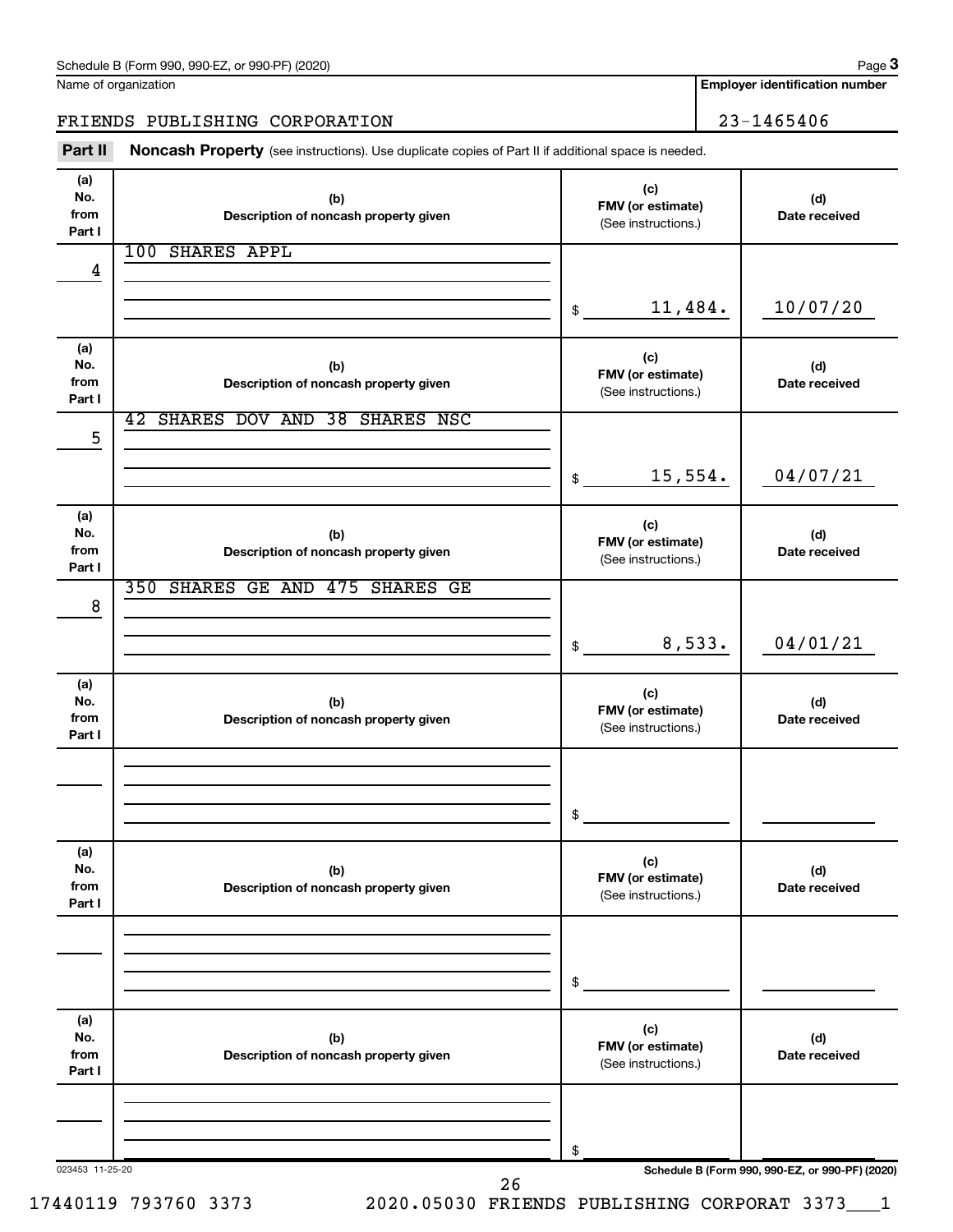|                 | Schedule B (Form 990, 990-EZ, or 990-PF) (2020)                                                                                                                                                                                                                              |                                                                                     |                                          | Page 4                                          |  |  |  |  |
|-----------------|------------------------------------------------------------------------------------------------------------------------------------------------------------------------------------------------------------------------------------------------------------------------------|-------------------------------------------------------------------------------------|------------------------------------------|-------------------------------------------------|--|--|--|--|
|                 | Name of organization                                                                                                                                                                                                                                                         |                                                                                     |                                          | <b>Employer identification number</b>           |  |  |  |  |
|                 | FRIENDS PUBLISHING CORPORATION                                                                                                                                                                                                                                               |                                                                                     |                                          | 23-1465406                                      |  |  |  |  |
| Part III        | Exclusively religious, charitable, etc., contributions to organizations described in section 501(c)(7), (8), or (10) that total more than \$1,000 for the year<br>from any one contributor. Complete columns (a) through (e) and the following line entry. For organizations |                                                                                     |                                          |                                                 |  |  |  |  |
|                 | completing Part III, enter the total of exclusively religious, charitable, etc., contributions of \$1,000 or less for the year. (Enter this info. once.)                                                                                                                     |                                                                                     |                                          |                                                 |  |  |  |  |
| (a) No.         | Use duplicate copies of Part III if additional space is needed.                                                                                                                                                                                                              |                                                                                     |                                          |                                                 |  |  |  |  |
| from<br>Part I  | (b) Purpose of gift                                                                                                                                                                                                                                                          | (c) Use of gift                                                                     |                                          | (d) Description of how gift is held             |  |  |  |  |
|                 |                                                                                                                                                                                                                                                                              |                                                                                     |                                          |                                                 |  |  |  |  |
|                 |                                                                                                                                                                                                                                                                              |                                                                                     |                                          |                                                 |  |  |  |  |
|                 |                                                                                                                                                                                                                                                                              |                                                                                     |                                          |                                                 |  |  |  |  |
|                 |                                                                                                                                                                                                                                                                              | (e) Transfer of gift                                                                |                                          |                                                 |  |  |  |  |
|                 |                                                                                                                                                                                                                                                                              |                                                                                     |                                          |                                                 |  |  |  |  |
|                 | Transferee's name, address, and $ZIP + 4$                                                                                                                                                                                                                                    |                                                                                     |                                          | Relationship of transferor to transferee        |  |  |  |  |
|                 |                                                                                                                                                                                                                                                                              |                                                                                     |                                          |                                                 |  |  |  |  |
|                 |                                                                                                                                                                                                                                                                              |                                                                                     |                                          |                                                 |  |  |  |  |
| (a) No.         |                                                                                                                                                                                                                                                                              |                                                                                     |                                          |                                                 |  |  |  |  |
| from<br>Part I  | (b) Purpose of gift                                                                                                                                                                                                                                                          | (c) Use of gift                                                                     |                                          | (d) Description of how gift is held             |  |  |  |  |
|                 |                                                                                                                                                                                                                                                                              |                                                                                     |                                          |                                                 |  |  |  |  |
|                 |                                                                                                                                                                                                                                                                              |                                                                                     |                                          |                                                 |  |  |  |  |
|                 |                                                                                                                                                                                                                                                                              |                                                                                     |                                          |                                                 |  |  |  |  |
|                 | (e) Transfer of gift                                                                                                                                                                                                                                                         |                                                                                     |                                          |                                                 |  |  |  |  |
|                 | Transferee's name, address, and $ZIP + 4$                                                                                                                                                                                                                                    |                                                                                     | Relationship of transferor to transferee |                                                 |  |  |  |  |
|                 |                                                                                                                                                                                                                                                                              |                                                                                     |                                          |                                                 |  |  |  |  |
|                 |                                                                                                                                                                                                                                                                              |                                                                                     |                                          |                                                 |  |  |  |  |
|                 |                                                                                                                                                                                                                                                                              |                                                                                     |                                          |                                                 |  |  |  |  |
| (a) No.<br>from | (b) Purpose of gift                                                                                                                                                                                                                                                          | (c) Use of gift                                                                     |                                          | (d) Description of how gift is held             |  |  |  |  |
| Part I          |                                                                                                                                                                                                                                                                              |                                                                                     |                                          |                                                 |  |  |  |  |
|                 |                                                                                                                                                                                                                                                                              |                                                                                     |                                          |                                                 |  |  |  |  |
|                 |                                                                                                                                                                                                                                                                              |                                                                                     |                                          |                                                 |  |  |  |  |
|                 |                                                                                                                                                                                                                                                                              |                                                                                     |                                          |                                                 |  |  |  |  |
|                 | (e) Transfer of gift                                                                                                                                                                                                                                                         |                                                                                     |                                          |                                                 |  |  |  |  |
|                 | Transferee's name, address, and ZIP + 4                                                                                                                                                                                                                                      | Relationship of transferor to transferee                                            |                                          |                                                 |  |  |  |  |
|                 |                                                                                                                                                                                                                                                                              |                                                                                     |                                          |                                                 |  |  |  |  |
|                 |                                                                                                                                                                                                                                                                              |                                                                                     |                                          |                                                 |  |  |  |  |
|                 |                                                                                                                                                                                                                                                                              |                                                                                     |                                          |                                                 |  |  |  |  |
| (a) No.<br>from | (b) Purpose of gift                                                                                                                                                                                                                                                          | (c) Use of gift                                                                     |                                          | (d) Description of how gift is held             |  |  |  |  |
| Part I          |                                                                                                                                                                                                                                                                              |                                                                                     |                                          |                                                 |  |  |  |  |
|                 |                                                                                                                                                                                                                                                                              |                                                                                     |                                          |                                                 |  |  |  |  |
|                 |                                                                                                                                                                                                                                                                              |                                                                                     |                                          |                                                 |  |  |  |  |
|                 | (e) Transfer of gift                                                                                                                                                                                                                                                         |                                                                                     |                                          |                                                 |  |  |  |  |
|                 |                                                                                                                                                                                                                                                                              |                                                                                     |                                          |                                                 |  |  |  |  |
|                 |                                                                                                                                                                                                                                                                              | Transferee's name, address, and ZIP + 4<br>Relationship of transferor to transferee |                                          |                                                 |  |  |  |  |
|                 |                                                                                                                                                                                                                                                                              |                                                                                     |                                          |                                                 |  |  |  |  |
|                 |                                                                                                                                                                                                                                                                              |                                                                                     |                                          |                                                 |  |  |  |  |
|                 |                                                                                                                                                                                                                                                                              |                                                                                     |                                          |                                                 |  |  |  |  |
| 023454 11-25-20 |                                                                                                                                                                                                                                                                              | 27                                                                                  |                                          | Schedule B (Form 990, 990-EZ, or 990-PF) (2020) |  |  |  |  |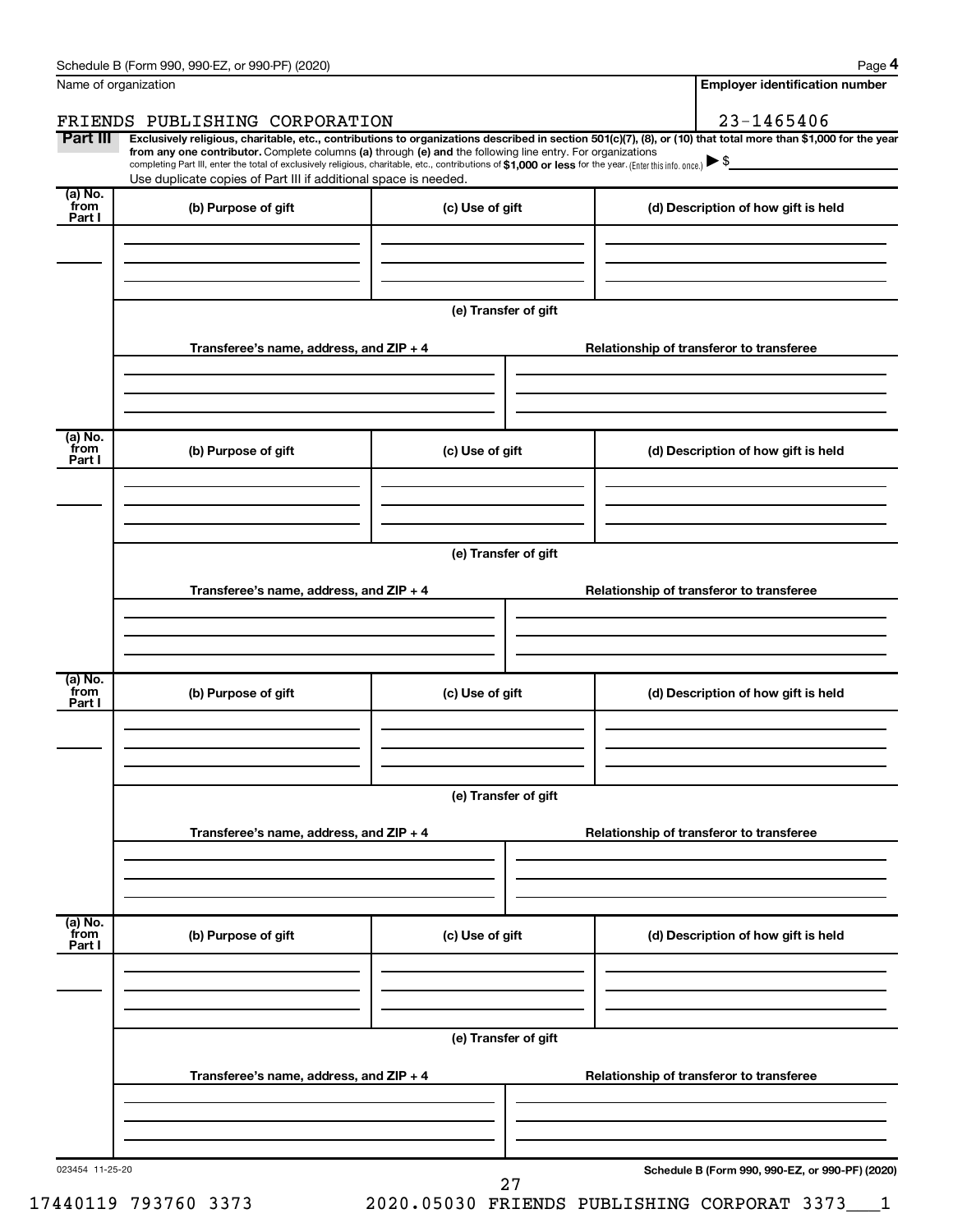Department of the Treasury Internal Revenue Service

| (Form 990) |  |
|------------|--|
|------------|--|

## **SCHEDULE D Supplemental Financial Statements**<br> **Form 990 2020**<br> **Part IV** line 6.7.8.9.10, 11a, 11b, 11d, 11d, 11d, 11d, 11d, 12a, 0r, 12b

**(Form 990) | Complete if the organization answered "Yes" on Form 990, Part IV, line 6, 7, 8, 9, 10, 11a, 11b, 11c, 11d, 11e, 11f, 12a, or 12b.**

**| Attach to Form 990. |Go to www.irs.gov/Form990 for instructions and the latest information.**



#### Name of the organization<br>**FRIENDS** PUBLISHING CORPORATION **Employer identification number**<br>23-1465406 FRIENDS PUBLISHING CORPORATION

| Part I  | Organizations Maintaining Donor Advised Funds or Other Similar Funds or Accounts. Complete if the                                                                                                                              |                                                                                                                                                                                                                                                                                                                                                                                                                            |                                                    |
|---------|--------------------------------------------------------------------------------------------------------------------------------------------------------------------------------------------------------------------------------|----------------------------------------------------------------------------------------------------------------------------------------------------------------------------------------------------------------------------------------------------------------------------------------------------------------------------------------------------------------------------------------------------------------------------|----------------------------------------------------|
|         | organization answered "Yes" on Form 990, Part IV, line 6.                                                                                                                                                                      |                                                                                                                                                                                                                                                                                                                                                                                                                            |                                                    |
|         |                                                                                                                                                                                                                                | (a) Donor advised funds                                                                                                                                                                                                                                                                                                                                                                                                    | (b) Funds and other accounts                       |
| 1       |                                                                                                                                                                                                                                |                                                                                                                                                                                                                                                                                                                                                                                                                            |                                                    |
| 2       | Aggregate value of contributions to (during year)                                                                                                                                                                              |                                                                                                                                                                                                                                                                                                                                                                                                                            |                                                    |
| З       | Aggregate value of grants from (during year)                                                                                                                                                                                   |                                                                                                                                                                                                                                                                                                                                                                                                                            |                                                    |
| 4       |                                                                                                                                                                                                                                |                                                                                                                                                                                                                                                                                                                                                                                                                            |                                                    |
| 5       | Did the organization inform all donors and donor advisors in writing that the assets held in donor advised funds                                                                                                               |                                                                                                                                                                                                                                                                                                                                                                                                                            |                                                    |
|         |                                                                                                                                                                                                                                |                                                                                                                                                                                                                                                                                                                                                                                                                            | Yes<br>No                                          |
| 6       | Did the organization inform all grantees, donors, and donor advisors in writing that grant funds can be used only                                                                                                              |                                                                                                                                                                                                                                                                                                                                                                                                                            |                                                    |
|         | for charitable purposes and not for the benefit of the donor or donor advisor, or for any other purpose conferring                                                                                                             |                                                                                                                                                                                                                                                                                                                                                                                                                            |                                                    |
|         | impermissible private benefit?                                                                                                                                                                                                 |                                                                                                                                                                                                                                                                                                                                                                                                                            | Yes<br>No                                          |
| Part II | <b>Conservation Easements.</b> Complete if the organization answered "Yes" on Form 990, Part IV, line 7.                                                                                                                       |                                                                                                                                                                                                                                                                                                                                                                                                                            |                                                    |
| 1.      | Purpose(s) of conservation easements held by the organization (check all that apply).                                                                                                                                          |                                                                                                                                                                                                                                                                                                                                                                                                                            |                                                    |
|         | Preservation of land for public use (for example, recreation or education)                                                                                                                                                     |                                                                                                                                                                                                                                                                                                                                                                                                                            | Preservation of a historically important land area |
|         | Protection of natural habitat                                                                                                                                                                                                  |                                                                                                                                                                                                                                                                                                                                                                                                                            | Preservation of a certified historic structure     |
|         | Preservation of open space                                                                                                                                                                                                     |                                                                                                                                                                                                                                                                                                                                                                                                                            |                                                    |
| 2       | Complete lines 2a through 2d if the organization held a qualified conservation contribution in the form of a conservation easement on the last                                                                                 |                                                                                                                                                                                                                                                                                                                                                                                                                            |                                                    |
|         | day of the tax year.                                                                                                                                                                                                           |                                                                                                                                                                                                                                                                                                                                                                                                                            | Held at the End of the Tax Year                    |
| а       |                                                                                                                                                                                                                                |                                                                                                                                                                                                                                                                                                                                                                                                                            | 2a                                                 |
| b       | Total acreage restricted by conservation easements                                                                                                                                                                             | $\overline{a_1, \ldots, a_n, \ldots, a_n, \ldots, a_n, \ldots, a_n, \ldots, a_n, \ldots, a_n, \ldots, a_n, \ldots, a_n, \ldots, a_n, \ldots, a_n, \ldots, a_n, \ldots, a_n, \ldots, a_n, \ldots, a_n, \ldots, a_n, \ldots, a_n, \ldots, a_n, \ldots, a_n, \ldots, a_n, \ldots, a_n, \ldots, a_n, \ldots, a_n, \ldots, a_n, \ldots, a_n, \ldots, a_n, \ldots, a_n, \ldots, a_n, \ldots, a_n, \ldots, a_n, \ldots, a_n, \ld$ | 2b                                                 |
| с       |                                                                                                                                                                                                                                |                                                                                                                                                                                                                                                                                                                                                                                                                            | 2c                                                 |
| d       | Number of conservation easements included in (c) acquired after 7/25/06, and not on a historic structure                                                                                                                       |                                                                                                                                                                                                                                                                                                                                                                                                                            |                                                    |
|         | listed in the National Register [111] [12] The Mational Register [12] The Mathematic Material Register [12] The Mational Register [12] The Mathematic Material Register [12] The Mathematic Material Register [12] The Mathema |                                                                                                                                                                                                                                                                                                                                                                                                                            | 2d                                                 |
| 3       | Number of conservation easements modified, transferred, released, extinguished, or terminated by the organization during the tax                                                                                               |                                                                                                                                                                                                                                                                                                                                                                                                                            |                                                    |
|         | $year \triangleright$                                                                                                                                                                                                          |                                                                                                                                                                                                                                                                                                                                                                                                                            |                                                    |
| 4       | Number of states where property subject to conservation easement is located >                                                                                                                                                  |                                                                                                                                                                                                                                                                                                                                                                                                                            |                                                    |
| 5       | Does the organization have a written policy regarding the periodic monitoring, inspection, handling of                                                                                                                         |                                                                                                                                                                                                                                                                                                                                                                                                                            |                                                    |
|         | violations, and enforcement of the conservation easements it holds?                                                                                                                                                            |                                                                                                                                                                                                                                                                                                                                                                                                                            | Yes<br>No                                          |
| 6       | Staff and volunteer hours devoted to monitoring, inspecting, handling of violations, and enforcing conservation easements during the year                                                                                      |                                                                                                                                                                                                                                                                                                                                                                                                                            |                                                    |
|         |                                                                                                                                                                                                                                |                                                                                                                                                                                                                                                                                                                                                                                                                            |                                                    |
| 7       | Amount of expenses incurred in monitoring, inspecting, handling of violations, and enforcing conservation easements during the year                                                                                            |                                                                                                                                                                                                                                                                                                                                                                                                                            |                                                    |
|         | $\blacktriangleright$ \$                                                                                                                                                                                                       |                                                                                                                                                                                                                                                                                                                                                                                                                            |                                                    |
| 8       | Does each conservation easement reported on line 2(d) above satisfy the requirements of section 170(h)(4)(B)(i)                                                                                                                |                                                                                                                                                                                                                                                                                                                                                                                                                            |                                                    |
|         |                                                                                                                                                                                                                                |                                                                                                                                                                                                                                                                                                                                                                                                                            | Yes<br>No                                          |
| 9       | In Part XIII, describe how the organization reports conservation easements in its revenue and expense statement and                                                                                                            |                                                                                                                                                                                                                                                                                                                                                                                                                            |                                                    |
|         | balance sheet, and include, if applicable, the text of the footnote to the organization's financial statements that describes the                                                                                              |                                                                                                                                                                                                                                                                                                                                                                                                                            |                                                    |
|         | organization's accounting for conservation easements.                                                                                                                                                                          |                                                                                                                                                                                                                                                                                                                                                                                                                            |                                                    |
|         | Organizations Maintaining Collections of Art, Historical Treasures, or Other Similar Assets.<br>Part III                                                                                                                       |                                                                                                                                                                                                                                                                                                                                                                                                                            |                                                    |
|         | Complete if the organization answered "Yes" on Form 990, Part IV, line 8.                                                                                                                                                      |                                                                                                                                                                                                                                                                                                                                                                                                                            |                                                    |
|         | 1a If the organization elected, as permitted under FASB ASC 958, not to report in its revenue statement and balance sheet works                                                                                                |                                                                                                                                                                                                                                                                                                                                                                                                                            |                                                    |
|         | of art, historical treasures, or other similar assets held for public exhibition, education, or research in furtherance of public                                                                                              |                                                                                                                                                                                                                                                                                                                                                                                                                            |                                                    |
|         | service, provide in Part XIII the text of the footnote to its financial statements that describes these items.                                                                                                                 |                                                                                                                                                                                                                                                                                                                                                                                                                            |                                                    |
|         | <b>b</b> If the organization elected, as permitted under FASB ASC 958, to report in its revenue statement and balance sheet works of                                                                                           |                                                                                                                                                                                                                                                                                                                                                                                                                            |                                                    |
|         | art, historical treasures, or other similar assets held for public exhibition, education, or research in furtherance of public service,                                                                                        |                                                                                                                                                                                                                                                                                                                                                                                                                            |                                                    |
|         | provide the following amounts relating to these items:                                                                                                                                                                         |                                                                                                                                                                                                                                                                                                                                                                                                                            |                                                    |
|         |                                                                                                                                                                                                                                |                                                                                                                                                                                                                                                                                                                                                                                                                            |                                                    |
|         |                                                                                                                                                                                                                                |                                                                                                                                                                                                                                                                                                                                                                                                                            | - \$                                               |
| 2       | If the organization received or held works of art, historical treasures, or other similar assets for financial gain, provide                                                                                                   |                                                                                                                                                                                                                                                                                                                                                                                                                            |                                                    |
|         | the following amounts required to be reported under FASB ASC 958 relating to these items:                                                                                                                                      |                                                                                                                                                                                                                                                                                                                                                                                                                            |                                                    |
| а       |                                                                                                                                                                                                                                |                                                                                                                                                                                                                                                                                                                                                                                                                            |                                                    |
|         |                                                                                                                                                                                                                                |                                                                                                                                                                                                                                                                                                                                                                                                                            | \$                                                 |
|         | LHA For Paperwork Reduction Act Notice, see the Instructions for Form 990.                                                                                                                                                     |                                                                                                                                                                                                                                                                                                                                                                                                                            | Schedule D (Form 990) 2020                         |
|         | 032051 12-01-20                                                                                                                                                                                                                |                                                                                                                                                                                                                                                                                                                                                                                                                            |                                                    |

17440119 793760 3373 2020.05030 FRIENDS PUBLISHING CORPORAT 3373\_\_\_1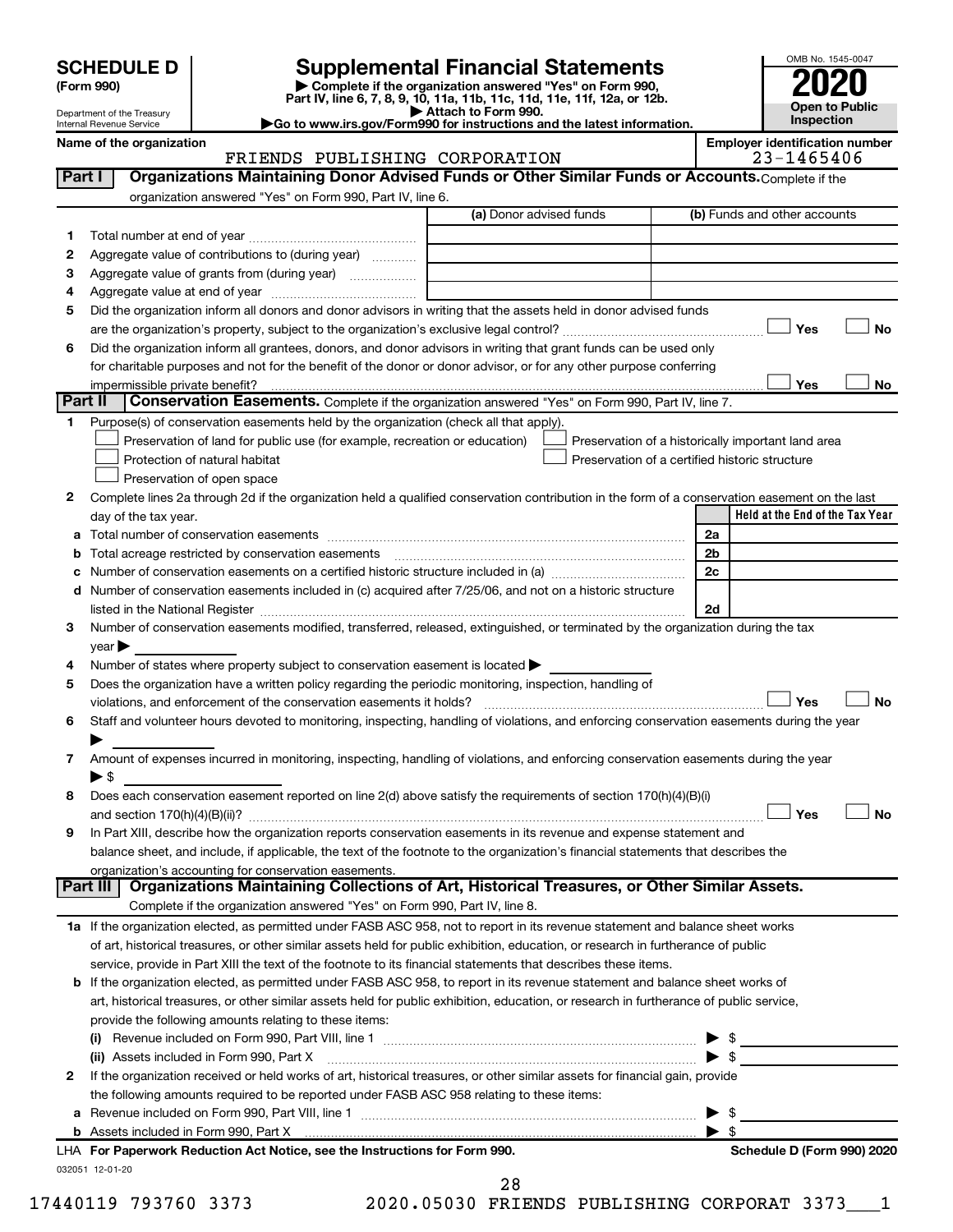|        | Schedule D (Form 990) 2020                                                                                                                                                                                                     | FRIENDS PUBLISHING CORPORATION |                |                          |          |                                      | 23-1465406 Page 2          |                     |           |                         |
|--------|--------------------------------------------------------------------------------------------------------------------------------------------------------------------------------------------------------------------------------|--------------------------------|----------------|--------------------------|----------|--------------------------------------|----------------------------|---------------------|-----------|-------------------------|
|        | Part III<br>Organizations Maintaining Collections of Art, Historical Treasures, or Other Similar Assets (continued)                                                                                                            |                                |                |                          |          |                                      |                            |                     |           |                         |
| 3      | Using the organization's acquisition, accession, and other records, check any of the following that make significant use of its                                                                                                |                                |                |                          |          |                                      |                            |                     |           |                         |
|        | collection items (check all that apply):                                                                                                                                                                                       |                                |                |                          |          |                                      |                            |                     |           |                         |
| a      | Public exhibition                                                                                                                                                                                                              |                                |                | Loan or exchange program |          |                                      |                            |                     |           |                         |
| b      | Scholarly research                                                                                                                                                                                                             |                                | Other          |                          |          |                                      |                            |                     |           |                         |
| c      | Preservation for future generations                                                                                                                                                                                            |                                |                |                          |          |                                      |                            |                     |           |                         |
| 4      | Provide a description of the organization's collections and explain how they further the organization's exempt purpose in Part XIII.                                                                                           |                                |                |                          |          |                                      |                            |                     |           |                         |
| 5      | During the year, did the organization solicit or receive donations of art, historical treasures, or other similar assets                                                                                                       |                                |                |                          |          |                                      |                            |                     |           |                         |
|        |                                                                                                                                                                                                                                |                                |                |                          |          |                                      |                            | Yes                 |           | No                      |
|        | <b>Part IV</b><br><b>Escrow and Custodial Arrangements.</b> Complete if the organization answered "Yes" on Form 990, Part IV, line 9, or<br>reported an amount on Form 990, Part X, line 21.                                   |                                |                |                          |          |                                      |                            |                     |           |                         |
|        |                                                                                                                                                                                                                                |                                |                |                          |          |                                      |                            |                     |           |                         |
|        | 1a Is the organization an agent, trustee, custodian or other intermediary for contributions or other assets not included                                                                                                       |                                |                |                          |          |                                      |                            | Yes                 |           | <b>No</b>               |
|        | b If "Yes," explain the arrangement in Part XIII and complete the following table:                                                                                                                                             |                                |                |                          |          |                                      |                            |                     |           |                         |
|        |                                                                                                                                                                                                                                |                                |                |                          |          |                                      |                            | Amount              |           |                         |
|        |                                                                                                                                                                                                                                |                                |                |                          |          |                                      |                            |                     |           |                         |
|        | c Beginning balance measurements and the contract of the contract of the contract of the contract of the contract of the contract of the contract of the contract of the contract of the contract of the contract of the contr |                                |                |                          |          | 1c<br>1d                             |                            |                     |           |                         |
|        | d Additions during the year manufactured and an account of the year manufactured and account of the year manufactured and account of the year manufactured and account of the year manufactured and account of the year manufa |                                |                |                          |          | 1e                                   |                            |                     |           |                         |
| f.     | e Distributions during the year manufactured and an account of the year manufactured and account of the year manufactured and account of the state of the state of the state of the state of the state of the state of the sta |                                |                |                          |          | 1f                                   |                            |                     |           |                         |
|        | 2a Did the organization include an amount on Form 990, Part X, line 21, for escrow or custodial account liability?                                                                                                             |                                |                |                          |          | .                                    |                            | Yes                 |           | No                      |
|        | <b>b</b> If "Yes," explain the arrangement in Part XIII. Check here if the explanation has been provided on Part XIII                                                                                                          |                                |                |                          |          |                                      |                            |                     |           |                         |
| Part V | <b>Endowment Funds.</b> Complete if the organization answered "Yes" on Form 990, Part IV, line 10.                                                                                                                             |                                |                |                          |          |                                      |                            |                     |           |                         |
|        |                                                                                                                                                                                                                                | (a) Current year               | (b) Prior year | (c) Two years back       |          | $\vert$ (d) Three years back $\vert$ |                            | (e) Four years back |           |                         |
|        | 1a Beginning of year balance                                                                                                                                                                                                   | 1,760,310.                     | 1, 145, 942.   | 1, 108, 123.             |          |                                      | 814, 212.                  |                     |           | 678,916.                |
|        |                                                                                                                                                                                                                                | 196,629.                       | 621,816.       |                          | 30,000.  |                                      | 246,912.                   |                     |           | 90,986.                 |
|        | c Net investment earnings, gains, and losses                                                                                                                                                                                   | 245,426.                       | 23,238.        |                          | 51, 540. |                                      | 74,732.                    |                     |           | 78,743.                 |
|        |                                                                                                                                                                                                                                |                                |                |                          |          |                                      |                            |                     |           |                         |
|        | e Other expenditures for facilities                                                                                                                                                                                            |                                |                |                          |          |                                      |                            |                     |           |                         |
|        | and programs                                                                                                                                                                                                                   | 33,266.                        | 30,686.        |                          | 43,721.  |                                      | 27,733.                    |                     |           | 34,433.                 |
|        | f Administrative expenses                                                                                                                                                                                                      |                                |                |                          |          |                                      |                            |                     |           |                         |
| g      |                                                                                                                                                                                                                                | 2,169,099.                     | 1,760,310.     | 1, 145, 942.             |          |                                      | 1, 108, 123.               |                     |           | 814, 212.               |
| 2      | Provide the estimated percentage of the current year end balance (line 1g, column (a)) held as:                                                                                                                                |                                |                |                          |          |                                      |                            |                     |           |                         |
|        | a Board designated or quasi-endowment                                                                                                                                                                                          | 48.9400                        | %              |                          |          |                                      |                            |                     |           |                         |
|        | <b>b</b> Permanent endowment $\triangleright$ 51.0600                                                                                                                                                                          | $\%$                           |                |                          |          |                                      |                            |                     |           |                         |
|        | c Term endowment $\blacktriangleright$                                                                                                                                                                                         | %                              |                |                          |          |                                      |                            |                     |           |                         |
|        | The percentages on lines 2a, 2b, and 2c should equal 100%.                                                                                                                                                                     |                                |                |                          |          |                                      |                            |                     |           |                         |
|        | 3a Are there endowment funds not in the possession of the organization that are held and administered for the organization                                                                                                     |                                |                |                          |          |                                      |                            |                     |           |                         |
|        | by:                                                                                                                                                                                                                            |                                |                |                          |          |                                      |                            |                     | Yes       | No                      |
|        | (i)                                                                                                                                                                                                                            |                                |                |                          |          |                                      |                            | 3a(i)               |           | X                       |
|        | (ii) Related organizations [11] Related organizations [11] Maximum material contract to the contract of the contract of the contract of the contract of the contract of the contract of the contract of the contract of the co |                                |                |                          |          |                                      |                            | 3a(ii)              |           | $\overline{\textbf{X}}$ |
|        |                                                                                                                                                                                                                                |                                |                |                          |          |                                      |                            | 3b                  |           |                         |
| 4      | Describe in Part XIII the intended uses of the organization's endowment funds.                                                                                                                                                 |                                |                |                          |          |                                      |                            |                     |           |                         |
|        | <b>Land, Buildings, and Equipment.</b><br><b>Part VI</b>                                                                                                                                                                       |                                |                |                          |          |                                      |                            |                     |           |                         |
|        | Complete if the organization answered "Yes" on Form 990, Part IV, line 11a. See Form 990, Part X, line 10.                                                                                                                     |                                |                |                          |          |                                      |                            |                     |           |                         |
|        | Description of property                                                                                                                                                                                                        | (a) Cost or other              |                | (b) Cost or other        |          | (c) Accumulated                      |                            | (d) Book value      |           |                         |
|        |                                                                                                                                                                                                                                | basis (investment)             |                | basis (other)            |          | depreciation                         |                            |                     |           |                         |
|        |                                                                                                                                                                                                                                |                                |                |                          |          |                                      |                            |                     |           |                         |
|        |                                                                                                                                                                                                                                |                                |                |                          |          |                                      |                            |                     |           |                         |
|        |                                                                                                                                                                                                                                |                                |                |                          |          |                                      |                            |                     |           |                         |
|        |                                                                                                                                                                                                                                |                                |                | 338,081.                 |          | 135,735.                             |                            |                     |           | 202, 346.               |
|        |                                                                                                                                                                                                                                |                                |                |                          |          |                                      |                            |                     |           |                         |
|        | Total. Add lines 1a through 1e. (Column (d) must equal Form 990, Part X, column (B), line 10c.)                                                                                                                                |                                |                |                          |          |                                      |                            |                     | 202, 346. |                         |
|        |                                                                                                                                                                                                                                |                                |                |                          |          |                                      | Schedule D (Form 990) 2020 |                     |           |                         |

032052 12-01-20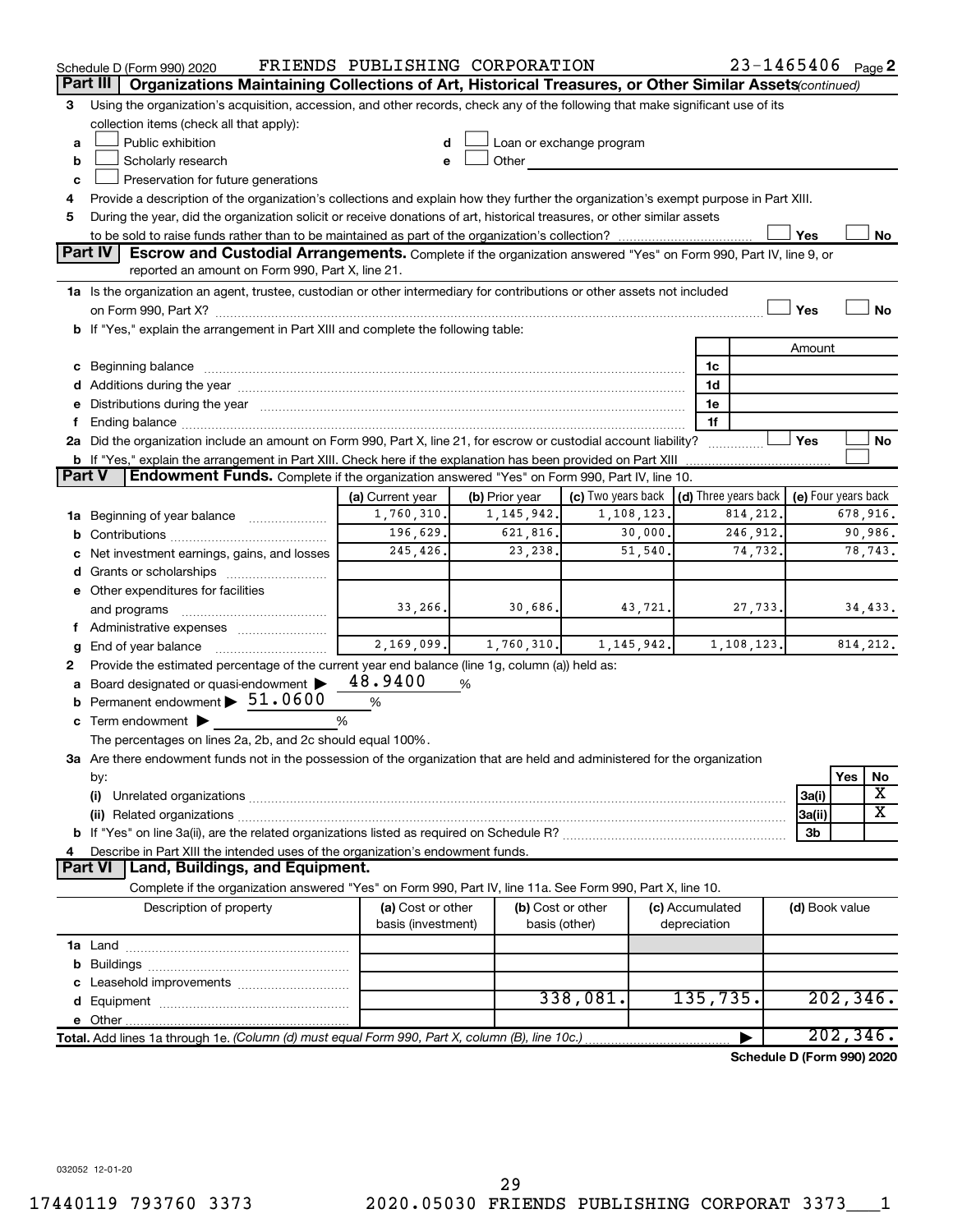| Complete if the organization answered "Yes" on Form 990, Part IV, line 11b. See Form 990, Part X, line 12.                                           |                                |                                                                                                                                                 |                              |
|------------------------------------------------------------------------------------------------------------------------------------------------------|--------------------------------|-------------------------------------------------------------------------------------------------------------------------------------------------|------------------------------|
| (a) Description of security or category (including name of security)                                                                                 | (b) Book value                 | (c) Method of valuation: Cost or end-of-year market value                                                                                       |                              |
| (1) Financial derivatives                                                                                                                            |                                |                                                                                                                                                 |                              |
|                                                                                                                                                      |                                |                                                                                                                                                 |                              |
| (3) Other                                                                                                                                            |                                |                                                                                                                                                 |                              |
| (A)                                                                                                                                                  |                                |                                                                                                                                                 |                              |
| (B)                                                                                                                                                  |                                |                                                                                                                                                 |                              |
| (C)                                                                                                                                                  |                                |                                                                                                                                                 |                              |
| (D)                                                                                                                                                  |                                |                                                                                                                                                 |                              |
| (E)                                                                                                                                                  |                                |                                                                                                                                                 |                              |
| (F)                                                                                                                                                  |                                |                                                                                                                                                 |                              |
| (G)                                                                                                                                                  |                                |                                                                                                                                                 |                              |
| (H)                                                                                                                                                  |                                |                                                                                                                                                 |                              |
| Total. (Col. (b) must equal Form 990, Part X, col. (B) line 12.)                                                                                     |                                |                                                                                                                                                 |                              |
| Part VIII Investments - Program Related.                                                                                                             |                                |                                                                                                                                                 |                              |
| Complete if the organization answered "Yes" on Form 990, Part IV, line 11c. See Form 990, Part X, line 13.                                           |                                |                                                                                                                                                 |                              |
| (a) Description of investment                                                                                                                        | (b) Book value                 | (c) Method of valuation: Cost or end-of-year market value                                                                                       |                              |
|                                                                                                                                                      |                                |                                                                                                                                                 |                              |
| (1)                                                                                                                                                  |                                |                                                                                                                                                 |                              |
| (2)                                                                                                                                                  |                                |                                                                                                                                                 |                              |
| (3)                                                                                                                                                  |                                |                                                                                                                                                 |                              |
| (4)                                                                                                                                                  |                                |                                                                                                                                                 |                              |
| (5)                                                                                                                                                  |                                |                                                                                                                                                 |                              |
| (6)                                                                                                                                                  |                                |                                                                                                                                                 |                              |
| (7)                                                                                                                                                  |                                |                                                                                                                                                 |                              |
| (8)                                                                                                                                                  |                                |                                                                                                                                                 |                              |
| (9)                                                                                                                                                  |                                |                                                                                                                                                 |                              |
| <b>Total.</b> (Col. (b) must equal Form 990, Part X, col. (B) line 13.)<br>Part IX<br><b>Other Assets.</b>                                           |                                |                                                                                                                                                 |                              |
|                                                                                                                                                      |                                |                                                                                                                                                 |                              |
| Complete if the organization answered "Yes" on Form 990, Part IV, line 11d. See Form 990, Part X, line 15.                                           | (a) Description                |                                                                                                                                                 | (b) Book value               |
| BENEFICIAL INTEREST                                                                                                                                  | IN CHARITABLE REMAINDER TRUSTS |                                                                                                                                                 | 57,000.                      |
| (1)<br>BENEFICIAL INTEREST                                                                                                                           | IN PERPETUAL TRUSTS            |                                                                                                                                                 | 235,842.                     |
| (2)                                                                                                                                                  |                                |                                                                                                                                                 |                              |
| (3)                                                                                                                                                  |                                |                                                                                                                                                 |                              |
| (4)                                                                                                                                                  |                                |                                                                                                                                                 |                              |
| (5)                                                                                                                                                  |                                |                                                                                                                                                 |                              |
| (6)                                                                                                                                                  |                                |                                                                                                                                                 |                              |
| (7)                                                                                                                                                  |                                |                                                                                                                                                 |                              |
| (8)                                                                                                                                                  |                                |                                                                                                                                                 |                              |
| (9)                                                                                                                                                  |                                |                                                                                                                                                 |                              |
| Total. (Column (b) must equal Form 990, Part X, col. (B) line 15.)                                                                                   |                                |                                                                                                                                                 | 292,842.                     |
| <b>Other Liabilities.</b><br>Part X                                                                                                                  |                                |                                                                                                                                                 |                              |
| Complete if the organization answered "Yes" on Form 990, Part IV, line 11e or 11f. See Form 990, Part X, line 25.                                    |                                |                                                                                                                                                 |                              |
| (a) Description of liability<br>1.                                                                                                                   |                                |                                                                                                                                                 | (b) Book value               |
| Federal income taxes<br>(1)                                                                                                                          |                                |                                                                                                                                                 |                              |
| <b>ANNUITY OBLIGATIONS</b><br>(2)                                                                                                                    |                                |                                                                                                                                                 | 21,000.                      |
| (3)                                                                                                                                                  |                                |                                                                                                                                                 |                              |
| (4)                                                                                                                                                  |                                |                                                                                                                                                 |                              |
| (5)                                                                                                                                                  |                                |                                                                                                                                                 |                              |
| (6)                                                                                                                                                  |                                |                                                                                                                                                 |                              |
| (7)                                                                                                                                                  |                                |                                                                                                                                                 |                              |
| (8)                                                                                                                                                  |                                |                                                                                                                                                 |                              |
| (9)                                                                                                                                                  |                                |                                                                                                                                                 |                              |
|                                                                                                                                                      |                                |                                                                                                                                                 | 21,000.                      |
| 2. Liability for uncertain tax positions. In Part XIII, provide the text of the footnote to the organization's financial statements that reports the |                                |                                                                                                                                                 |                              |
|                                                                                                                                                      |                                | organization's liability for uncertain tax positions under FASB ASC 740. Check here if the text of the footnote has been provided in Part XIII. | $\lfloor \texttt{X} \rfloor$ |

**Schedule D (Form 990) 2020**

032053 12-01-20

#### Schedule D (Form 990) 2020  $\quad$  FRIENDS PUBLISHING CORPORATION  $\quad$  23-1465406  $_{\rm Page}$ **Part VII Investments - Other Securities.**

23-1465406 Page 3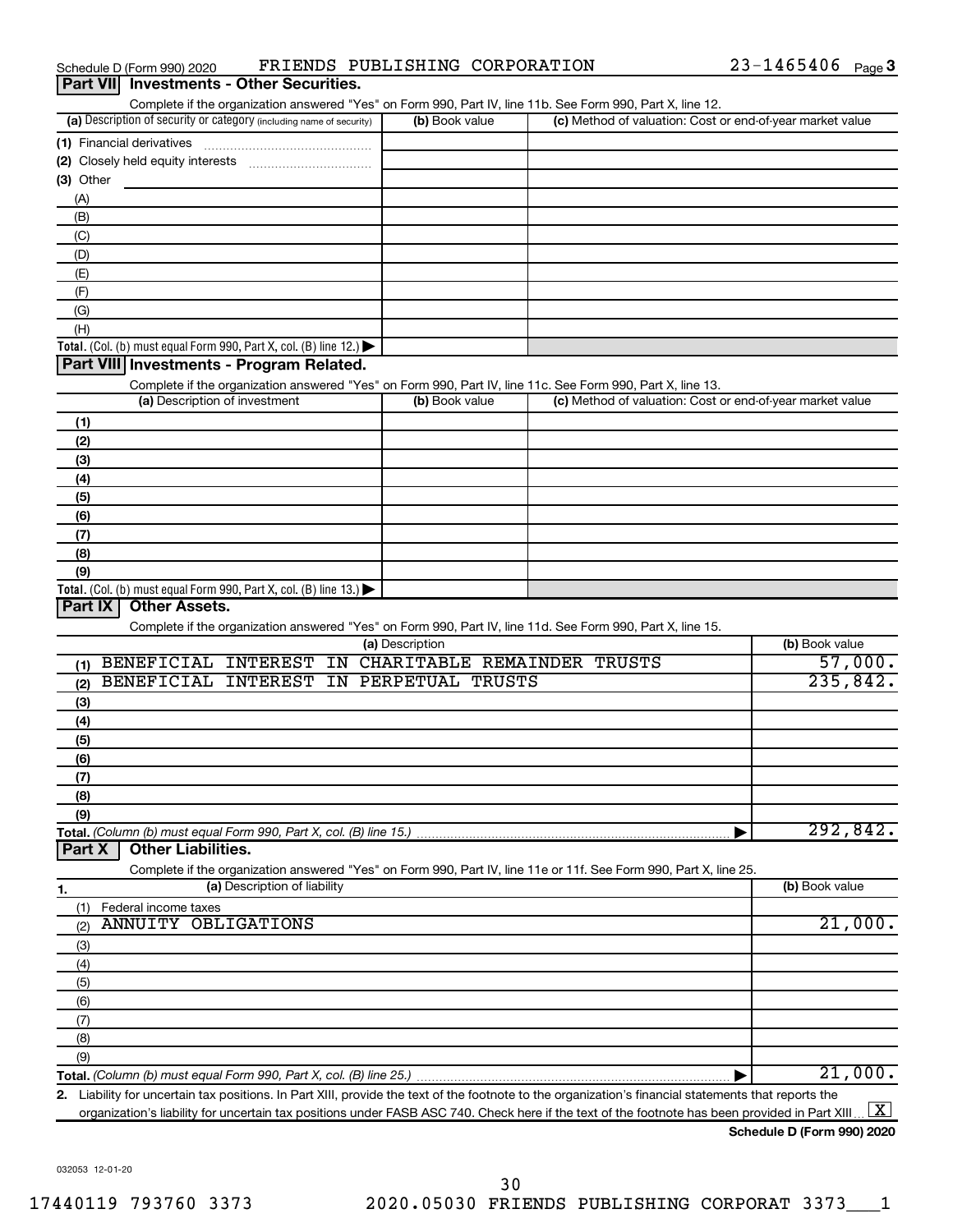|   | FRIENDS PUBLISHING CORPORATION<br>Schedule D (Form 990) 2020                                     |                |          |                | $23 - 1465406$ Page 4 |
|---|--------------------------------------------------------------------------------------------------|----------------|----------|----------------|-----------------------|
|   | Reconciliation of Revenue per Audited Financial Statements With Revenue per Return.<br>Part XI   |                |          |                |                       |
|   | Complete if the organization answered "Yes" on Form 990, Part IV, line 12a.                      |                |          |                |                       |
| 1 | Total revenue, gains, and other support per audited financial statements                         |                |          | $\overline{1}$ | 1,580,531.            |
| 2 | Amounts included on line 1 but not on Form 990, Part VIII, line 12:                              |                |          |                |                       |
| a |                                                                                                  | 2a             | 539,693. |                |                       |
|   |                                                                                                  | 2 <sub>b</sub> |          |                |                       |
|   |                                                                                                  | 2 <sub>c</sub> |          |                |                       |
| d |                                                                                                  | 2d             | 53,970.  |                |                       |
| е | Add lines 2a through 2d                                                                          |                |          | <b>2e</b>      | 593,663.              |
| 3 |                                                                                                  |                |          | 3              | 986, 868.             |
| 4 | Amounts included on Form 990. Part VIII. line 12, but not on line 1:                             |                |          |                |                       |
|   | Investment expenses not included on Form 990, Part VIII, line 7b [                               | l 4a           |          |                |                       |
|   |                                                                                                  | 4 <sub>h</sub> |          |                |                       |
|   | c Add lines 4a and 4b                                                                            |                |          | 4c             | $0$ .                 |
|   |                                                                                                  |                |          |                | 986, 868.             |
|   |                                                                                                  |                |          |                |                       |
|   | Part XII   Reconciliation of Expenses per Audited Financial Statements With Expenses per Return. |                |          |                |                       |
|   | Complete if the organization answered "Yes" on Form 990, Part IV, line 12a.                      |                |          |                |                       |
| 1 |                                                                                                  |                |          | $\blacksquare$ | 1,049,491.            |
| 2 | Amounts included on line 1 but not on Form 990, Part IX, line 25:                                |                |          |                |                       |
| a |                                                                                                  | 2a             |          |                |                       |
| b |                                                                                                  | 2 <sub>b</sub> |          |                |                       |
|   |                                                                                                  | 2 <sub>c</sub> |          |                |                       |
| d |                                                                                                  | 2d             |          |                |                       |
|   |                                                                                                  |                |          | <b>2e</b>      | $0$ .                 |
| 3 |                                                                                                  |                |          | $\overline{3}$ | 1,049,491.            |
| 4 | Amounts included on Form 990, Part IX, line 25, but not on line 1:                               |                |          |                |                       |
| a |                                                                                                  | 4a             |          |                |                       |
|   |                                                                                                  | 4 <sub>b</sub> |          |                |                       |
|   | c Add lines 4a and 4b                                                                            |                |          | 4с             | υ.                    |
|   | Part XIII Supplemental Information.                                                              |                |          | 5              | <u>1,049,491.</u>     |

Provide the descriptions required for Part II, lines 3, 5, and 9; Part III, lines 1a and 4; Part IV, lines 1b and 2b; Part V, line 4; Part X, line 2; Part XI, lines 2d and 4b; and Part XII, lines 2d and 4b. Also complete this part to provide any additional information.

#### PART V, LINE 4:

#### INTENDED USE OF ENDOWMENT FUNDS

INCOME DERIVED IS USED TO SUPPORT THE PROGRAM PURPOSE OF PUBLISHING

FRIENDS JOURNAL 11 TIMES PER YEAR.

PART X, LINE 2:

GAAP REQUIRES ENTITIES TO EVALUATE, MEASURE, RECOGNIZE AND DISCLOSE ANY

UNCERTAIN INCOME TAX POSITIONS TAKEN ON THEIR TAX RETURNS. GAAP PRESCRIBES

A MINIMUM THRESHOLD THAT A TAX POSITION IS REQUIRED TO MEET IN ORDER TO BE

RECOGNIZED IN THE FINANCIAL STATEMENTS. THE ORGANIZATION BELIEVES THAT IT

HAD NO UNCERTAIN TAX POSITIONS AS DEFINED IN GAAP.

032054 12-01-20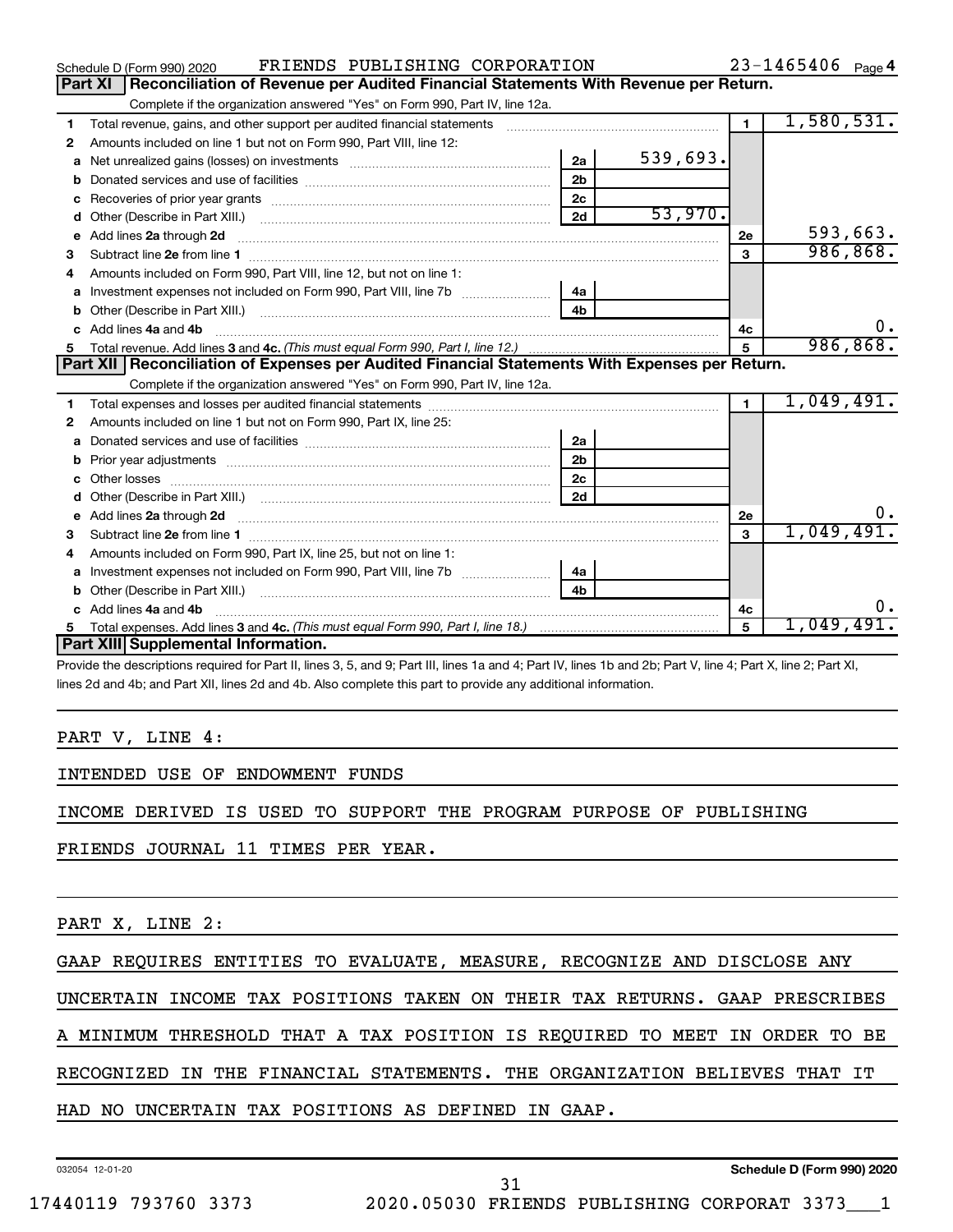| FRIENDS PUBLISHING CORPORATION<br>Schedule D (Form 990) 2020<br><b>Part XIII Supplemental Information (continued)</b> | $23 - 1465406$ Page 5      |
|-----------------------------------------------------------------------------------------------------------------------|----------------------------|
|                                                                                                                       |                            |
| PART XI, LINE 2D - OTHER ADJUSTMENTS:                                                                                 |                            |
| CHANGE IN VALUE OF BENEFICIAL INTEREST IN PERPETUAL TRUSTS                                                            | 47,343.                    |
| CHANGE IN VALUE OF BENEFICIAL INTEREST IN CHARITABLE                                                                  |                            |
| REMAINDER TRUSTS                                                                                                      | 10,000.                    |
| CHANGE IN VALUE OF GIFT ANNUITIES                                                                                     | $-3,373.$                  |
| TOTAL TO SCHEDULE D, PART XI, LINE 2D<br>the control of the control of the control of the control of the control of   | 53,970.                    |
|                                                                                                                       |                            |
|                                                                                                                       |                            |
|                                                                                                                       |                            |
|                                                                                                                       |                            |
|                                                                                                                       |                            |
|                                                                                                                       |                            |
|                                                                                                                       |                            |
|                                                                                                                       |                            |
|                                                                                                                       |                            |
|                                                                                                                       |                            |
|                                                                                                                       |                            |
|                                                                                                                       |                            |
|                                                                                                                       |                            |
|                                                                                                                       |                            |
|                                                                                                                       |                            |
|                                                                                                                       |                            |
|                                                                                                                       |                            |
|                                                                                                                       |                            |
|                                                                                                                       |                            |
|                                                                                                                       |                            |
|                                                                                                                       |                            |
|                                                                                                                       |                            |
|                                                                                                                       |                            |
|                                                                                                                       |                            |
| 032055 12-01-20                                                                                                       | Schedule D (Form 990) 2020 |
| 32<br>110110 703760 3373<br>2020 A5030 PRINDO DIBLICHING COPPOPAT 2373                                                |                            |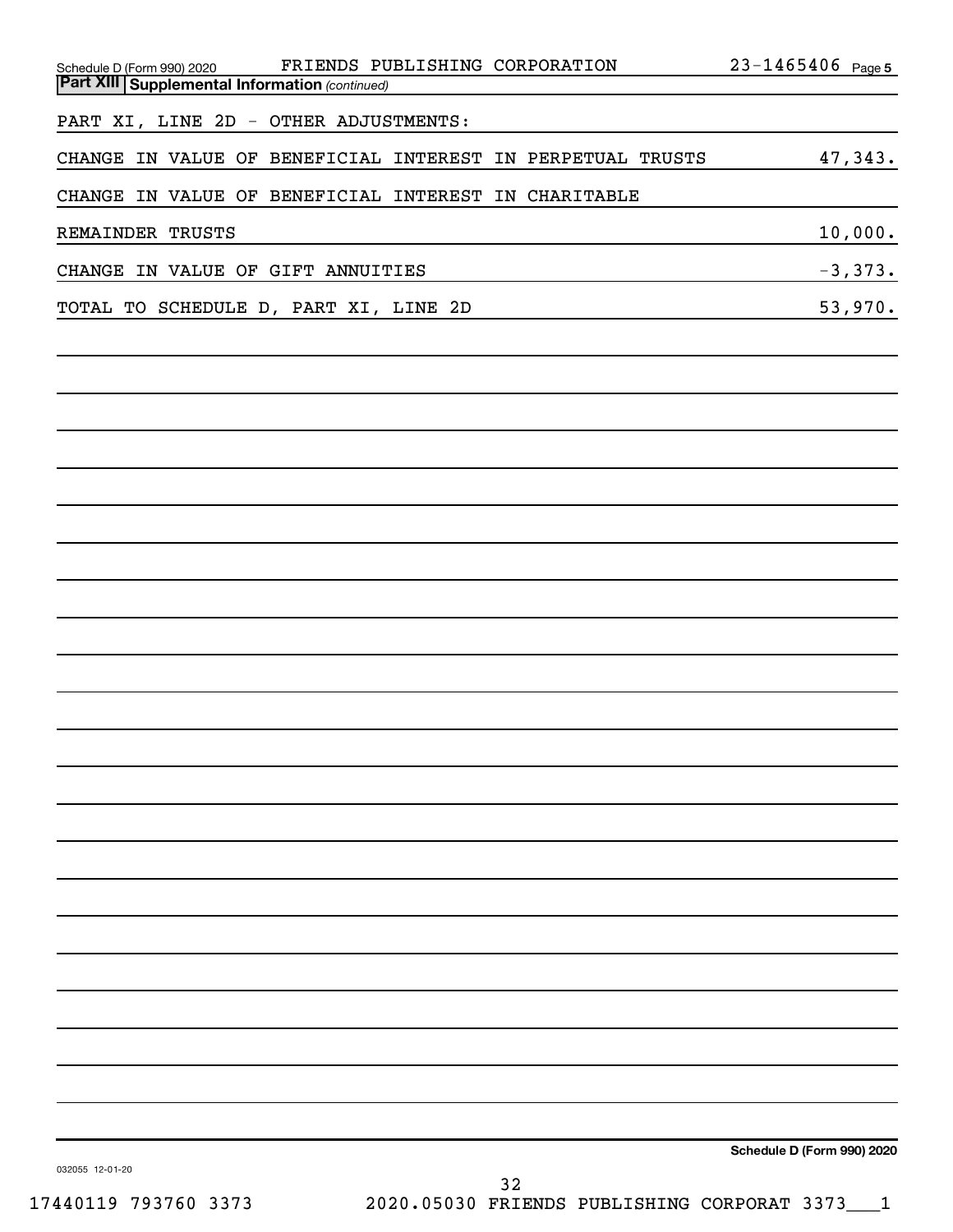#### **SCHEDULE M (Form 990)**

## **Noncash Contributions**

OMB No. 1545-0047

**Open to Public**

Department of the Treasury Internal Revenue Service

Name of the organization

◆ Complete if the organizations answered "Yes" on Form 990, Part IV, lines 29 or 30.<br>● Complete if the organizations answered "Yes" on Form 990, Part IV, lines 29 or 30. **Attach to Form 990.**  $\blacktriangleright$ 

 **Go to www.irs.gov/Form990 for instructions and the latest information.** J

**Inspection Employer identification number**

### FRIENDS PUBLISHING CORPORATION 23-1465406

| Part I | <b>Types of Property</b>                                                                                                       |                               |                                      |                                                                                                       |                                                              |            |     |    |
|--------|--------------------------------------------------------------------------------------------------------------------------------|-------------------------------|--------------------------------------|-------------------------------------------------------------------------------------------------------|--------------------------------------------------------------|------------|-----|----|
|        |                                                                                                                                | (a)<br>Check if<br>applicable | (b)<br>Number of<br>contributions or | (c)<br>Noncash contribution<br>amounts reported on<br>litems contributed Form 990, Part VIII, line 1g | (d)<br>Method of determining<br>noncash contribution amounts |            |     |    |
| 1.     |                                                                                                                                |                               |                                      |                                                                                                       |                                                              |            |     |    |
| 2      |                                                                                                                                |                               |                                      |                                                                                                       |                                                              |            |     |    |
| З      | Art - Fractional interests                                                                                                     |                               |                                      |                                                                                                       |                                                              |            |     |    |
| 4      | Books and publications                                                                                                         |                               |                                      |                                                                                                       |                                                              |            |     |    |
| 5      | Clothing and household goods                                                                                                   |                               |                                      |                                                                                                       |                                                              |            |     |    |
| 6      |                                                                                                                                |                               |                                      |                                                                                                       |                                                              |            |     |    |
| 7      |                                                                                                                                |                               |                                      |                                                                                                       |                                                              |            |     |    |
| 8      |                                                                                                                                |                               |                                      |                                                                                                       |                                                              |            |     |    |
| 9      | Securities - Publicly traded                                                                                                   | $\overline{\textbf{x}}$       |                                      | 39,330.FMV                                                                                            |                                                              |            |     |    |
| 10     | Securities - Closely held stock                                                                                                |                               |                                      |                                                                                                       |                                                              |            |     |    |
| 11     | Securities - Partnership, LLC, or                                                                                              |                               |                                      |                                                                                                       |                                                              |            |     |    |
|        |                                                                                                                                |                               |                                      |                                                                                                       |                                                              |            |     |    |
| 12     | Securities - Miscellaneous                                                                                                     |                               |                                      |                                                                                                       |                                                              |            |     |    |
| 13     | Qualified conservation contribution -                                                                                          |                               |                                      |                                                                                                       |                                                              |            |     |    |
|        |                                                                                                                                |                               |                                      |                                                                                                       |                                                              |            |     |    |
| 14     | Qualified conservation contribution - Other                                                                                    |                               |                                      |                                                                                                       |                                                              |            |     |    |
| 15     | Real estate - Residential                                                                                                      |                               |                                      |                                                                                                       |                                                              |            |     |    |
| 16     | Real estate - Commercial                                                                                                       |                               |                                      |                                                                                                       |                                                              |            |     |    |
| 17     |                                                                                                                                |                               |                                      |                                                                                                       |                                                              |            |     |    |
| 18     |                                                                                                                                |                               |                                      |                                                                                                       |                                                              |            |     |    |
| 19     |                                                                                                                                |                               |                                      |                                                                                                       |                                                              |            |     |    |
| 20     | Drugs and medical supplies                                                                                                     |                               |                                      |                                                                                                       |                                                              |            |     |    |
| 21     |                                                                                                                                |                               |                                      |                                                                                                       |                                                              |            |     |    |
| 22     |                                                                                                                                |                               |                                      |                                                                                                       |                                                              |            |     |    |
| 23     |                                                                                                                                |                               |                                      |                                                                                                       |                                                              |            |     |    |
| 24     |                                                                                                                                |                               |                                      |                                                                                                       |                                                              |            |     |    |
| 25     | Other $\blacktriangleright$                                                                                                    |                               |                                      |                                                                                                       |                                                              |            |     |    |
| 26     | Other                                                                                                                          |                               |                                      |                                                                                                       |                                                              |            |     |    |
| 27     | Other $\blacktriangleright$                                                                                                    |                               |                                      |                                                                                                       |                                                              |            |     |    |
| 28     | Other $\blacktriangleright$                                                                                                    |                               |                                      |                                                                                                       |                                                              |            |     |    |
| 29     | Number of Forms 8283 received by the organization during the tax year for contributions                                        |                               |                                      |                                                                                                       |                                                              |            |     |    |
|        | for which the organization completed Form 8283, Part V, Donee Acknowledgement                                                  |                               |                                      | 29                                                                                                    |                                                              |            | 0   |    |
|        |                                                                                                                                |                               |                                      |                                                                                                       |                                                              |            | Yes | No |
|        | 30a During the year, did the organization receive by contribution any property reported in Part I, lines 1 through 28, that it |                               |                                      |                                                                                                       |                                                              |            |     |    |
|        | must hold for at least three years from the date of the initial contribution, and which isn't required to be used for          |                               |                                      |                                                                                                       |                                                              |            |     |    |
|        |                                                                                                                                |                               |                                      |                                                                                                       |                                                              | 30a        |     | x  |
|        | <b>b</b> If "Yes," describe the arrangement in Part II.                                                                        |                               |                                      |                                                                                                       |                                                              |            |     |    |
| 31     | Does the organization have a gift acceptance policy that requires the review of any nonstandard contributions?                 |                               |                                      |                                                                                                       |                                                              | 31         |     | x  |
|        | 32a Does the organization hire or use third parties or related organizations to solicit, process, or sell noncash              |                               |                                      |                                                                                                       |                                                              |            |     |    |
|        | contributions?                                                                                                                 |                               |                                      |                                                                                                       |                                                              | <b>32a</b> |     | x  |
|        | <b>b</b> If "Yes," describe in Part II.                                                                                        |                               |                                      |                                                                                                       |                                                              |            |     |    |
| 33     | If the organization didn't report an amount in column (c) for a type of property for which column (a) is checked,              |                               |                                      |                                                                                                       |                                                              |            |     |    |
|        | describe in Part II.                                                                                                           |                               |                                      |                                                                                                       |                                                              |            |     |    |
| LHA    | For Paperwork Reduction Act Notice, see the Instructions for Form 990.                                                         |                               |                                      |                                                                                                       | Schedule M (Form 990) 2020                                   |            |     |    |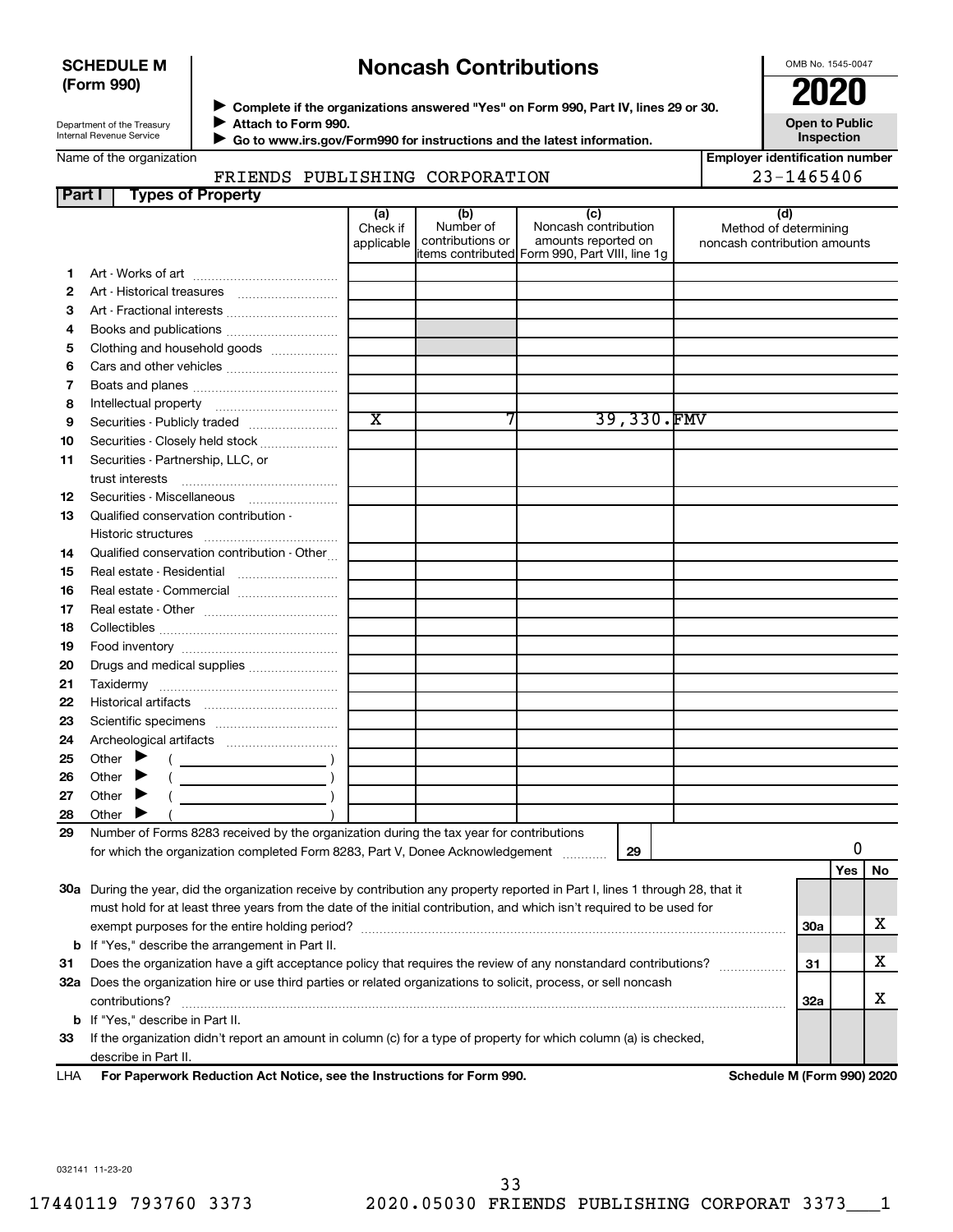**2**

Provide the information required by Part I, lines 30b, 32b, and 33, and whether the organization is reporting in Part I, column (b), the number of contributions, the number of items received, or a combination of both. Also complete this part for any additional information. **Part II Supplemental Information.** 

|                 | $34\,$ |                            |
|-----------------|--------|----------------------------|
| 032142 11-23-20 |        | Schedule M (Form 990) 2020 |
|                 |        |                            |
|                 |        |                            |
|                 |        |                            |
|                 |        |                            |
|                 |        |                            |
|                 |        |                            |
|                 |        |                            |
|                 |        |                            |
|                 |        |                            |
|                 |        |                            |
|                 |        |                            |
|                 |        |                            |
|                 |        |                            |
|                 |        |                            |
|                 |        |                            |
|                 |        |                            |
|                 |        |                            |
|                 |        |                            |
|                 |        |                            |
|                 |        |                            |
|                 |        |                            |
|                 |        |                            |
|                 |        |                            |
|                 |        |                            |
|                 |        |                            |
|                 |        |                            |
|                 |        |                            |
|                 |        |                            |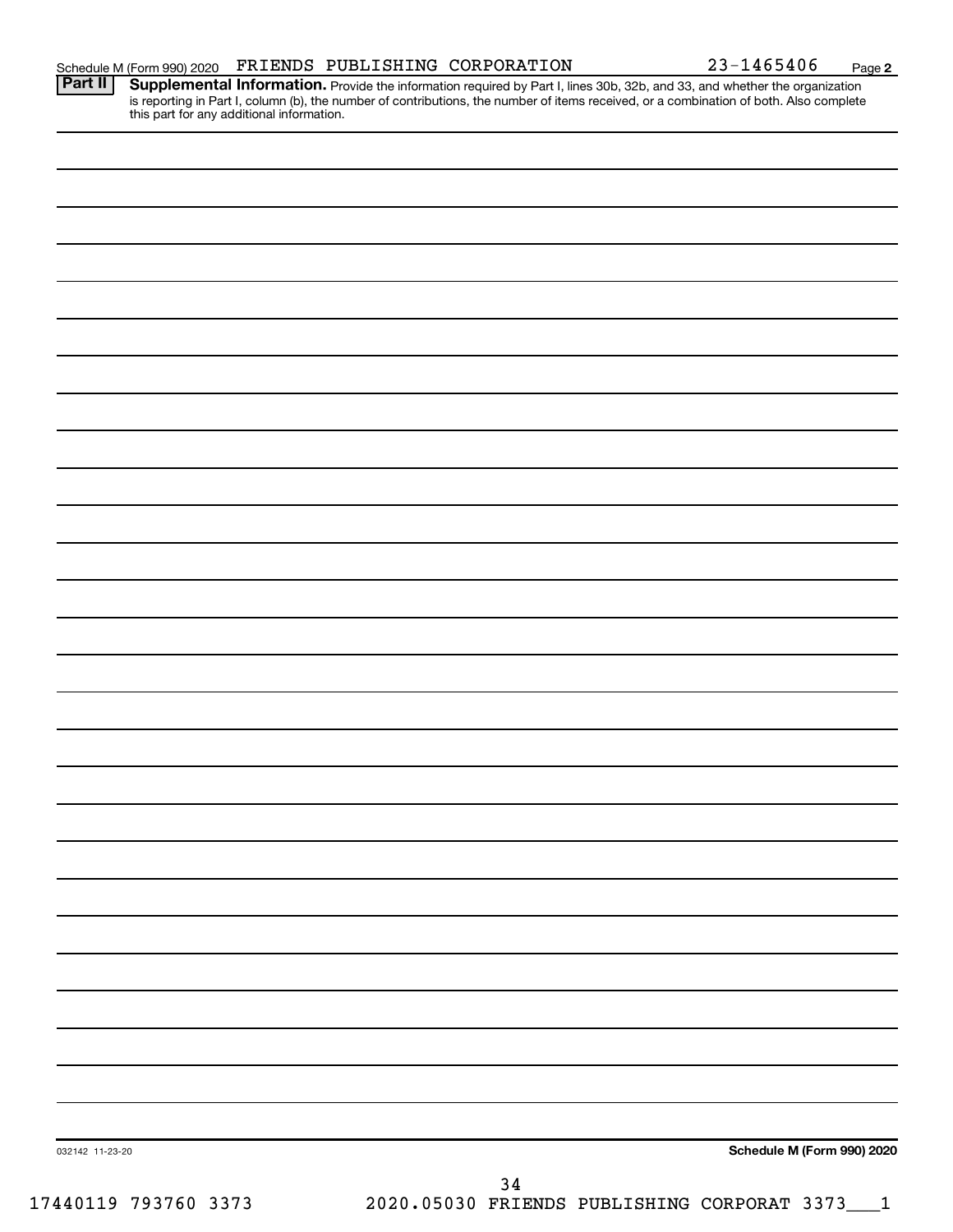**(Form 990 or 990-EZ)**

Department of the Treasury Internal Revenue Service Name of the organization

**Complete to provide information for responses to specific questions on SCHEDULE O Supplemental Information to Form 990 or 990-EZ 2020**<br>(Form 990 or 990-EZ) Complete to provide information for responses to specific questions on

**Form 990 or 990-EZ or to provide any additional information. | Attach to Form 990 or 990-EZ. | Go to www.irs.gov/Form990 for the latest information.**



**Employer identification number**

FRIENDS PUBLISHING CORPORATION 23-1465406

FORM 990, PART VI, SECTION B, LINE 11B:

GOVERNING BOARD REVIEW OF FORM 990

PRIOR TO ITS FILING WITH THE IRS, AN ELECTRONIC COPY OF THE FINAL FORM 990

IS PROVIDED TO EACH BOARD MEMBER FOR REVIEW.

FORM 990, PART VI, SECTION B, LINE 12C:

A CONFLICT OF INTEREST POLICY APPLIES TO ALL TRUSTEES AND EMPLOYEES. THE POLICY IS REVIEWED AT THE ANNUAL MEETING OF THE BOARD OF TRUSTEES. THE TRUSTEES ARE ASKED TO UPDATE THEIR DISCLOSURES, IF NECESSARY. EMPLOYEES ARE ASKED TO UPDATE THEIR DISCLOSURES AS NECESSARY. THE CLERK OF THE BOARD OF TRUSTEES DETERMINES WHETHER A CONFLICT EXISTS WITH RESPECT TO A TRUSTEE OR THE EXECUTIVE DIRECTOR. THE EXECUTIVE DIRECTOR DETERMINES WHETHER A CONFLICT EXISTS WITH RESPECT TO EMPLOYEES. THE DETERMINING PARTY MAY ASK A PARTY WITH A CONFLICT NOT TO PARTICIPATE IN DECISIONS REGARDING A CONFLICTED TRANSACTION, AT THEIR DISCRETION AND WITH FULL DISCLOSURE TO THE DECISION MAKING BODY THAT A CONFLICT EXISTS.

FORM 990, PART VI, SECTION B, LINE 15A:

PROCESS FOR DETERMINING COMPENSATION

COMPENSATION FOR ALL PERSONNEL, TOP TO BOTTOM, IS ORGANIZED AS A GROUP OF FIVE BANDS WITH INTERMITTENT RANGES. THE COMPENSATION RATE FOR THESE BANDS AND RANGES IS RELEVANT TO THE JOB DESCRIPTION FOR EACH POSITION. THEY WERE ESTABLISHED AS A COORDINATED EFFORT BETWEEN THE ORGANIZATION'S EXECUTIVE DIRECTOR, PERSONNEL AND FINANCE COMMITTEES, AND MEMBERS OF THE GOVERNING BODY AND ARE REVIEWED AT 3-YEAR INTERVALS.

032211 11-20-20 **For Paperwork Reduction Act Notice, see the Instructions for Form 990 or 990-EZ. Schedule O (Form 990 or 990-EZ) 2020** LHA